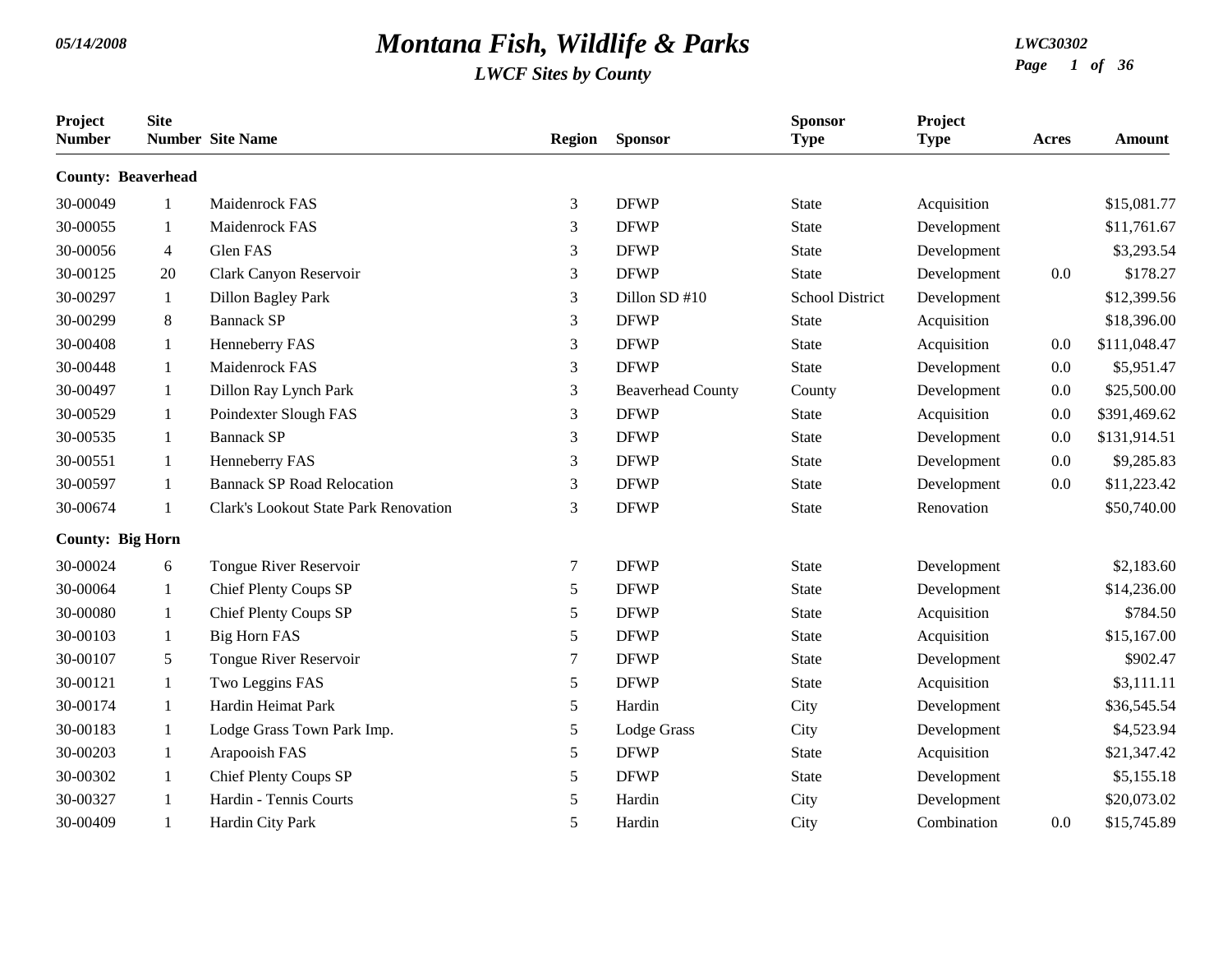| Project<br><b>Number</b>  | <b>Site</b>  | <b>Number</b> Site Name                               | <b>Region</b> | <b>Sponsor</b>       | <b>Sponsor</b><br><b>Type</b> | Project<br><b>Type</b> | Acres | <b>Amount</b> |
|---------------------------|--------------|-------------------------------------------------------|---------------|----------------------|-------------------------------|------------------------|-------|---------------|
| <b>County: Big Horn</b>   |              |                                                       |               |                      |                               |                        |       |               |
| 30-00409                  | 2            | <b>Hardin Southwest Park</b>                          | 5             | Hardin               | City                          | Combination            | 0.0   | \$15,745.89   |
| 30-00515                  | 1            | Rosebud Battlefield SM / Interp.                      | 7             | <b>DFWP</b>          | <b>State</b>                  | Development            | 0.0   | \$5,730.06    |
| 30-00535                  | 2            | Chief Plenty Coups SP                                 | 5             | <b>DFWP</b>          | <b>State</b>                  | Development            | 0.0   | \$37,874.30   |
| 30-00602                  | 08           | Wyola Recreation Area                                 | 5             | Wyola SD#29          | <b>School District</b>        | Combination            |       | \$35,610.00   |
| 30-00603                  | 11           | Hardin Four Parks Improvements-North Park             | 5             | Hardin               | City                          | Development            |       | \$18,000.00   |
| 30-00603                  | 12           | Hardin Four Parks Improvements-Wilson Park            | 5             | Hardin               | City                          | Development            |       | \$18,000.00   |
| 30-00603                  | 13           | Hardin Four Parks Improvements-Brennan Kiddie<br>Park | $\mathfrak s$ | Hardin               | City                          | Development            |       | \$18,000.00   |
| 30-00603                  | 14           | Hardin Four Parks Improvements-South West Park        | $\mathfrak s$ | Hardin               | City                          | Development            |       | \$18,000.00   |
| <b>County: Blaine</b>     |              |                                                       |               |                      |                               |                        |       |               |
| 30-00075                  | 1            | Harlem Swimming Pool                                  | 6             | Harlem               | City                          | Development            |       | \$33,155.90   |
| 30-00306                  | 1            | Chinook - Swimming Pool                               | 6             | Chinook              | City                          | Development            |       | \$150,157.84  |
| 30-00498                  | 1            | <b>Chinook Northside Park</b>                         | 6             | Chinook              | City                          | Development            | 0.0   | \$2,513.35    |
| 30-00601                  | 03           | Blaine County Zurich Park Improvements*               | 6             | <b>Blaine County</b> | County                        | Combination            |       | \$6,296.29    |
| 30-00601                  | 10           | Chinook Tennis Courts, Ballfield                      | 6             | Chinook              | City                          | Renovation             |       | \$11,700.00   |
| 30-00614                  | $\mathbf{1}$ | Harlem Centennial Park                                | 6             | Harlem               | City                          | Development            |       | \$18,664.69   |
| <b>County: Broadwater</b> |              |                                                       |               |                      |                               |                        |       |               |
| 30-00011                  | -1           | <b>Townsend City Park</b>                             | 3             | Townsend             | City                          | Combination            |       | \$43,692.50   |
| 30-00056                  | 3            | Deepdale FAS (Yorks Islands FAS)                      | 3             | <b>DFWP</b>          | <b>State</b>                  | Development            |       | \$3,293.54    |
| 30-00349                  | 1            | <b>Townsend McCarthy Park</b>                         | 3             | Townsend             | City                          | Development            |       | \$17,088.40   |
| 30-00582                  | 1            | Townsend Dist. #7 Playground                          | 3             | Townsend SD #7       | <b>School District</b>        | Development            | 0.0   | \$2,500.00    |
| <b>County: Carbon</b>     |              |                                                       |               |                      |                               |                        |       |               |
| 30-00051                  |              | <b>Bridger Town Park</b>                              | 5             | <b>Bridger</b>       | City                          | Development            |       | \$49,342.09   |
| 30-00092                  | 1            | <b>Bluewater FAS</b>                                  | 5             | <b>DFWP</b>          | <b>State</b>                  | Development            |       | \$3,341.03    |
| 30-00092                  | 2            | <b>Bull Springs FAS</b>                               | 5             | <b>DFWP</b>          | <b>State</b>                  | Development            |       | \$3,341.03    |
| 30-00092                  | 3            | <b>Horsethief Station FAS</b>                         | 5             | <b>DFWP</b>          | <b>State</b>                  | Development            |       | \$3,341.03    |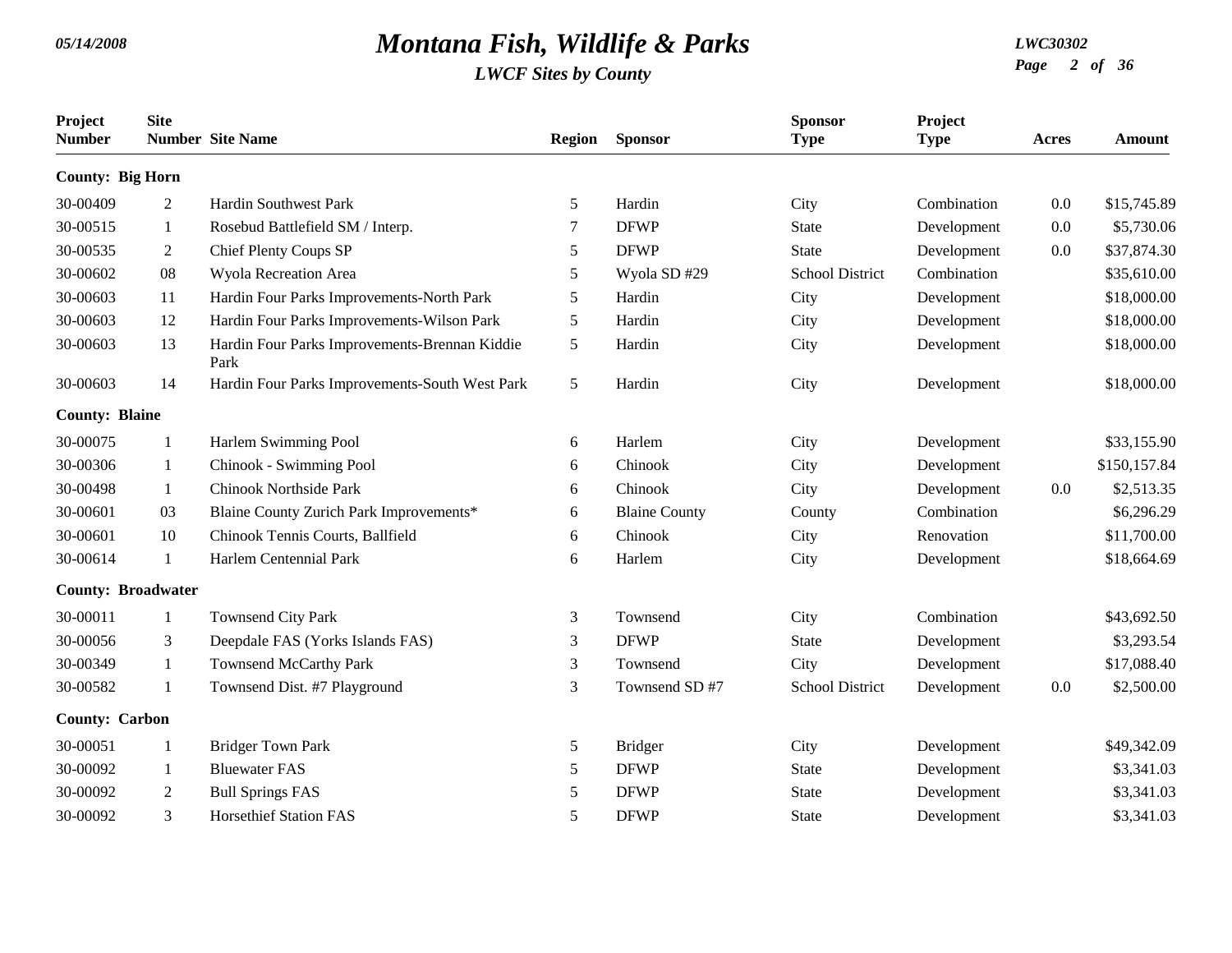| Project<br><b>Number</b> | <b>Site</b>    | <b>Number</b> Site Name             | <b>Region</b>  | <b>Sponsor</b>       | <b>Sponsor</b><br><b>Type</b> | Project<br><b>Type</b> | Acres   | <b>Amount</b> |
|--------------------------|----------------|-------------------------------------|----------------|----------------------|-------------------------------|------------------------|---------|---------------|
| <b>County: Carbon</b>    |                |                                     |                |                      |                               |                        |         |               |
| 30-00092                 | $\overline{4}$ | Water Birch FAS                     | 5              | <b>DFWP</b>          | <b>State</b>                  | Development            |         | \$3,341.03    |
| 30-00175                 | 1              | Red Lodge Park Dev.                 | 5              | Red Lodge            | City                          | Development            |         | \$4,793.40    |
| 30-00314                 | 1              | Fromberg - Town Park                | 5              | Fromberg             | City                          | Combination            |         | \$14,534.57   |
| 30-00396                 | $\mathbf{1}$   | Red Lodge Tennis Courts             | 5              | Red Lodge SD #1      | <b>School District</b>        | Development            |         | \$22,631.76   |
| 30-00485                 | 1              | <b>Roberts Community Park</b>       | 5              | Carbon County        | County                        | Development            | 0.0     | \$4,449.67    |
| 30-00601                 | 16             | Red Lodge Zoo Facilities            | 5              | Red Lodge            | City                          | Development            |         | \$51,517.47   |
| 30-00650                 | $\mathbf{1}$   | Roberts School Playground           | 5              | Roberts School       | School                        | Combination            |         | \$10,000.00   |
| 30-00681                 | 1              | Roberts School Playground           | 5              | Roberts School       | <b>School District</b>        | Development            |         | \$14,765.00   |
| <b>County: Carter</b>    |                |                                     |                |                      |                               |                        |         |               |
| 30-00041                 | -1             | Ekalaka Memorial Park               | $\tau$         | Ekalaka              | City                          | Development            |         | \$7,210.00    |
| 30-00074                 | 1              | <b>Medicine Rocks SP</b>            | 7              | <b>DFWP</b>          | <b>State</b>                  | Development            |         | \$10,115.36   |
| 30-00271                 | -1             | <b>Carter County Camp Needmore</b>  | 7              | <b>Carter County</b> | County                        | Development            | $0.0\,$ | \$20,313.71   |
| <b>County: Cascade</b>   |                |                                     |                |                      |                               |                        |         |               |
| 30-00013                 | $\mathbf{1}$   | Great Falls City Park (Jaycee Park) | 4              | <b>Great Falls</b>   | City                          | Development            |         | \$59,964.00   |
| 30-00015                 | 1              | <b>Cascade Atkinson Park</b>        | 4              | Cascade              | City                          | Combination            |         | \$47,192.20   |
| 30-00086                 | -1             | <b>Great Falls Southside Park</b>   | 4              | <b>Great Falls</b>   | City                          | Acquisition            |         | \$41,599.42   |
| 30-00115                 | 1              | Cascade- Wolf Creek FAS             | 4              | <b>DFWP</b>          | <b>State</b>                  | Acquisition            |         | \$1,458.99    |
| 30-00124                 | $\mathbf{1}$   | <b>Great Falls Tennis Courts</b>    | 4              | <b>Great Falls</b>   | City                          | Development            |         | \$14,596.19   |
| 30-00126                 | $\overline{4}$ | <b>Mountain Palace FAS</b>          | 4              | <b>DFWP</b>          | <b>State</b>                  | Development            | 0.0     | \$12,811.95   |
| 30-00126                 | 10             | Mid Canon FAS                       | 4              | <b>DFWP</b>          | <b>State</b>                  | Development            | 0.0     | \$12,811.95   |
| 30-00147                 | 1              | <b>Great Falls Southside Park</b>   | 4              | <b>Great Falls</b>   | City                          | Development            | 0.0     | \$15,495.06   |
| 30-00157                 | 1              | Great Falls Grande Vista Park       | 4              | <b>Great Falls</b>   | City                          | Development            |         | \$4,714.14    |
| 30-00191                 | 1              | Ulm Pishkun SM                      | 4              | <b>DFWP</b>          | <b>State</b>                  | Combination            |         | \$24,972.68   |
| 30-00196                 | 1              | Belt Park Imp.                      | 4              | Belt                 | City                          | Development            | 0.0     | \$3,713.12    |
| 30-00216                 | 1              | Giant Springs/Heritage SP           | 4              | <b>DFWP</b>          | <b>State</b>                  | Acquisition            |         | \$11,130.00   |
| 30-00225                 | $\mathbf{1}$   | Giant Springs/Heritage SP           | $\overline{4}$ | <b>DFWP</b>          | <b>State</b>                  | Development            |         | \$138,492.89  |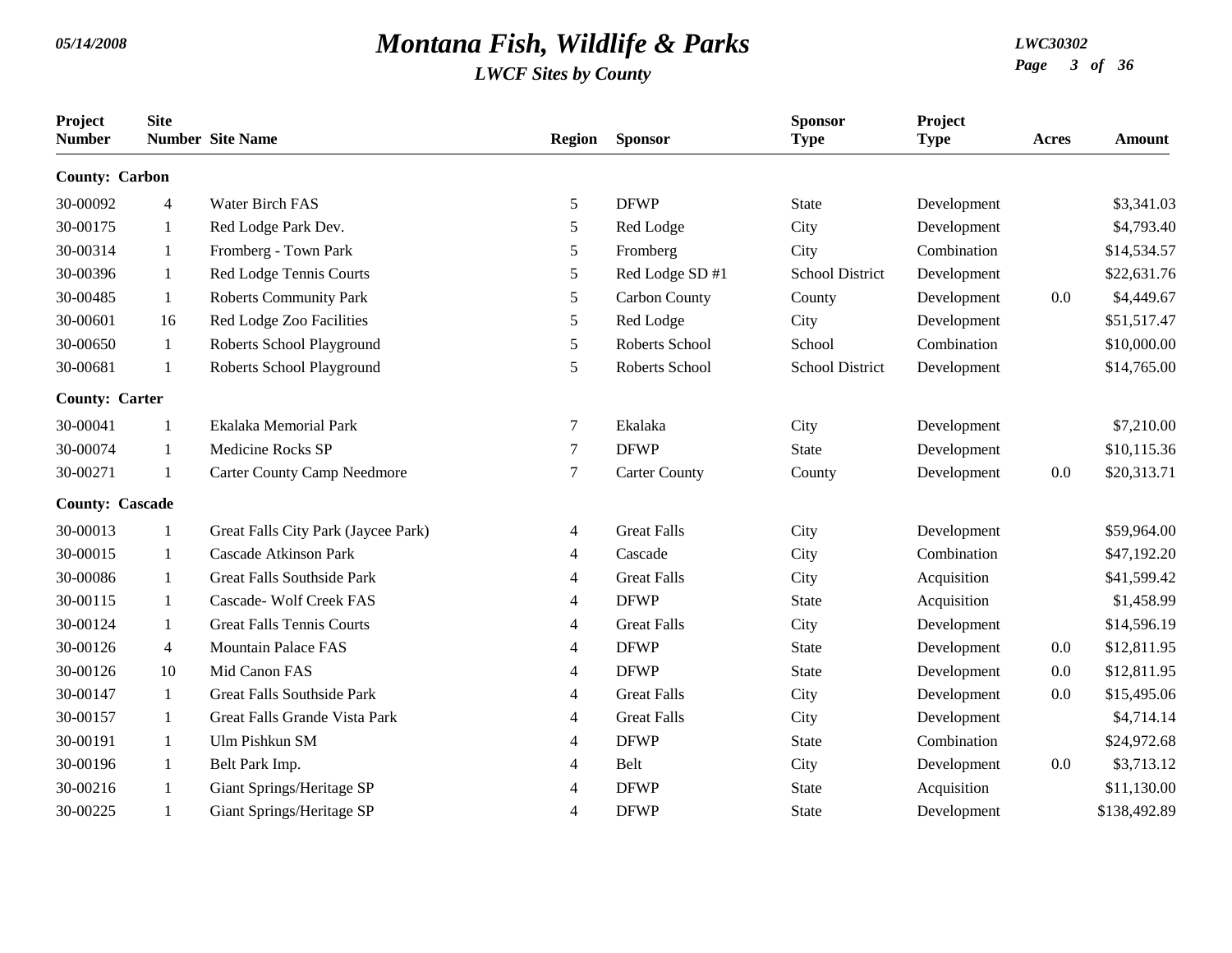| Project<br><b>Number</b> | <b>Site</b>  | <b>Number</b> Site Name                | <b>Region</b>  | <b>Sponsor</b>        | <b>Sponsor</b><br><b>Type</b> | Project<br><b>Type</b> | Acres   | <b>Amount</b> |
|--------------------------|--------------|----------------------------------------|----------------|-----------------------|-------------------------------|------------------------|---------|---------------|
| <b>County: Cascade</b>   |              |                                        |                |                       |                               |                        |         |               |
| 30-00229                 | $\mathbf{1}$ | Giant Springs/Heritage SP              | 4              | <b>DFWP</b>           | <b>State</b>                  | Combination            |         | \$18,915.13   |
| 30-00241                 | -1           | <b>Cascade Atkinson Park</b>           | 4              | Cascade               | City                          | Combination            |         | \$12,319.19   |
| 30-00382                 | 1            | Giant Springs/Heritage SP Acq.         | 4              | <b>DFWP</b>           | <b>State</b>                  | Acquisition            |         | \$68,072.50   |
| 30-00389                 | $\mathbf{1}$ | <b>Great Falls Tennis Courts</b>       | 4              | <b>Great Falls</b>    | City                          | Development            |         | \$79,502.24   |
| 30-00400                 | 01           | Great Falls Jaycee Park                | 4              | <b>Great Falls</b>    | City                          | Development            | 0.0     | \$56,274.00   |
| 30-00400                 | 02           | <b>Great Falls Madison Park</b>        | 4              | <b>Great Falls</b>    | City                          | Development            | 0.0     | \$56,274.00   |
| 30-00400                 | 03           | <b>Great Falls Montana Park</b>        | 4              | <b>Great Falls</b>    | City                          | Development            | 0.0     | \$56,274.00   |
| 30-00400                 | 04           | Great Falls Verde Park                 | 4              | <b>Great Falls</b>    | City                          | Development            | 0.0     | \$56,274.00   |
| 30-00400                 | 05           | <b>Great Falls Whittier Park</b>       | $\overline{4}$ | <b>Great Falls</b>    | City                          | Development            | 0.0     | \$56,274.00   |
| 30-00400                 | 06           | Great Falls West Side Kiwanis Park     | 4              | <b>Great Falls</b>    | City                          | Development            | $0.0\,$ | \$56,274.00   |
| 30-00400                 | 07           | <b>Great Falls North Kiwanis Park</b>  | 4              | <b>Great Falls</b>    | City                          | Development            | 0.0     | \$56,274.00   |
| 30-00400                 | 08           | <b>Great Falls Kranz Park</b>          | 4              | <b>Great Falls</b>    | City                          | Development            | 0.0     | \$56,274.00   |
| 30-00400                 | 09           | <b>Great Falls Rhodes Park</b>         | 4              | <b>Great Falls</b>    | City                          | Development            | 0.0     | \$56,274.00   |
| 30-00400                 | 10           | Great Falls Boston Heights Park        | 4              | <b>Great Falls</b>    | City                          | Development            | 0.0     | \$56,274.00   |
| 30-00400                 | 11           | Great Falls Morony Park                | 4              | <b>Great Falls</b>    | City                          | Development            | 0.0     | \$56,274.00   |
| 30-00400                 | 12           | <b>Great Falls Roosevelt Park</b>      | 4              | <b>Great Falls</b>    | City                          | Development            | 0.0     | \$56,274.00   |
| 30-00400                 | 13           | <b>Great Falls Memorial Park</b>       | 4              | <b>Great Falls</b>    | City                          | Development            | 0.0     | \$56,274.00   |
| 30-00400                 | 14           | Great Falls Valley View Park           | 4              | <b>Great Falls</b>    | City                          | Development            | 0.0     | \$56,274.00   |
| 30-00400                 | 15           | Great Falls Chowen Springs Park        | 4              | <b>Great Falls</b>    | City                          | Development            | 0.0     | \$56,274.00   |
| 30-00400                 | 16           | Great Falls Sunnyside Park             | $\overline{4}$ | <b>Great Falls</b>    | City                          | Development            | 0.0     | \$56,274.00   |
| 30-00410                 | 1            | <b>Black Eagle Park</b>                | 4              | <b>Cascade County</b> | County                        | Combination            | $0.0\,$ | \$40,580.00   |
| 30-00420                 | 1            | <b>Ulm City Park</b>                   | 4              | Ulm                   | City                          | Combination            | 0.0     | \$22,051.91   |
| 30-00453                 | $\mathbf{1}$ | <b>Sluice Boxes SM</b>                 | 4              | <b>DFWP</b>           | <b>State</b>                  | Development            | 0.0     | \$12,945.58   |
| 30-00454                 | 1            | Simms Jogging Track                    | 4              | Simms SD #F           | <b>School District</b>        | Development            | 0.0     | \$4,648.84    |
| 30-00458                 | 1            | Great Falls Sacajawea Park             | 4              | <b>Great Falls</b>    | City                          | Development            | $0.0\,$ | \$74,696.50   |
| 30-00458                 | 2            | <b>Great Falls Valley View Park</b>    | 4              | <b>Great Falls</b>    | City                          | Development            | 0.0     | \$74,696.50   |
| 30-00458                 | 3            | <b>Great Falls Chowen Springs Park</b> | $\overline{4}$ | <b>Great Falls</b>    | City                          | Development            | 0.0     | \$74,696.50   |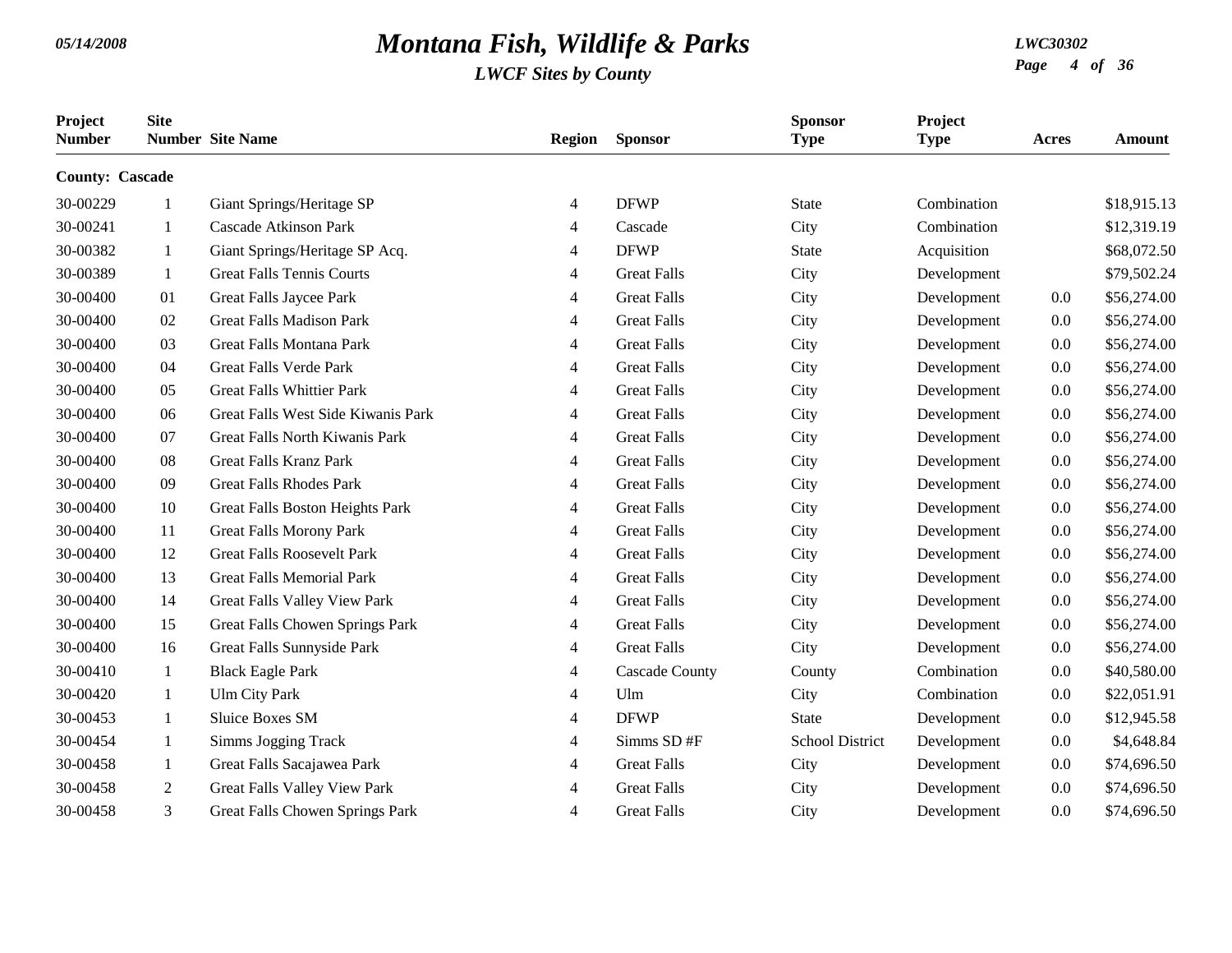| Project<br><b>Number</b> | <b>Site</b>    | <b>Number</b> Site Name                  | <b>Region</b> | <b>Sponsor</b>                  | <b>Sponsor</b><br><b>Type</b> | Project<br><b>Type</b> | <b>Acres</b> | <b>Amount</b> |
|--------------------------|----------------|------------------------------------------|---------------|---------------------------------|-------------------------------|------------------------|--------------|---------------|
| <b>County: Cascade</b>   |                |                                          |               |                                 |                               |                        |              |               |
| 30-00458                 | $\overline{4}$ | Great Falls Gibson-Riverside Park        | 4             | <b>Great Falls</b>              | City                          | Development            | 0.0          | \$74,696.50   |
| 30-00458                 | 5              | Great Falls Highland Park                | 4             | <b>Great Falls</b>              | City                          | Development            | 0.0          | \$74,696.50   |
| 30-00458                 | 6              | Great Falls Sunnyside Park               | 4             | <b>Great Falls</b>              | City                          | Development            | 0.0          | \$74,696.50   |
| 30-00458                 | $\tau$         | <b>Great Falls Charles Russell Park</b>  | 4             | <b>Great Falls</b>              | City                          | Development            | 0.0          | \$74,696.50   |
| 30-00460                 | 1              | Giant Springs/Heritage SP                | 4             | <b>DFWP</b>                     | <b>State</b>                  | Development            | 0.0          | \$6,766.93    |
| 30-00483                 | 1              | Sand Coulee School Dist. #5 Park         | 4             | Sand Coulee SD #5               | <b>School District</b>        | Development            | 0.0          | \$4,614.43    |
| 30-00484                 | -1             | <b>Great Falls Westbank Park</b>         | 4             | <b>Great Falls</b>              | County                        | Development            | 0.0          | \$119,105.00  |
| 30-00520                 | 1              | <b>Giant Springs SP</b>                  | 4             | <b>DFWP</b>                     | <b>State</b>                  | Acquisition            | 0.0          | \$32,959.50   |
| 30-00554                 | 2              | <b>Giant Springs SP</b>                  | 4             | <b>DFWP</b>                     | <b>State</b>                  | Development            | 0.0          | \$199,949.81  |
| 30-00601                 | 14             | <b>Cascade Tennis Court Renovation</b>   | 4             | Cascade                         | City                          | Renovation             |              | \$5,724.69    |
| 30-00634                 | 1              | <b>Giant Springs SP</b>                  | 4             | <b>DFWP</b>                     | <b>State</b>                  | Development            |              | \$65,406.00   |
| <b>County: Chouteau</b>  |                |                                          |               |                                 |                               |                        |              |               |
| 30-00110                 | 1              | Carter Ferry FAS                         | 4             | <b>DFWP</b>                     | <b>State</b>                  | Acquisition            |              | \$3,090.00    |
| 30-00195                 | -1             | Fort Benton City Park                    | 4             | Fort Benton                     | City                          | Development            |              | \$14,228.07   |
| 30-00251                 | -1             | <b>Highwood Community Park</b>           | 4             | Highwood Public Schools         | <b>School District</b>        | Development            |              | \$20,828.16   |
| 30-00296                 | -1             | Fort Benton Swimming Pool                | 4             | Fort Benton                     | City                          | Development            |              | \$160,703.21  |
| 30-00537                 | -1             | <b>Big Sandy Tennis Courts</b>           | 4             | <b>Big Sandy Public Schools</b> | <b>School District</b>        | Development            | 0.0          | \$11,437.07   |
| 30-00603                 | 04             | <b>Big Sandy Schools Sports Complex</b>  | 4             | Big Sandy SD #2 and #11         | <b>School District</b>        | Development            |              | \$17,417.04   |
| 30-00667                 | 1              | Highwood School Community Park           | 4             | SD #28                          | <b>School District</b>        | Development            |              | \$17,865.00   |
| 30-00680                 | 1              | Highwood School Community Park           | 4             | Highwood School                 | <b>School District</b>        | Development            |              | \$17,835.00   |
| <b>County: Custer</b>    |                |                                          |               |                                 |                               |                        |              |               |
| 30-00054                 | -1             | Miles City Spotted Eagle Recreation Area | 7             | Miles City                      | City                          | Development            |              | \$7,389.17    |
| 30-00190                 | 1              | Miles City Riverside Park                | 7             | Miles City                      | City                          | Development            |              | \$3,743.42    |
| 30-00334                 | 1              | Miles City Bender Park                   | 7             | Miles City                      | City                          | Development            |              | \$42,625.40   |
| 30-00501                 |                | Spotted Eagle Recreation Area            | 7             | Miles City                      | City                          | Development            | 0.0          | \$9,025.00    |
| 30-00570                 |                | Spotted Eagle Recreation Area            | 7             | Miles City                      | City                          | Development            | 0.0          | \$3,000.00    |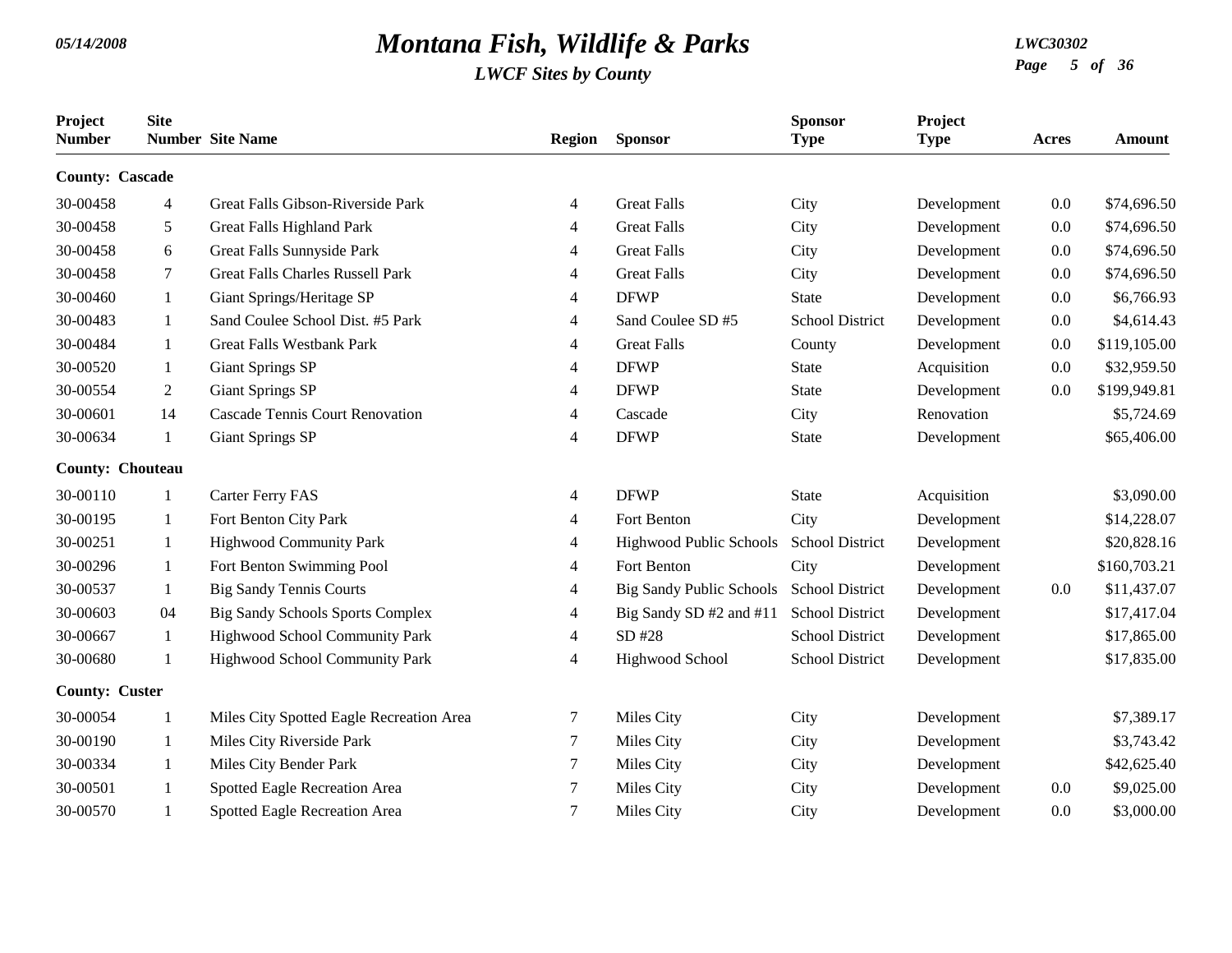| Project<br><b>Number</b> | <b>Site</b>  | <b>Number</b> Site Name                      | Region           | <b>Sponsor</b>              | <b>Sponsor</b><br><b>Type</b> | Project<br><b>Type</b> | <b>Acres</b> | <b>Amount</b> |
|--------------------------|--------------|----------------------------------------------|------------------|-----------------------------|-------------------------------|------------------------|--------------|---------------|
| <b>County: Custer</b>    |              |                                              |                  |                             |                               |                        |              |               |
| 30-00589                 | $\mathbf{1}$ | Twelve Mile Dam FAS                          | 7                | <b>DFWP</b>                 | <b>State</b>                  | Development            | 0.0          | \$8,182.17    |
| <b>County: Daniels</b>   |              |                                              |                  |                             |                               |                        |              |               |
| 30-00010                 | 11           | <b>Whitetail Reservoir FAS</b>               | 6                | <b>DFWP</b>                 | <b>State</b>                  | Development            |              | \$1,537.62    |
| 30-00388                 | 1            | <b>Scobey Parks</b>                          | 6                | Scobey                      | City                          | Development            |              | \$10,943.51   |
| 30-00554                 | 6            | Whitetail Reservoir FAS                      | 6                | <b>DFWP</b>                 | <b>State</b>                  | Development            | 0.0          | \$9,927.49    |
| 30-00601                 | 15           | Scobey Pool Rennovation                      | 6                | Scobey                      | City                          | Renovation             |              | \$5,000.00    |
| <b>County: Dawson</b>    |              |                                              |                  |                             |                               |                        |              |               |
| 30-00039                 | 1            | Glendive River Ave. Park (Penniger Park)     | 7                | Glendive                    | City                          | Development            |              | \$3,357.00    |
| 30-00096                 | 1            | <b>Glendive West Park</b>                    | 7                | Glendive                    | City                          | Development            |              | \$33,213.23   |
| 30-00144                 | 1            | Makoshika SP Imp.                            | 7                | <b>DFWP</b>                 | <b>State</b>                  | Development            | 0.0          | \$45,505.75   |
| 30-00235                 | 1            | Glendive Claude Eyer Memorial Park           | 7                | Glendive                    | City                          | Development            |              | \$27,220.33   |
| 30-00255                 | 1            | Dawson County Golf Course Add.               | 7                | Dawson County               | County                        | Combination            |              | \$166,753.20  |
| 30-00317                 | 1            | Dawson County - Gregg Park                   | $\tau$           | Dawson County               | County                        | Development            |              | \$10,152.25   |
| 30-00320                 | 1            | Glendive Maple Avenue Park                   | 7                | Glendive                    | City                          | Development            |              | \$9,983.73    |
| 30-00323                 | 1            | Richey - Picnic Shelter                      | 7                | Richey                      | City                          | Development            |              | \$1,506.83    |
| 30-00378                 | 1            | Makoshika SP                                 | 7                | <b>DFWP</b>                 | <b>State</b>                  | Development            |              | \$143,169.66  |
| 30-00391                 | 1            | Dawson Co. Fairgrounds Park                  | $\tau$           | Dawson County               | County                        | Development            |              | \$6,598.00    |
| 30-00465                 | 1            | Makoshika SP Addition                        | 7                | <b>DFWP</b>                 | <b>State</b>                  | Acquisition            | 0.0          | \$42,106.00   |
| 30-00504                 | 1            | Glendive Lloyd Square Park                   | 7                | Glendive                    | City                          | Development            | 0.0          | \$26,818.85   |
| 30-00596                 | 1            | Makoshika SP Improvements                    | 7                | <b>DFWP</b>                 | <b>State</b>                  | Renovation             | 0.0          | \$20,290.67   |
| 30-00603                 | 05           | Dawson County Hollecker Lake Recreation Area | $\tau$           | Dawson County               | County                        | Development            |              | \$28,947.00   |
| 30-00626                 | 1            | Makoshika SP                                 | $\boldsymbol{7}$ | <b>DFWP</b>                 | <b>State</b>                  | Development            |              | \$779,728.33  |
| 30-00648                 | 1            | Dawson College Outdoor Recreation Complex    | 7                | Dawson Community<br>College | College/Univers<br>ity        | Combination            |              | \$75,000.00   |
| 30-00656                 |              | Makoshika State Park                         | $\boldsymbol{7}$ | <b>DFWP</b>                 | <b>State</b>                  | Development            |              | \$69,084.00   |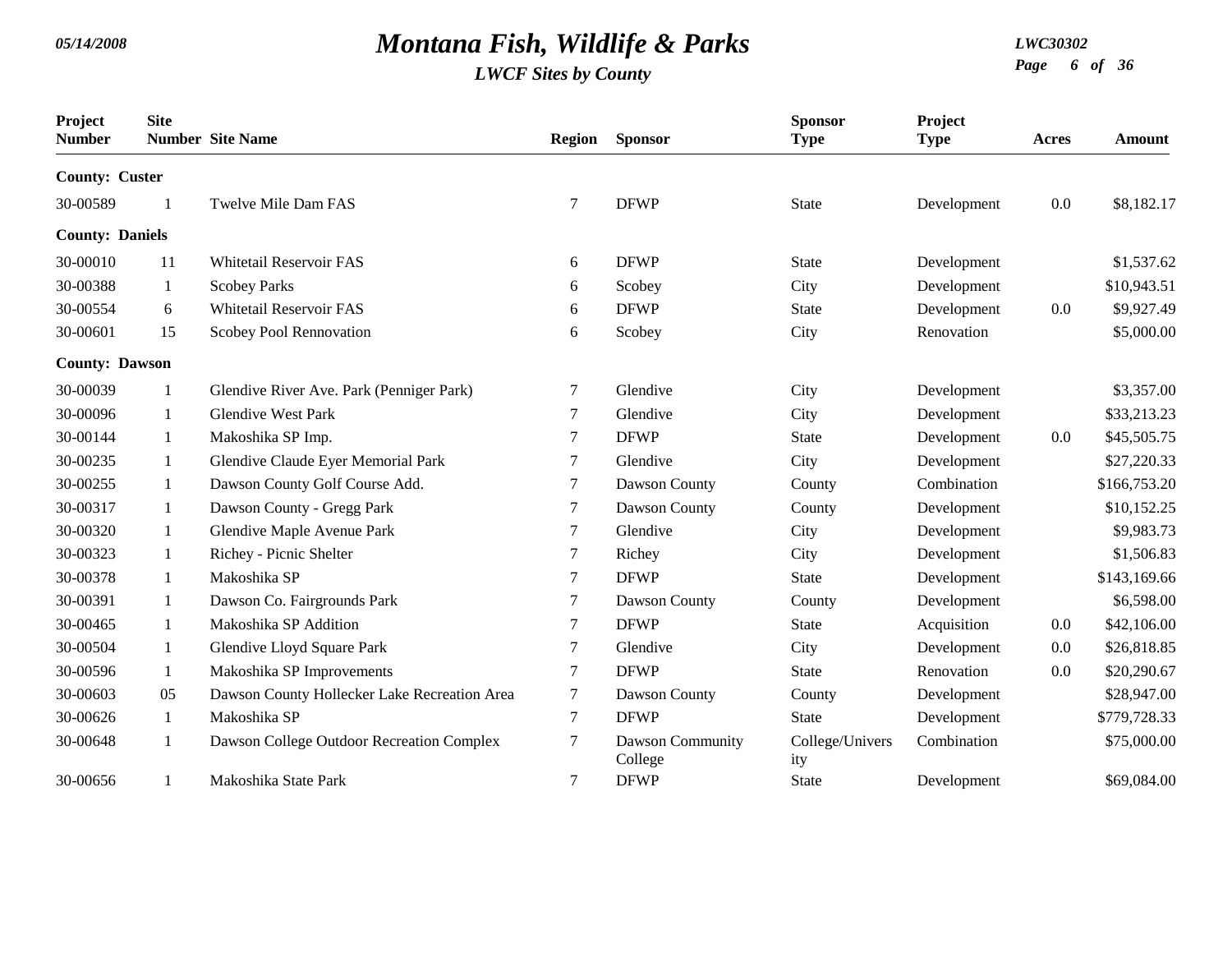| Project<br><b>Number</b>  | <b>Site</b>  | <b>Number</b> Site Name                    | <b>Region</b>  | <b>Sponsor</b>       | <b>Sponsor</b><br><b>Type</b> | Project<br><b>Type</b> | Acres | Amount       |
|---------------------------|--------------|--------------------------------------------|----------------|----------------------|-------------------------------|------------------------|-------|--------------|
| <b>County: Deer Lodge</b> |              |                                            |                |                      |                               |                        |       |              |
| 30-00114                  | 1            | Fishtrap Creek FAS                         | 3              | <b>DFWP</b>          | <b>State</b>                  | Acquisition            |       | \$5,150.00   |
| 30-00139                  | 1            | Anaconda Sports Complex                    | $\overline{c}$ | Anaconda/Deer Lodge  | City/County                   | Development            | 0.0   | \$25,954.23  |
| 30-00217                  | 1            | Warm Springs WMA                           | 2              | <b>DFWP</b>          | <b>State</b>                  | Acquisition            |       | \$10,074.00  |
| 30-00230                  | 1            | Fishtrap Creek FAS                         | 3              | <b>DFWP</b>          | <b>State</b>                  | Development            |       | \$20,080.56  |
| 30-00272                  | 1            | Anaconda-Green Grass Park                  | $\overline{c}$ | Anaconda/Deer Lodge  | City/County                   | Combination            |       | \$271,599.74 |
| 30-00338                  | 1            | Anaconda - Washoe Park                     | $\overline{2}$ | Anaconda/Deer Lodge  | City/County                   | Combination            |       | \$310,406.43 |
| 30-00475                  | 1            | Mt. Haggin SRA Snowmobile Parking          | 3              | <b>DFWP</b>          | <b>State</b>                  | Development            | 0.0   | \$10,016.39  |
| 30-00592                  | 1            | <b>Lost Creek SP</b>                       | $\overline{2}$ | <b>DFWP</b>          | <b>State</b>                  | Development            | 0.0   | \$85,361.05  |
| 30-00602                  | 06           | Anaconda/Deer Lodge West Valley Park       | $\overline{c}$ | Anaconda/Deer Lodge  | City/County                   | Development            |       | \$11,000.00  |
| 30-00611                  | $\mathbf{1}$ | Anaconda/Deer Lodge County Softball Fields | 3              | Anaconda/Deer Lodge  | City/County                   | Combination            |       | \$51,562.45  |
| 30-00678                  | $\mathbf{1}$ | Anaconda/Deer Lodge Smelter City Skate Pit | 2              | Anaconda/Deer Lodge  | City/County                   | Acquisition            |       | \$75,000.00  |
| <b>County: Fallon</b>     |              |                                            |                |                      |                               |                        |       |              |
| 30-00188                  | -1           | <b>Baker Pool Improvement</b>              | 7              | <b>Baker</b>         | City                          | Development            |       | \$1,126.67   |
| 30-00300                  | 1            | South Sandstone SRA                        | 7              | <b>DFWP</b>          | <b>State</b>                  | Combination            |       | \$358,862.29 |
| 30-00431                  | 1            | <b>Baker Lake Recreation Area</b>          | 7              | <b>Fallon County</b> | County                        | Development            | 0.0   | \$123,535.00 |
| 30-00531                  | $\tau$       | South Sandstone SRA                        | 7              | <b>DFWP</b>          | <b>State</b>                  | Development            | 0.0   | \$2,504.19   |
| 30-00600                  | 9            | Fallon Co. Golf/Softball Complex           | 7              | <b>Fallon County</b> | County                        | Development            |       | \$75,000.00  |
| 30-00602                  | 05           | Fallon County Rifle Range & Trapshoot      | 7              | <b>Fallon County</b> | County                        | Development            |       | \$31,956.25  |
| <b>County: Fergus</b>     |              |                                            |                |                      |                               |                        |       |              |
| 30-00037                  | 1            | Lewistown Municipal Pool                   | 4              | Lewistown            | City                          | Development            |       | \$60,000.00  |
| 30-00163                  | 1            | Lewistown Symmes Park                      | 4              | Lewistown            | City                          | Development            |       | \$4,666.48   |
| 30-00204                  | 1            | Hruska FAS                                 | 4              | <b>DFWP</b>          | <b>State</b>                  | Acquisition            |       | \$11,660.00  |
| 30-00303                  | 1            | Denton Pool                                | 4              | Denton               | City                          | Combination            |       | \$3,056.34   |
| 30-00346                  | 1            | Lewistown - Tennis Courts                  | 4              | Lewistown            | City                          | Development            |       | \$3,183.83   |
| 30-00437                  | 1            | Carter's Ponds FAS (Upper)                 | 4              | <b>DFWP</b>          | State                         | Development            | 0.0   | \$3,156.73   |
| 30-00440                  | 1            | Carter's Ponds FAS (Lower)                 | 4              | <b>DFWP</b>          | <b>State</b>                  | Development            | 0.0   | \$1,476.96   |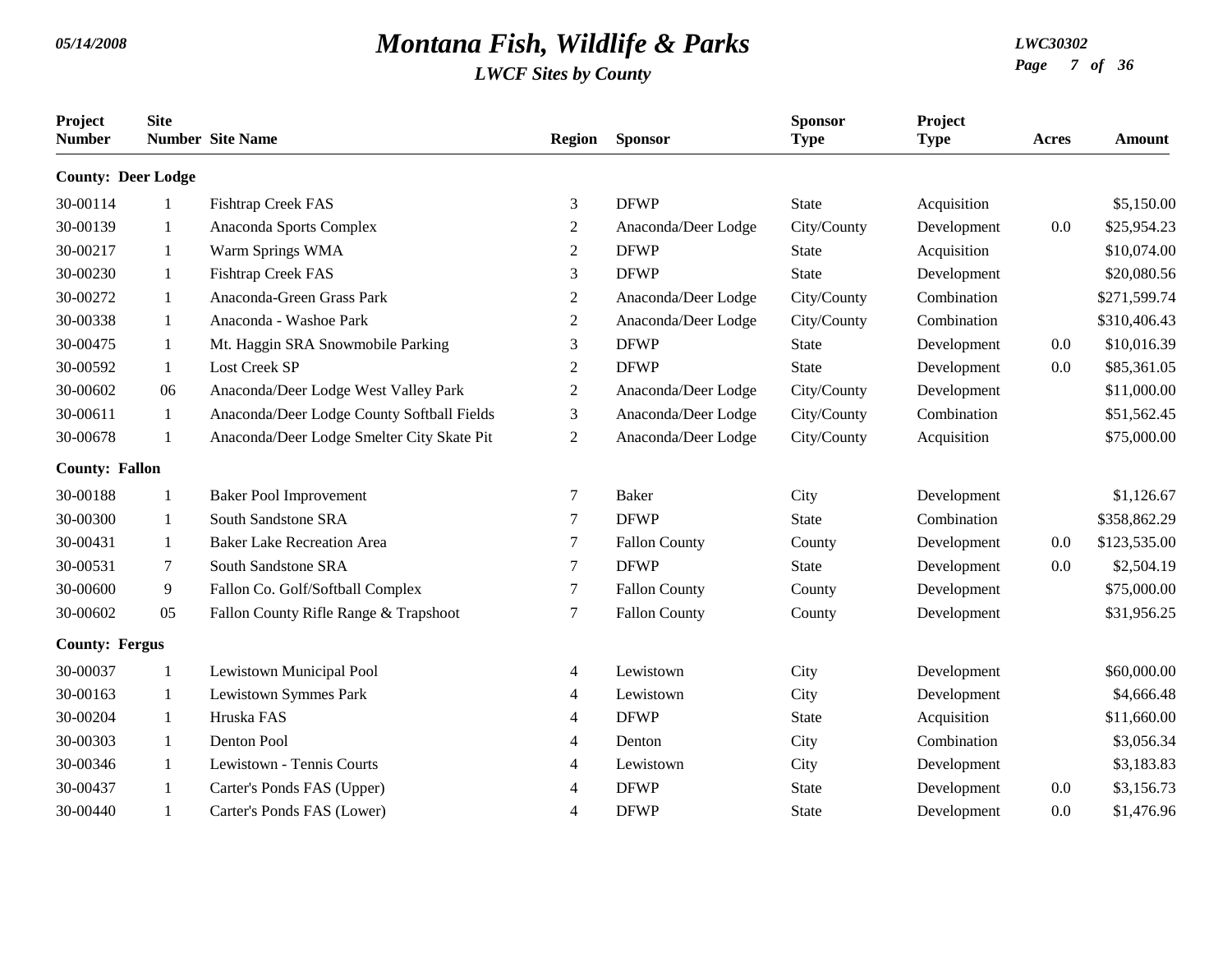| Project<br><b>Number</b> | <b>Site</b>    | <b>Number</b> Site Name                        | Region       | <b>Sponsor</b>         | <b>Sponsor</b><br><b>Type</b> | Project<br><b>Type</b> | Acres   | <b>Amount</b> |
|--------------------------|----------------|------------------------------------------------|--------------|------------------------|-------------------------------|------------------------|---------|---------------|
| <b>County: Fergus</b>    |                |                                                |              |                        |                               |                        |         |               |
| 30-00601                 | 20             | Lewistown 3 Parks Improvements- Frank Day Park | 4            | Lewistown              | City                          | Development            |         | \$7,080.40    |
| 30-00601                 | 21             | Lewistown 3 Parks Improvements- Symmes Park    | 4            | Lewistown              | City                          | Development            |         | \$7,080.40    |
| 30-00601                 | 22             | Lewistown 3 Parks Improvements- Jaycee Park    | 4            | Lewistown              | City                          | Development            |         | \$7,080.40    |
| 30-00603                 | 02             | Lewistown Softball Complex                     | 4            | Lewistown              | City                          | Development            |         | \$50,788.45   |
| <b>County: Flathead</b>  |                |                                                |              |                        |                               |                        |         |               |
| 30-00002                 | 1              | <b>Bigfork FAS</b>                             | $\mathbf{1}$ | <b>DFWP</b>            | <b>State</b>                  | Development            | 7.0     | \$17,223.93   |
| 30-00002                 | 2              | <b>Bitterroot Lake SRA</b>                     | $\mathbf{1}$ | <b>DFWP</b>            | <b>State</b>                  | Development            | 0.0     | \$17,223.93   |
| 30-00002                 | 3              | Big Arm SP                                     | $\mathbf{1}$ | <b>DFWP</b>            | State                         | Development            | 0.0     | \$17,223.93   |
| 30-00002                 | 4              | <b>Finley Point SP</b>                         | -1           | <b>DFWP</b>            | <b>State</b>                  | Development            | 0.0     | \$17,223.93   |
| 30-00002                 | $\tau$         | Whitefish Lake State Park                      | 1            | <b>DFWP</b>            | <b>State</b>                  | Development            |         | \$17,223.93   |
| 30-00010                 | 8              | Old Steel Bridge FAS                           | -1           | <b>DFWP</b>            | <b>State</b>                  | Development            |         | \$1,537.61    |
| 30-00020                 | 1              | Columbia Falls Pool                            |              | Columbia Falls         | City                          | Development            |         | \$45,177.39   |
| 30-00027                 | 3              | <b>Blanchard Lake FAS</b>                      |              | <b>DFWP</b>            | <b>State</b>                  | Development            |         | \$2,429.53    |
| 30-00067                 | 1              | Ashley Lake SRA                                | 1            | <b>DFWP</b>            | <b>State</b>                  | Development            |         | \$3,822.49    |
| 30-00082                 | 1              | Kalispell Pool Ren.                            | 1            | Kalispell              | City                          | Development            |         | \$61,442.80   |
| 30-00094                 | 3              | <b>Whitefish Lake Boat Access</b>              |              | <b>Flathead County</b> | County                        | Development            |         | \$2,124.99    |
| 30-00125                 | 1              | Ashley Lake SRA                                | 1            | <b>DFWP</b>            | <b>State</b>                  | Development            |         | \$178.27      |
| 30-00125                 | $\overline{2}$ | <b>Bitterroot Lake SRA</b>                     | 1            | <b>DFWP</b>            | <b>State</b>                  | Development            |         | \$178.27      |
| 30-00125                 | 6              | Whitefish Lake State Park                      | $\mathbf{1}$ | <b>DFWP</b>            | <b>State</b>                  | Development            | 0.0     | \$178.27      |
| 30-00125                 | 9              | Big Arm SP                                     |              | <b>DFWP</b>            | <b>State</b>                  | Development            | 0.0     | \$178.27      |
| 30-00125                 | 10             | <b>Finley Point SP</b>                         | 1            | <b>DFWP</b>            | <b>State</b>                  | Development            | $0.0\,$ | \$178.27      |
| 30-00233                 | 1              | Kalispell Tennis Courts                        | 1            | Kalispell              | City                          | Development            |         | \$6,499.71    |
| 30-00260                 | 1              | Kalispell Woodland Park                        |              | Kalispell              | City                          | Development            |         | \$50,409.34   |
| 30-00266                 | 1              | Kiwanis Lane FAS                               |              | <b>DFWP</b>            | State                         | Combination            |         | \$26,513.07   |
| 30-00268                 | 1              | Kalispell Thompson Park                        |              | Kalispell              | City                          | Development            |         | \$48,007.53   |
| 30-00268                 | $\overline{2}$ | Kalispell Meridian Park                        |              | Kalispell              | City                          | Development            |         | \$48,007.53   |
| 30-00268                 | 3              | Kalispell Washington Street Park               |              | Kalispell              | City                          | Development            |         | \$48,007.53   |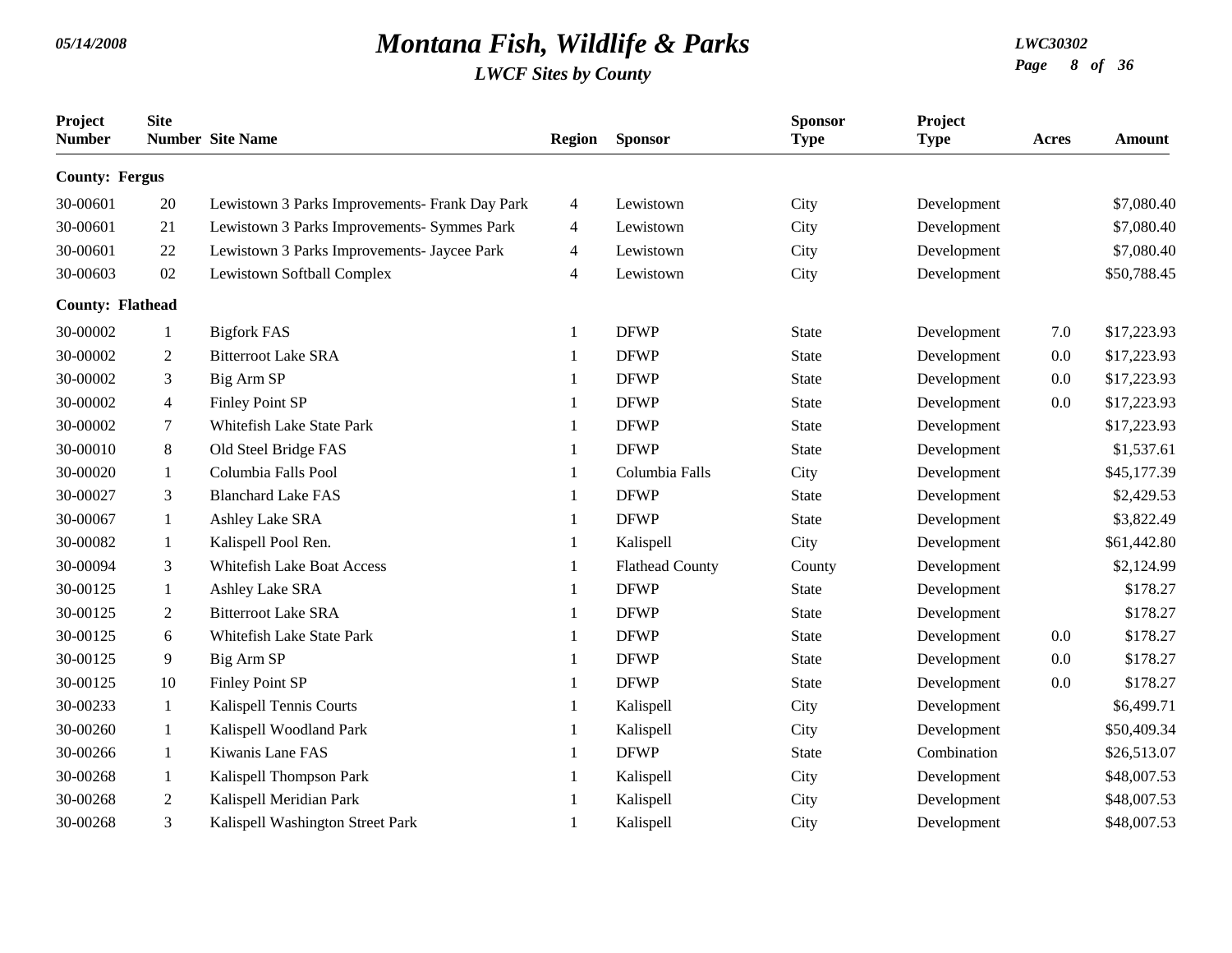| Project<br><b>Number</b> | <b>Site</b> | <b>Number</b> Site Name               | <b>Region</b> | <b>Sponsor</b>                  | <b>Sponsor</b><br><b>Type</b> | Project<br><b>Type</b> | Acres | Amount       |
|--------------------------|-------------|---------------------------------------|---------------|---------------------------------|-------------------------------|------------------------|-------|--------------|
| <b>County: Flathead</b>  |             |                                       |               |                                 |                               |                        |       |              |
| 30-00268                 | 4           | Kalispell Hawthorne Park              |               | Kalispell                       | City                          | Development            |       | \$48,007.53  |
| 30-00268                 | 5           | Kalispell Lions Northridge Park       | -1            | Kalispell                       | City                          | Development            |       | \$48,007.53  |
| 30-00293                 | 1           | Kalispell Golf Courses                |               | Kalispell                       | City                          | Combination            | 0.0   | \$412,226.45 |
| 30-00299                 | 6           | <b>Teakettle FAS</b>                  |               | <b>DFWP</b>                     | <b>State</b>                  | Acquisition            |       | \$5,964.39   |
| 30-00299                 | 10          | Kokanee Bend FAS                      |               | <b>DFWP</b>                     | <b>State</b>                  | Acquisition            |       | \$29,893.50  |
| 30-00304                 | 1           | <b>Bitterroot Lake SRA</b>            |               | <b>DFWP</b>                     | <b>State</b>                  | Development            | 16.0  | \$23,114.76  |
| 30-00307                 | 1           | Whitefish Golf Course/Tennis Courts   |               | Whitefish                       | City                          | Combination            |       | \$107,659.32 |
| 30-00344                 | 1           | <b>Bigfork Tennis Courts</b>          |               | <b>Bigfork Public Schools</b>   | <b>School District</b>        | Development            |       | \$2,689.73   |
| 30-00345                 | 1           | Martin City Parks Site 1              |               | Martin City Water District City |                               | Development            |       | \$1,848.14   |
| 30-00345                 | 2           | Martin City Parks Site 2              |               | Martin City Water District City |                               | Development            |       | \$1,848.14   |
| 30-00347                 | 1           | Columbia Falls - Tennis Courts        |               | Columbia Falls                  | City                          | Development            |       | \$9,130.09   |
| 30-00348                 | 1           | <b>Finley Point SP</b>                |               | <b>DFWP</b>                     | <b>State</b>                  | Development            |       | \$10,854.89  |
| 30-00350                 | 1           | Whitefish Lake State Park             |               | <b>DFWP</b>                     | <b>State</b>                  | Development            |       | \$45,724.63  |
| 30-00365                 | 1           | <b>Flathead County Conrad Complex</b> |               | <b>Flathead County</b>          | County                        | Development            |       | \$13,878.75  |
| 30-00366                 | 1           | Flathead County Ben Williams Park     |               | <b>Flathead County</b>          | County                        | Development            |       | \$2,174.40   |
| 30-00367                 | 1           | Flathead County Aero Lane             |               | <b>Flathead County</b>          | County                        | Acquisition            |       | \$761.25     |
| 30-00368                 | 1           | <b>Whitefish Lake Boat Docks</b>      |               | <b>Flathead County</b>          | County                        | Development            |       | \$962.65     |
| 30-00375                 | 1           | Flathead Co. Ashley Creek             |               | <b>Flathead County</b>          | County                        | Acquisition            |       | \$7,612.50   |
| 30-00381                 | -1          | Kokanee Bend II FAS                   |               | <b>DFWP</b>                     | <b>State</b>                  | Acquisition            |       | \$18,051.07  |
| 30-00384                 | 1           | Marion Bicentennial Park              |               | Marion SD #54                   | <b>School District</b>        | Development            |       | \$2,841.06   |
| 30-00390                 | 1           | Kalispell Woodland Park               |               | Kalispell                       | City                          | Development            | 15.0  | \$21,987.04  |
| 30-00404                 | 1           | Whitefish Soroptimist Park            |               | Whitefish                       | City                          | Combination            | 0.0   | \$21,898.17  |
| 30-00433                 | 1           | Kokanee Bend FAS                      |               | <b>DFWP</b>                     | State                         | Development            | 0.0   | \$11,229.13  |
| 30-00434                 | 1           | <b>Teakettle FAS</b>                  |               | <b>DFWP</b>                     | <b>State</b>                  | Development            | 0.0   | \$10,046.70  |
| 30-00469                 | -1          | Flathead County-Herron Acq.           |               | <b>Flathead County</b>          | County                        | Acquisition            | 0.0   | \$126,570.78 |
| 30-00486                 | -1          | Kalispell Development Peterson Park   |               | Kalispell                       | City                          | Development            | 2.0   | \$18,726.76  |
| 30-00486                 | 2           | Kalispell Development Northridge Park | -1            | Kalispell                       | City                          | Development            | 2.0   | \$18,726.76  |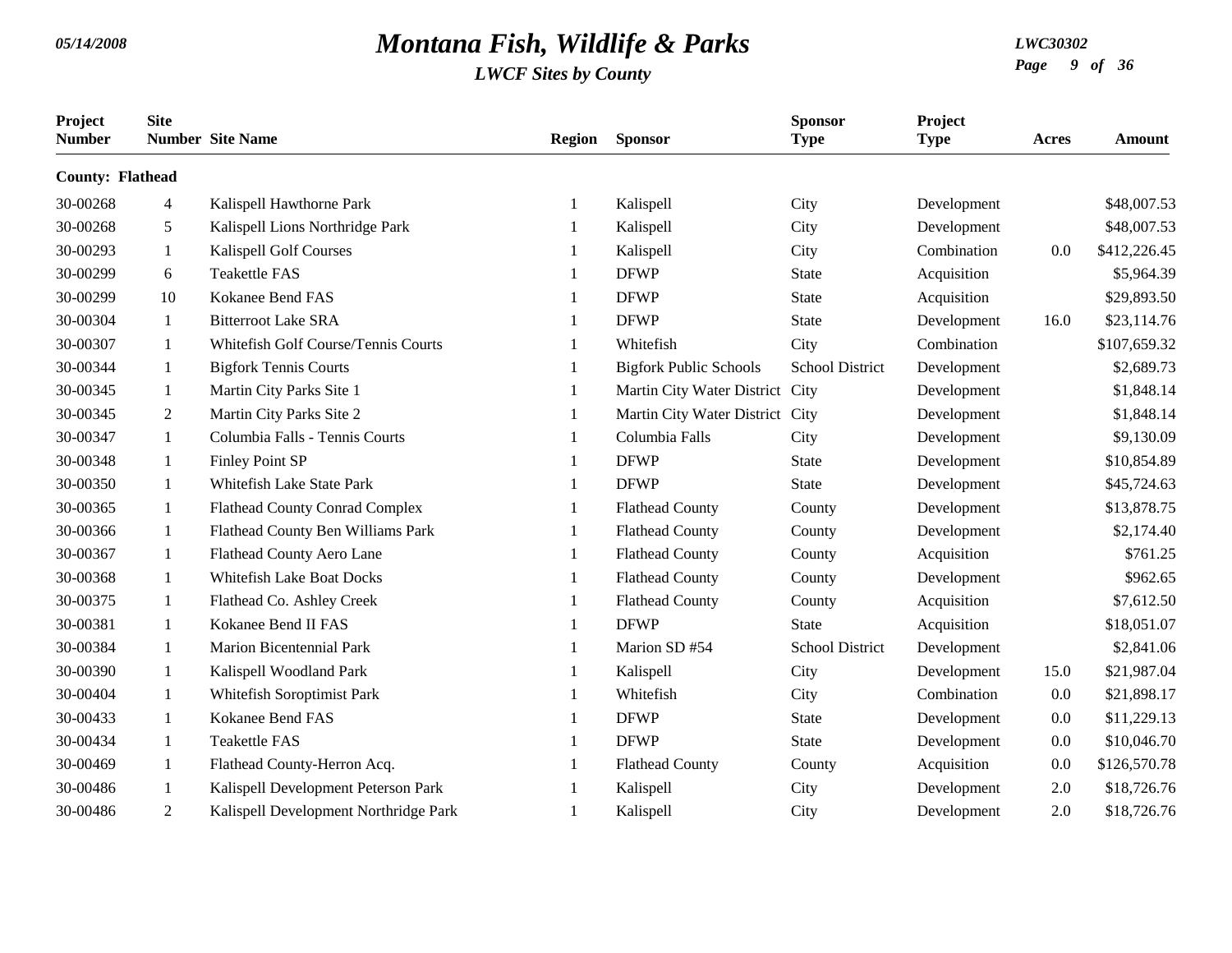| Project<br><b>Number</b> | <b>Site</b>    | <b>Number</b> Site Name                                             | <b>Region</b> | <b>Sponsor</b>         | <b>Sponsor</b><br><b>Type</b> | Project<br><b>Type</b> | <b>Acres</b> | <b>Amount</b> |
|--------------------------|----------------|---------------------------------------------------------------------|---------------|------------------------|-------------------------------|------------------------|--------------|---------------|
| <b>County: Flathead</b>  |                |                                                                     |               |                        |                               |                        |              |               |
| 30-00486                 | 3              | Kalispell Development Sunset Park                                   | -1            | Kalispell              | City                          | Development            | 2.0          | \$18,726.76   |
| 30-00491                 | 1              | Flathead County-Helena Flats                                        | -1            | Flathead County SD #15 | <b>School District</b>        | Renovation             | 0.0          | \$10,191.89   |
| 30-00494                 | 1              | Flathead Co. - Green Acres                                          | -1            | <b>Flathead County</b> | County                        | Development            | 0.0          | \$3,060.00    |
| 30-00495                 | 1              | <b>Flathead County Conrad Complex</b>                               |               | <b>Flathead County</b> | County                        | Development            | 0.0          | \$38,171.00   |
| 30-00523                 | 1              | Kila Community Park                                                 | -1            | Kila SD #20            | <b>School District</b>        | Development            | 0.3          | \$3,000.58    |
| 30-00531                 | $\overline{2}$ | Big Arm SP                                                          | -1            | <b>DFWP</b>            | <b>State</b>                  | Development            | 0.0          | \$2,504.19    |
| 30-00531                 | 6              | Whitefish Lake State Park                                           | -1            | <b>DFWP</b>            | <b>State</b>                  | Development            | 0.0          | \$2,504.19    |
| 30-00548                 | 1              | Shady Lane FAS                                                      |               | <b>DFWP</b>            | <b>State</b>                  | Acquisition            | 0.0          | \$69,091.24   |
| 30-00549                 | 1              | Columbia Falls Marantette Memorial Park                             |               | Columbia Falls         | City                          | Development            | $0.0\,$      | \$13,000.00   |
| 30-00565                 | 1              | Kalispell Dry Bridge Park                                           | -1            | Kalispell              | City                          | Combination            | 0.0          | \$43,004.10   |
| 30-00566                 | 1              | Flathead County Bigfork PP & L Park                                 | -1            | <b>Flathead County</b> | County                        | Combination            | 0.0          | \$27,106.30   |
| 30-00567                 | -1             | Flathead County Leisure Island                                      | -1            | <b>Flathead County</b> | County                        | Acquisition            | 0.0          | \$68,823.85   |
| 30-00578                 | 1              | Kalispell SD #5 Playground                                          |               | Kalispell SD #5        | <b>School District</b>        | Development            | 0.0          | \$2,794.21    |
| 30-00585                 | 1              | Old Steel Bridge FAS                                                |               | <b>DFWP</b>            | <b>State</b>                  | Development            | $0.0\,$      | \$14,600.90   |
| 30-00595                 | 5              | <b>Bigfork Ballfield and Playground</b>                             |               | <b>Flathead County</b> | County                        | Development            | 0.0          | \$5,068.78    |
| 30-00598                 | 1              | Lone Pine SP                                                        |               | <b>DFWP</b>            | <b>State</b>                  | Development            | 0.0          | \$22,282.98   |
| 30-00599                 | 1              | Les Mason SRA Acq.                                                  | -1            | <b>DFWP</b>            | <b>State</b>                  | Acquisition            | 0.0          | \$324,350.00  |
| 30-00601                 | 01             | Flathead County Foy Lake                                            |               | <b>Flathead County</b> | County                        | Development            |              | \$3,968.91    |
| 30-00602                 | 02             | Bigfork SD #38 Recreation Area                                      |               | Big Fork SD #38        | <b>School District</b>        | Development            |              | \$36,057.72   |
| 30-00607                 | 9              | <b>Blanchard Lake FAS</b>                                           |               | <b>DFWP</b>            | <b>State</b>                  | Development            |              | \$12,500.00   |
| 30-00613                 | 07             | Old Steel Bridge/Kiwanis Lane FAS                                   |               | <b>DFWP</b>            | <b>State</b>                  | Development            |              | \$6,086.00    |
| 30-00617                 | 1              | Whitefish Mountain Trails Park                                      | -1            | Whitefish              | City                          | Development            |              | \$17,682.50   |
| 30-00635                 | 1              | Kalispell Lawrence Park                                             |               | Kalispell              | City                          | Development            |              | \$57,537.34   |
| 30-00652                 | 1              | Whitefish Kay Beller City Park                                      |               | Whitefish              | City                          | Development            |              | \$74,850.00   |
| 30-00657                 | 1              | Lone Pine State Park                                                |               | <b>DFWP</b>            | <b>State</b>                  | Combination            |              | \$139,698.00  |
| 30-00690                 | -1             | City of Columbia Falls Neighborhood Park<br>Enhancement-Horine Park | -1            | Columbia Falls         | City                          | Development            |              | \$29,672.00   |
| 30-00690                 | $\overline{2}$ | City of Columbia Falls Neighborhood Park                            | $\mathbf{1}$  | Columbia Falls         | City                          | Development            |              | \$29,672.00   |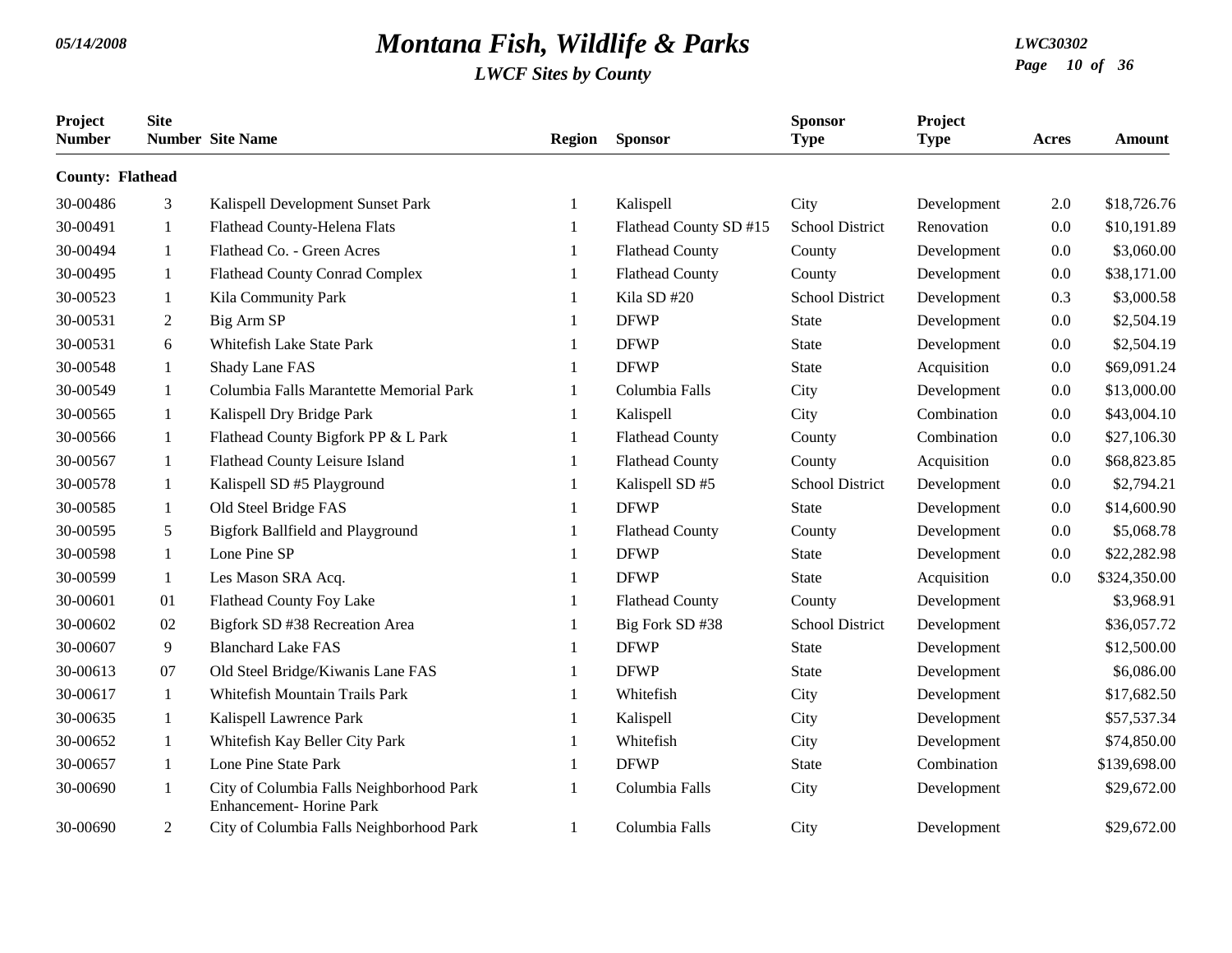| Project<br><b>Number</b> | <b>Site</b>    | <b>Number</b> Site Name                                                       | Region | <b>Sponsor</b>          | <b>Sponsor</b><br><b>Type</b> | Project<br><b>Type</b> | Acres | Amount       |
|--------------------------|----------------|-------------------------------------------------------------------------------|--------|-------------------------|-------------------------------|------------------------|-------|--------------|
| <b>County: Flathead</b>  |                |                                                                               |        |                         |                               |                        |       |              |
|                          |                | <b>Enhancement-Pinewood Park</b>                                              |        |                         |                               |                        |       |              |
| 30-00690                 | 3              | City of Columbia Falls Neighborhood Park<br><b>Enhancement- Columbus Park</b> |        | Columbia Falls          | City                          | Development            |       | \$29,672.00  |
| <b>County: Gallatin</b>  |                |                                                                               |        |                         |                               |                        |       |              |
| 30-00005                 | $\mathbf{1}$   | Missouri Headwaters SP                                                        | 3      | <b>DFWP</b>             | <b>State</b>                  | Development            |       | \$2,860.62   |
| 30-00028                 | 1              | <b>Bozeman Kirk Park</b>                                                      | 3      | Bozeman                 | City                          | Development            |       | \$29,748.96  |
| 30-00034                 | $\mathbf{1}$   | Missouri Headwaters SP                                                        | 3      | <b>DFWP</b>             | <b>State</b>                  | Acquisition            |       | \$19,273.87  |
| 30-00040                 | $\mathbf{1}$   | Cameron Bridge FAS                                                            | 3      | <b>DFWP</b>             | <b>State</b>                  | Combination            |       | \$12,224.46  |
| 30-00053                 | $\mathbf{1}$   | Manhattan Taylor Park                                                         | 3      | Manhattan               | City                          | Development            |       | \$3,184.70   |
| 30-00056                 | $\mathbf{1}$   | <b>Bozeman Pond FAS</b>                                                       | 3      | <b>DFWP</b>             | <b>State</b>                  | Development            |       | \$3,293.54   |
| 30-00056                 | $\overline{2}$ | Cardwell FAS                                                                  | 3      | <b>DFWP</b>             | <b>State</b>                  | Development            |       | \$3,293.53   |
| 30-00056                 | 5              | Grey Cliff FAS                                                                | 3      | <b>DFWP</b>             | <b>State</b>                  | Development            |       | \$3,293.54   |
| 30-00090                 | $\mathbf{1}$   | Missouri Headwaters SP                                                        | 3      | <b>DFWP</b>             | <b>State</b>                  | Development            |       | \$6,058.79   |
| 30-00125                 | 13             | <b>Cherry River FAS</b>                                                       | 3      | <b>DFWP</b>             | <b>State</b>                  | Development            | 0.0   | \$178.27     |
| 30-00135                 | $\mathbf{1}$   | West Yellowstone City Park                                                    | 3      | <b>West Yellowstone</b> | City                          | Development            | 0.0   | \$11,730.74  |
| 30-00156                 | $\mathbf{1}$   | <b>Bozeman Downtown Soroptimist</b>                                           | 3      | Bozeman                 | City                          | Development            |       | \$4,461.86   |
| 30-00171                 | $\mathbf{1}$   | <b>Bozeman Parks Complex</b>                                                  | 3      | Bozeman                 | City                          | Development            |       | \$105,576.45 |
| 30-00181                 | $\mathbf{1}$   | <b>Fairweather FAS</b>                                                        | 3      | <b>DFWP</b>             | <b>State</b>                  | Acquisition            |       | \$30,744.66  |
| 30-00205                 | $\mathbf{1}$   | Cherry River FAS                                                              | 3      | <b>DFWP</b>             | <b>State</b>                  | Development            |       | \$4,978.48   |
| 30-00223                 | $\mathbf{1}$   | Bozeman Hyalite Park                                                          | 3      | Bozeman                 | City                          | Development            |       | \$17,903.99  |
| 30-00244                 | $\mathbf{1}$   | Cameron Bridge FAS                                                            | 3      | <b>DFWP</b>             | <b>State</b>                  | Acquisition            |       | \$2,837.17   |
| 30-00262                 | $\mathbf{1}$   | <b>Bozeman-Bogert Park</b>                                                    | 3      | Bozeman                 | City                          | Development            |       | \$9,066.59   |
| 30-00263                 | 1              | Bozeman School District Longfellow School                                     | 3      | <b>Bozeman Schools</b>  | <b>School District</b>        | Development            |       | \$31,458.28  |
| 30-00263                 | $\overline{2}$ | Bozeman School District Whittier School                                       | 3      | <b>Bozeman Schools</b>  | <b>School District</b>        | Development            |       | \$31,458.28  |
| 30-00263                 | 3              | Bozeman School District Willson School                                        | 3      | <b>Bozeman Schools</b>  | <b>School District</b>        | Development            |       | \$31,458.28  |
| 30-00263                 | $\overline{4}$ | Bozeman School District Irving School                                         | 3      | <b>Bozeman Schools</b>  | <b>School District</b>        | Development            |       | \$31,458.28  |
| 30-00263                 | 5              | Bozeman School District Hawthorne School                                      | 3      | <b>Bozeman Schools</b>  | <b>School District</b>        | Development            |       | \$31,458.28  |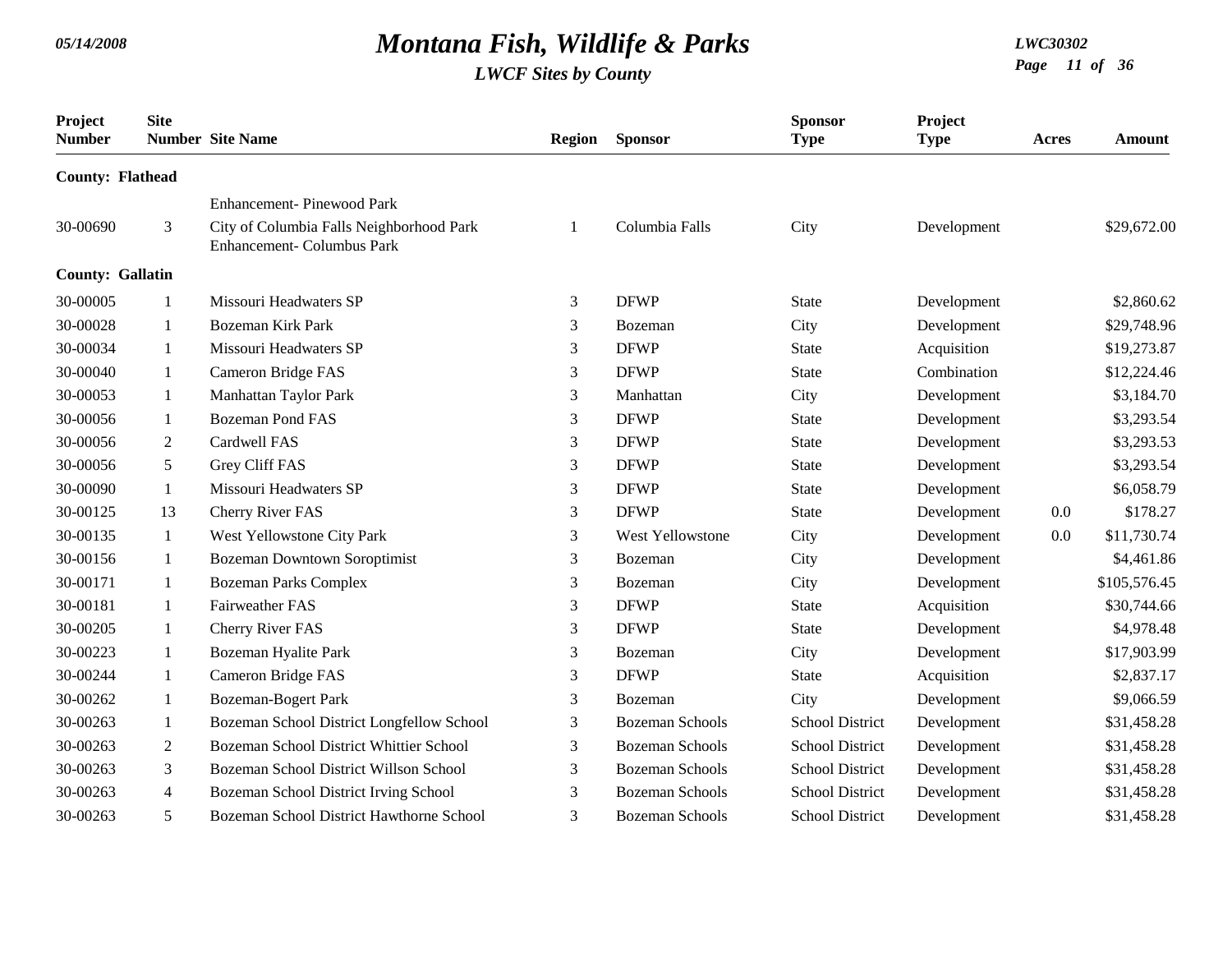| Project<br><b>Number</b> | <b>Site</b>    | <b>Number</b> Site Name                       | <b>Region</b>  | <b>Sponsor</b>          | <b>Sponsor</b><br><b>Type</b> | Project<br><b>Type</b> | Acres | <b>Amount</b> |
|--------------------------|----------------|-----------------------------------------------|----------------|-------------------------|-------------------------------|------------------------|-------|---------------|
| <b>County: Gallatin</b>  |                |                                               |                |                         |                               |                        |       |               |
| 30-00263                 | 6              | Bozeman School District Sacajawea School      | 3              | <b>Bozeman Schools</b>  | <b>School District</b>        | Development            |       | \$31,458.28   |
| 30-00278                 | 1              | Bozeman Municipal Park (Bogert Park)          | 3              | Bozeman                 | City                          | Development            |       | \$113,972.92  |
| 30-00287                 | 1              | Manhattan Taylor Park                         | 3              | Manhattan               | City                          | Combination            |       | \$46,154.14   |
| 30-00299                 | 1              | Cameron Bridge FAS Addition                   | 3              | <b>DFWP</b>             | <b>State</b>                  | Acquisition            |       | \$10,200.00   |
| 30-00299                 | $\overline{4}$ | <b>Drouillard FAS</b>                         | 3              | <b>DFWP</b>             | <b>State</b>                  | Acquisition            |       | \$3,970.35    |
| 30-00299                 | 14             | <b>Gallatin Forks FAS</b>                     | 3              | <b>DFWP</b>             | <b>State</b>                  | Acquisition            |       | \$49,897.80   |
| 30-00299                 | 16             | Cobblestone FAS                               | 3              | <b>DFWP</b>             | <b>State</b>                  | Acquisition            |       | \$66,159.37   |
| 30-00331                 | -1             | <b>Bozeman-Lindley Park</b>                   | 3              | Bozeman                 | City                          | Development            |       | \$20,822.43   |
| 30-00332                 | 1              | Bozeman - Beall Park                          | 3              | Bozeman                 | City                          | Development            |       | \$7,835.79    |
| 30-00333                 | -1             | <b>Bozeman Bogert Park</b>                    | 3              | Bozeman                 | City                          | Development            |       | \$88,159.09   |
| 30-00352                 | 1              | <b>Gallatin Gateway Recreation Facilities</b> | 3              | Gallatin Gateway SD #35 | School District               | Combination            |       | \$36,179.15   |
| 30-00355                 | -1             | Missouri Headwaters SP                        | 3              | <b>DFWP</b>             | <b>State</b>                  | Development            |       | \$277,668.90  |
| 30-00380                 | 1              | <b>Drouillard FAS</b>                         | 3              | <b>DFWP</b>             | <b>State</b>                  | Acquisition            |       | \$6,688.99    |
| 30-00395                 | 1              | Bozeman City/School Tennis Complex            | 3              | Bozeman SD #7           | <b>School District</b>        | Development            |       | \$61,231.91   |
| 30-00399                 | 1              | <b>Cobblestone FAS</b>                        | 3              | <b>DFWP</b>             | <b>State</b>                  | Development            | 0.0   | \$16,641.45   |
| 30-00424                 | $\mathbf{1}$   | <b>Fairweather FAS</b>                        | 3              | <b>DFWP</b>             | <b>State</b>                  | Development            | 0.0   | \$8,831.53    |
| 30-00432                 | 1              | <b>Gallatin Forks FAS</b>                     | 3              | <b>DFWP</b>             | <b>State</b>                  | Development            | 0.0   | \$5,348.33    |
| 30-00468                 | 1              | Hyalite Youth Camp                            | 3              | Gallatin County         | County                        | Combination            | 0.0   | \$84,461.61   |
| 30-00471                 | -1             | <b>Drouillard FAS</b>                         | 3              | <b>DFWP</b>             | <b>State</b>                  | Development            | 0.0   | \$17,551.03   |
| 30-00477                 | 1              | Shed's Bridge FAS                             | 3              | <b>DFWP</b>             | <b>State</b>                  | Acquisition            | 0.0   | \$13,199.13   |
| 30-00493                 | $\mathbf{1}$   | Belgrade Lewis & Clark Park                   | 3              | Belgrade                | City                          | Development            | 0.0   | \$17,850.00   |
| 30-00518                 | 1              | Cameron Bridge FAS                            | 3              | <b>DFWP</b>             | <b>State</b>                  | Development            | 0.0   | \$18,134.64   |
| 30-00521                 | -1             | Three Forks Ponds FAS                         | $\mathfrak{Z}$ | <b>DFWP</b>             | <b>State</b>                  | Acquisition            | 0.0   | \$28,486.12   |
| 30-00522                 | -1             | <b>Buffalo Mirage FAS</b>                     | 3              | <b>DFWP</b>             | State                         | Development            | 0.0   | \$22,140.96   |
| 30-00554                 | 7              | Eight Mile Ford FAS                           | 3              | <b>DFWP</b>             | <b>State</b>                  | Development            | 0.0   | \$8,630.08    |
| 30-00577                 | 1              | Manhattan Taylor Park Improvements            | 3              | Manhattan               | City                          | Development            | 0.0   | \$7,000.00    |
| 30-00601                 | 18             | <b>Bozeman Kirk Park</b>                      | 3              | Bozeman                 | City                          | Development            |       | \$13,357.07   |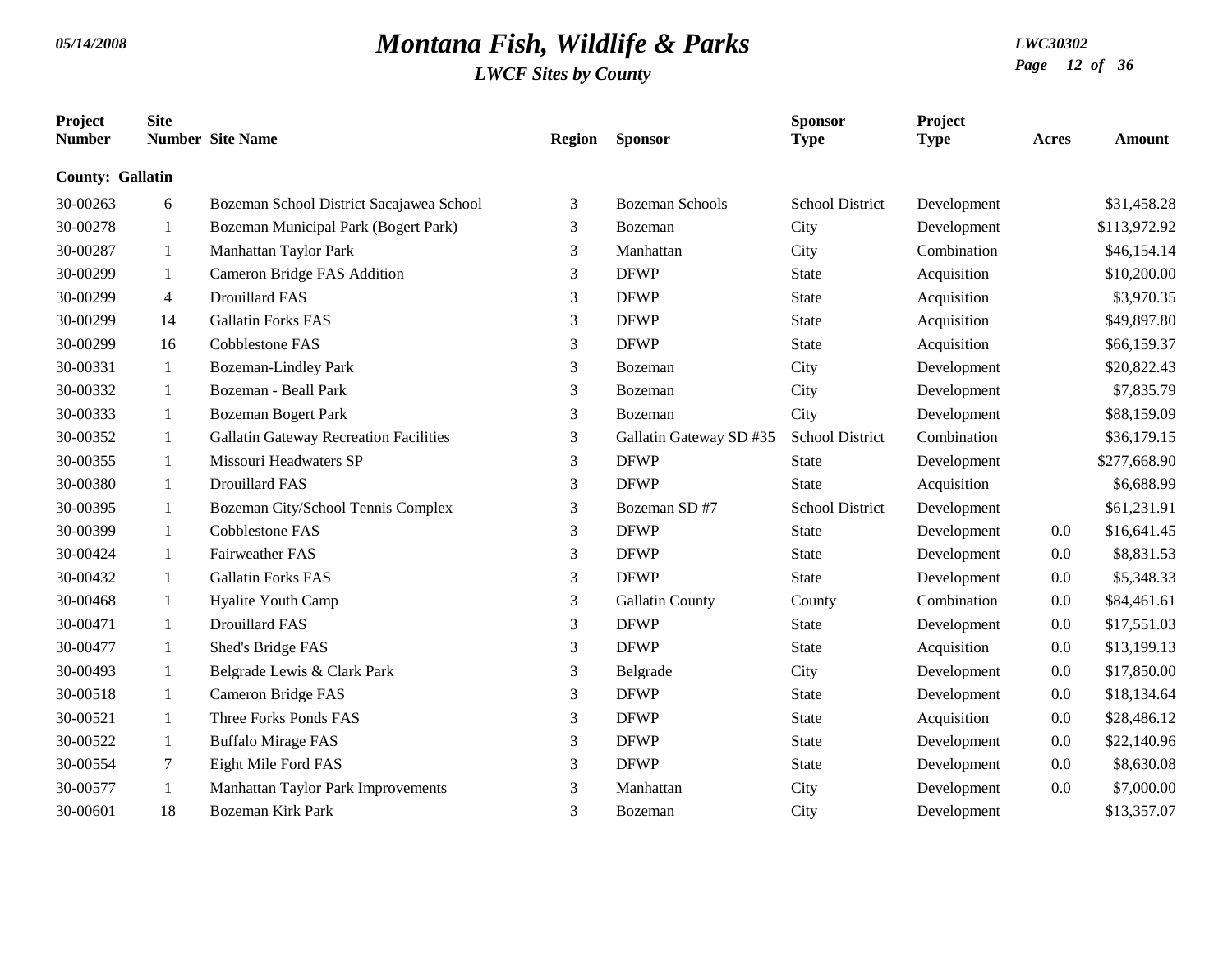| Project<br><b>Number</b> | <b>Site</b>    | <b>Number</b> Site Name                                                                                     | <b>Region</b> | <b>Sponsor</b>          | <b>Sponsor</b><br><b>Type</b> | Project<br><b>Type</b> | Acres | <b>Amount</b> |
|--------------------------|----------------|-------------------------------------------------------------------------------------------------------------|---------------|-------------------------|-------------------------------|------------------------|-------|---------------|
| <b>County: Gallatin</b>  |                |                                                                                                             |               |                         |                               |                        |       |               |
| 30-00601                 | 19             | <b>Bozeman Cooper Park</b>                                                                                  | 3             | Bozeman                 | City                          | Development            |       | \$13,357.07   |
| 30-00616                 | 1              | <b>Bozeman Jarrett Park</b>                                                                                 | 3             | Bozeman                 | City                          | Development            |       | \$10,158.38   |
| 30-00636                 | 1              | <b>Bozeman Burke Park</b>                                                                                   | 3             | Bozeman                 | City                          | Acquisition            |       | \$56,850.00   |
| 30-00645                 | 1              | Bozeman Sundance Springs Park                                                                               | 3             | <b>Bozeman</b>          | City                          | Acquisition            | 10.0  | \$58,000.00   |
| 30-00647                 | 1              | Three Forks Headwaters Trail System                                                                         | 3             | <b>Three Forks</b>      | City                          | Development            |       | \$25,000.00   |
| 30-00682                 | 1              | Manhattan School Tennis Court                                                                               | 3             | <b>Manhattan School</b> | <b>School District</b>        | Development            |       | \$27,466.00   |
| 30-00684                 | -1             | Gallatin Regional Park                                                                                      | 3             | <b>Gallatin County</b>  | County                        | Development            |       | \$73,272.00   |
| 30-00686                 | $\mathbf{1}$   | <b>Bozeman Rose Park</b>                                                                                    | 3             | City of Bozeman         | City                          | Development            |       | \$89,018.00   |
| <b>County: Garfield</b>  |                |                                                                                                             |               |                         |                               |                        |       |               |
| 30-00009                 |                | <b>Hell Creek SP</b>                                                                                        | $\tau$        | <b>DFWP</b>             | <b>State</b>                  | Development            |       | \$6,734.30    |
| 30-00193                 | $\mathbf{1}$   | Jordan Pool                                                                                                 | 7             | Jordan                  | City                          | Development            | 0.0   | \$36,979.72   |
| <b>County: Glacier</b>   |                |                                                                                                             |               |                         |                               |                        |       |               |
| 30-00002                 | 6              | Thompson Chain of Lakes FAS (West Shore SP)                                                                 | 1             | <b>DFWP</b>             | <b>State</b>                  | Development            | 0.0   | \$17,223.94   |
| 30-00003                 | 1              | FinleyPoint/Lewis&Clark Caverns, Madison Buffalo<br>Jump SPs/Thompson Chain of Lakes FAS (West<br>Shore SP) | $\mathbf{1}$  | <b>DFWP</b>             | <b>State</b>                  | Acquisition            |       | \$50,985.00   |
| 30-00010                 | 7              | Thompson Chain of Lakes FAS (Lake Mary Ronan<br>SP) (Lambeth)                                               | 1             | <b>DFWP</b>             | <b>State</b>                  | Development            |       | \$1,537.61    |
| 30-00024                 | 3              | Thompson Chain of Lakes FAS (Martinsdale<br>Reservoir FAS)                                                  | 1             | <b>DFWP</b>             | <b>State</b>                  | Development            |       | \$2,183.60    |
| 30-00024                 | $\overline{4}$ | Thompson Chain of Lakes FAS (Nilan Reservoir<br>FAS)                                                        | 1             | <b>DFWP</b>             | <b>State</b>                  | Development            |       | \$2,183.60    |
| 30-00078                 | -1             | Thompson Chain of Lakes FAS (Lake Mary Ronan<br>SP) (Lambeth)                                               | 1             | <b>DFWP</b>             | <b>State</b>                  | Development            | 0.0   | \$16,849.46   |
| 30-00094                 | 1              | Thompson Chain of Lakes FAS (Glen Lake FAS)                                                                 | 1             | <b>DFWP</b>             | <b>State</b>                  | Development            |       | \$2,124.98    |
| 30-00104                 | -1             | Thompson Chain of Lakes FAS (Wayfarers SP)                                                                  | 1             | <b>DFWP</b>             | <b>State</b>                  | Acquisition            |       | \$83,878.50   |
| 30-00107                 | 3              | Thompson Chain of Lakes FAS (Martinsdale<br>Reservoir)                                                      | 1             | <b>DFWP</b>             | <b>State</b>                  | Development            |       | \$902.50      |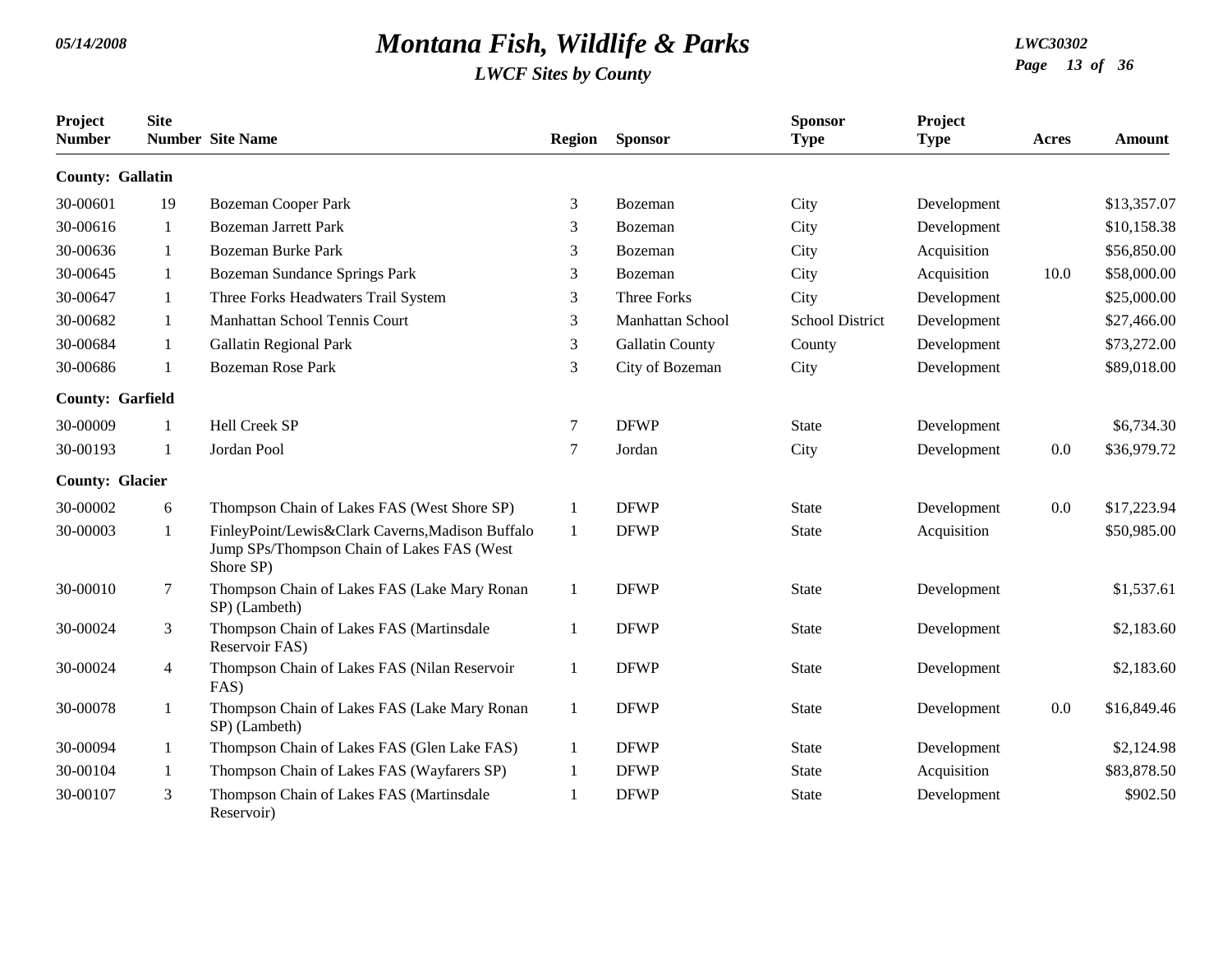| Project<br><b>Number</b> | <b>Site</b>    | <b>Number</b> Site Name                                                                               | <b>Region</b>  | <b>Sponsor</b>                  | <b>Sponsor</b><br><b>Type</b> | Project<br><b>Type</b> | Acres   | <b>Amount</b> |
|--------------------------|----------------|-------------------------------------------------------------------------------------------------------|----------------|---------------------------------|-------------------------------|------------------------|---------|---------------|
| <b>County: Glacier</b>   |                |                                                                                                       |                |                                 |                               |                        |         |               |
| 30-00125                 | 4              | Thompson Chain of Lakes FAS (Wayfarers SP)                                                            | 1              | <b>DFWP</b>                     | <b>State</b>                  | Development            |         | \$178.27      |
| 30-00125                 | 5              | Thompson Chain of Lakes FAS (West Shore SP)                                                           | -1             | <b>DFWP</b>                     | <b>State</b>                  | Development            |         | \$178.27      |
| 30-00125                 | 11             | Thompson Chain of Lakes FAS (Logan SP)                                                                | $\mathbf{1}$   | <b>DFWP</b>                     | <b>State</b>                  | Development            | 0.0     | \$178.27      |
| 30-00125                 | 12             | Thompson Chain of Lakes FAS (Glen Lake FAS)                                                           | 1              | <b>DFWP</b>                     | <b>State</b>                  | Development            | 0.0     | \$178.27      |
| 30-00128                 | 1              | Thompson Chain of Lakes FAS (Cooney SP)                                                               |                | <b>DFWP</b>                     | <b>State</b>                  | Combination            | 0.0     | \$52,457.17   |
| 30-00142                 | 1              | Thompson Chain of Lakes (Logan SRA)                                                                   |                | <b>DFWP</b>                     | <b>State</b>                  | Development            | 0.0     | \$53,077.49   |
| 30-00145                 | 1              | Thompson Chain of Lakes FAS (Bratten FAS)                                                             | 1              | <b>DFWP</b>                     | <b>State</b>                  | Acquisition            | 0.0     | \$36,457.68   |
| 30-00177                 | 1              | Finley Point/L&C Caverns/Madison Buffalo<br>Jump/Thompson Chain of Lakes FAS (West Shore<br>SP Add'n) | $\mathbf{1}$   | <b>DFWP</b>                     | <b>State</b>                  | Development            |         | \$21,798.91   |
| 30-00192                 | 1              | Thompson Chain of Lakes FAS (Pishkun Reservoir<br>FAS)                                                | 1              | <b>DFWP</b>                     | <b>State</b>                  | Development            |         | \$878.46      |
| 30-00210                 | 1              | Thompson Chain of Lakes FAS (Wayfarers SP)                                                            | -1             | <b>DFWP</b>                     | <b>State</b>                  | Development            |         | \$78,163.79   |
| 30-00215                 | 1              | St. Mary's Lake Rec. Complex                                                                          | $\overline{4}$ | <b>Blackfeet Tribal Council</b> | <b>Indian Tribe</b>           | Development            |         | \$366,875.04  |
| 30-00254                 | $\mathbf{1}$   | <b>Cut Bank Swimming Pool</b>                                                                         | $\overline{4}$ | <b>Cut Bank</b>                 | City                          | Development            |         | \$112,967.13  |
| 30-00356                 | 1              | <b>Browning Recreation Facility</b>                                                                   | $\overline{4}$ | Browning SD #9                  | <b>School District</b>        | Development            |         | \$50,252.09   |
| 30-00386                 | 1              | Thompson Chain of Lakes FAS (Pelican Island<br>FAS)                                                   |                | <b>DFWP</b>                     | <b>State</b>                  | Acquisition            | $0.0\,$ | \$53,655.00   |
| 30-00387                 | 1              | <b>Cut Bank Recreation Complex</b>                                                                    | 4              | Cut Bank SD #5                  | <b>School District</b>        | Development            |         | \$26,533.63   |
| 30-00425                 | 1              | Thompson Chain of Lakes FAS (Placid Lake SRA)                                                         | $\mathbf{1}$   | <b>DFWP</b>                     | <b>State</b>                  | Combination            | 0.0     | \$288,660.12  |
| 30-00425                 | $\overline{2}$ | Thompson Chain of Lakes FAS (Salmon Lake SRA)                                                         | 1              | <b>DFWP</b>                     | <b>State</b>                  | Combination            | 0.0     | \$288,660.11  |
| 30-00444                 | 1              | Thompson Chain of Lakes FAS (Sportsman's Bridge<br>FAS)                                               | 1              | <b>DFWP</b>                     | <b>State</b>                  | Development            | 0.0     | \$5,119.29    |
| 30-00467                 | 1              | Thompson Chain of Lakes FAS (Cooney SP)                                                               | -1             | <b>DFWP</b>                     | <b>State</b>                  | Development            | 0.0     | \$14,507.34   |
| 30-00473                 | 1              | Thompson Chain of Lakes FAS (Willow Creek<br>Reservoir FAS)                                           | -1             | <b>DFWP</b>                     | <b>State</b>                  | Development            | 0.0     | \$10,039.51   |
| 30-00526                 | 1              | Thompson Chain of Lakes FAS (Pelican Island<br>FAS)                                                   | $\mathbf{1}$   | <b>DFWP</b>                     | <b>State</b>                  | Development            | 0.0     | \$13,525.20   |
| 30-00531                 | 1              | Thompson Chain of Lakes FAS (Logan SP)                                                                |                | <b>DFWP</b>                     | <b>State</b>                  | Development            | 0.0     | \$2,504.19    |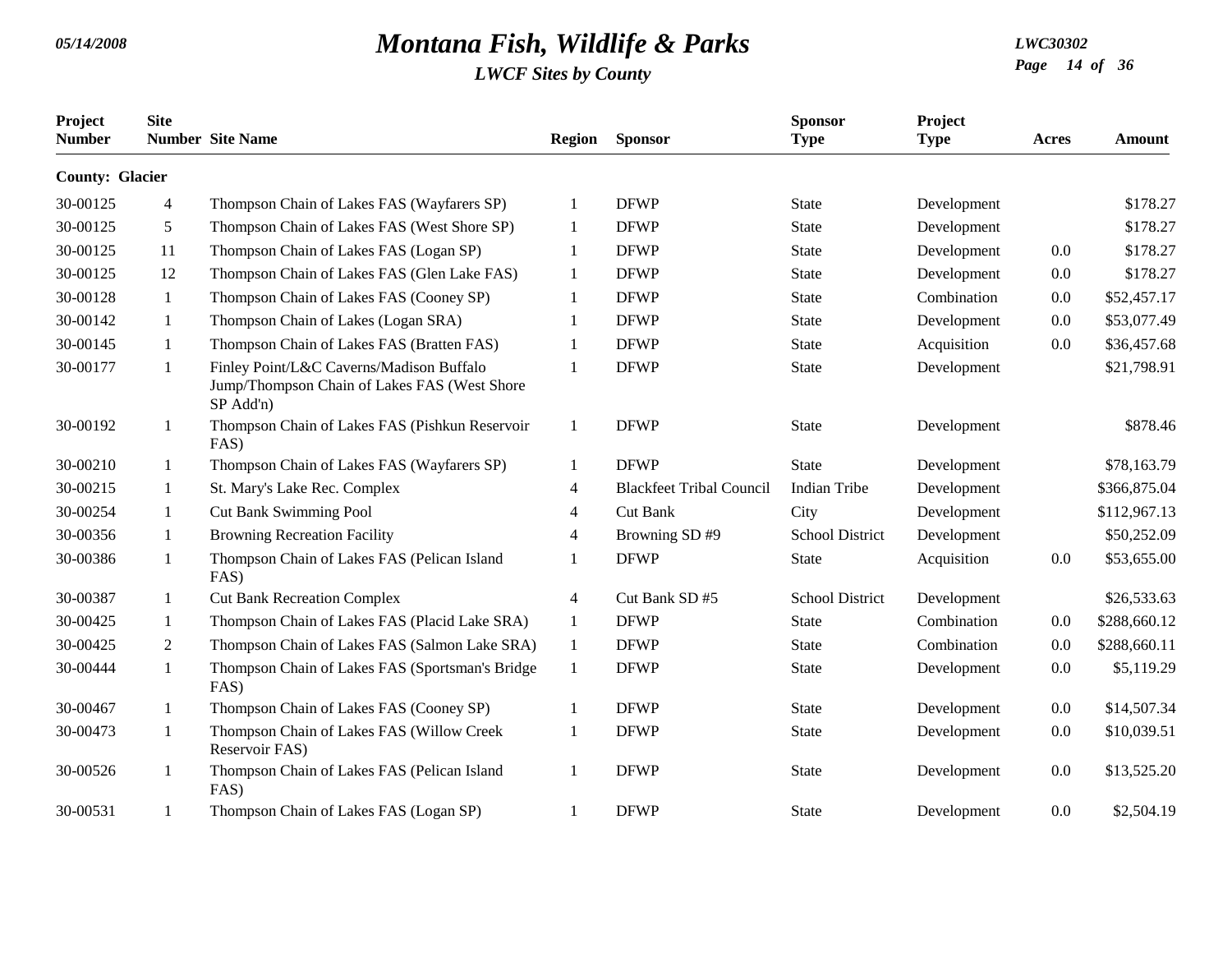| Project<br><b>Number</b>     | <b>Site</b>    | <b>Number Site Name</b>                                       | Region         | <b>Sponsor</b>     | <b>Sponsor</b><br><b>Type</b> | Project<br><b>Type</b> | Acres   | <b>Amount</b> |
|------------------------------|----------------|---------------------------------------------------------------|----------------|--------------------|-------------------------------|------------------------|---------|---------------|
| <b>County: Glacier</b>       |                |                                                               |                |                    |                               |                        |         |               |
| 30-00531                     | 3              | Thompson Chain of Lakes FAS (Wayfarers SP)                    | $\mathbf{1}$   | <b>DFWP</b>        | <b>State</b>                  | Development            | 0.0     | \$2,504.19    |
| 30-00531                     | $\overline{4}$ | Thompson Chain of Lakes FAS (Glen Lake FAS)                   | 1              | <b>DFWP</b>        | <b>State</b>                  | Development            | 0.0     | \$2,504.19    |
| 30-00531                     | 5              | Thompson Chain of Lakes FAS (Lake Mary Ronan<br>SP) (Lambeth) | $\mathbf{1}$   | <b>DFWP</b>        | <b>State</b>                  | Development            | 0.0     | \$2,504.19    |
| 30-00535                     | 3              | Thompson Chain of Lakes FAS (Logan SP)                        | $\mathbf{1}$   | <b>DFWP</b>        | <b>State</b>                  | Development            | 0.0     | \$78,303.07   |
| 30-00545                     | 1              | Thompson Chain of Lakes FAS (Lake Mary Ronan<br>SP) (Lambeth) | -1             | <b>DFWP</b>        | <b>State</b>                  | Development            | 0.0     | \$56,731.37   |
| 30-00554                     | 5              | Thompson Chain of Lakes FAS (Pishkun Reservoir<br>FAS)        | $\mathbf{1}$   | <b>DFWP</b>        | <b>State</b>                  | Development            | $0.0\,$ | \$11,554.00   |
| 30-00576                     | 1              | <b>Cut Bank City Park Addition</b>                            | $\overline{4}$ | Cut Bank           | City                          | Development            | 0.0     | \$5,000.00    |
| <b>County: Golden Valley</b> |                |                                                               |                |                    |                               |                        |         |               |
| 30-00457                     | $\mathbf{1}$   | <b>Ryegate Multi Purpose Courts</b>                           | 5              | Ryegate SD#6       | <b>School District</b>        | Development            | 0.0     | \$4,539.70    |
| 30-00603                     | 07             | Lavina Schools Tennis/Basketball Courts                       | 5              | Lavina SD #41M     | <b>School District</b>        | Development            |         | \$8,975.00    |
| <b>County: Granite</b>       |                |                                                               |                |                    |                               |                        |         |               |
| 30-00129                     | $\mathbf{1}$   | Drummond City Park                                            | $\overline{2}$ | Drummond           | City                          | Development            | 0.0     | \$4,984.07    |
| 30-00226                     | 1              | Philipsburg Town Park                                         | $\mathbf{2}$   | Philipsburg        | City                          | Acquisition            |         | \$1,143.64    |
| 30-00231                     | $\mathbf{1}$   | Medicine Tree FAS                                             | 2              | <b>DFWP</b>        | <b>State</b>                  | Acquisition            | 0.0     | \$7,737.75    |
| 30-00258                     | $\mathbf{1}$   | Philipsburg City Park Dev.                                    | $\overline{2}$ | Philipsburg        | City                          | Development            |         | \$31,911.95   |
| 30-00584                     | $\mathbf{1}$   | Philipsburg Town Park                                         | $\overline{2}$ | Philipsburg        | City                          | Development            | 0.0     | \$9,281.46    |
| <b>County: Hill</b>          |                |                                                               |                |                    |                               |                        |         |               |
| 30-00010                     | $\overline{2}$ | <b>Bear Paw Lake FAS</b>                                      | 6              | <b>DFWP</b>        | <b>State</b>                  | Development            |         | \$7,513.87    |
| 30-00016                     | $\mathbf{1}$   | Hill County Beaver Creek Park                                 | 6              | <b>Hill County</b> | County                        | Development            |         | \$40,486.95   |
| 30-00134                     | $\mathbf{1}$   | Havre City Park                                               | 6              | Havre              | City                          | Development            | 0.0     | \$14,018.54   |
| 30-00211                     | 1              | Havre Pepin Park                                              | 6              | Havre              | City                          | Development            |         | \$7,127.84    |
| 30-00238                     | $\mathbf{1}$   | Hill Co. Beaver Creek Pk.                                     | 6              | <b>Hill County</b> | County                        | Development            |         | \$29,731.95   |
| 30-00245                     | 1              | <b>Havre Lions Park</b>                                       | 6              | Havre              | City                          | Development            |         | \$5,161.71    |
| 30-00289                     | 1              | Havre Swimming Pool                                           | 6              | Havre              | City                          | Development            |         | \$237,915.48  |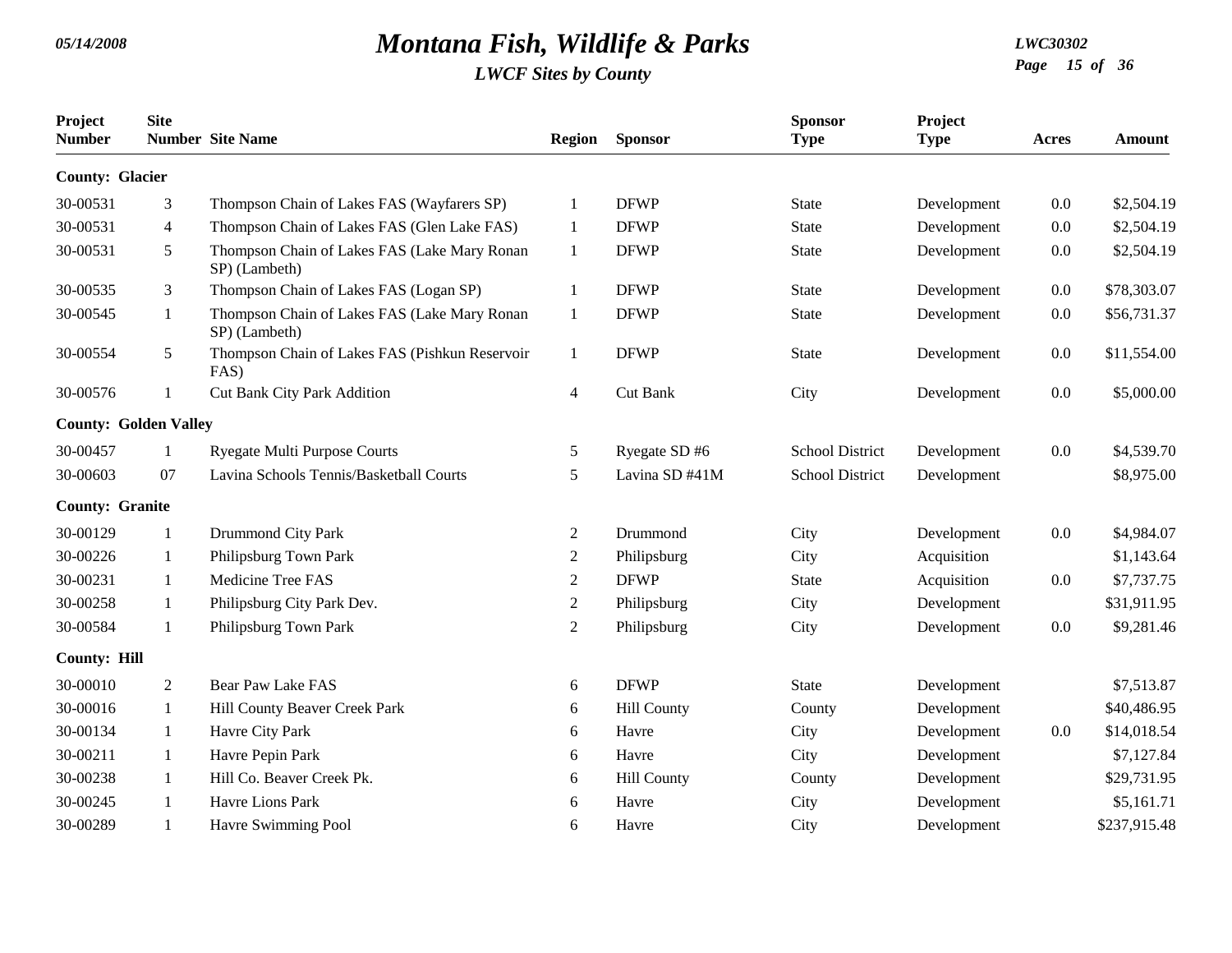| Project<br><b>Number</b> | <b>Site</b>    | <b>Number</b> Site Name              | Region         | <b>Sponsor</b>     | <b>Sponsor</b><br><b>Type</b> | Project<br><b>Type</b> | Acres   | Amount       |
|--------------------------|----------------|--------------------------------------|----------------|--------------------|-------------------------------|------------------------|---------|--------------|
| <b>County: Hill</b>      |                |                                      |                |                    |                               |                        |         |              |
| 30-00299                 | 13             | Rookery SRA                          | 6              | <b>DFWP</b>        | <b>State</b>                  | Acquisition            |         | \$141,637.84 |
| 30-00405                 | -1             | <b>Rudyard Tennis Courts</b>         | $\overline{4}$ | Rudyard SD #26E    | School District               | Development            | 0.0     | \$10,523.91  |
| 30-00442                 | -1             | <b>Bear Paw Lake FAS</b>             | 6              | <b>DFWP</b>        | <b>State</b>                  | Development            | 0.0     | \$7,513.81   |
| 30-00459                 | 1              | Melli Coulee Range                   | 6              | <b>Hill County</b> | County                        | Development            | $0.0\,$ | \$20,311.14  |
| 30-00488                 | 1              | Havre First Bank Park                | 6              | Havre              | City                          | Development            | 0.0     | \$30,090.00  |
| 30-00593                 | 1              | Rookery SRA                          | 6              | <b>DFWP</b>        | <b>State</b>                  | Development            | 0.0     | \$16,073.17  |
| 30-00620                 | -1             | Havre Robert Patterson Memorial Park | 6              | Havre              | City                          | Development            |         | \$15,180.95  |
| 30-00673                 | 1              | Havre Skateboard Park                | 6              | Havre              | City                          | Development            |         | \$29,656.00  |
| <b>County: Jefferson</b> |                |                                      |                |                    |                               |                        |         |              |
| 30-00002                 | 9              | Lewis & Clark Caverns SP             | 3              | <b>DFWP</b>        | <b>State</b>                  | Combination            |         |              |
| 30-00002                 | 10             | Madison Buffalo Jump SP              | 3              | <b>DFWP</b>        | <b>State</b>                  | Combination            |         |              |
| 30-00066                 | 1              | Madison Buffalo Jump SP              | 3              | <b>DFWP</b>        | <b>State</b>                  | Development            |         | \$16,479.46  |
| 30-00070                 | -1             | Lewis and Clark Caverns SP           | 3              | <b>DFWP</b>        | <b>State</b>                  | Development            |         | \$2,728.92   |
| 30-00073                 | -1             | <b>Boulder Pool Renovation</b>       | 3              | Boulder            | City                          | Development            |         | \$2,353.83   |
| 30-00125                 | 23             | Lewis & Clark Caverns SP             | 3              | <b>DFWP</b>        | <b>State</b>                  | Combination            | 0.0     |              |
| 30-00125                 | 24             | Madison Buffalo Jump SP              | 3              | <b>DFWP</b>        | <b>State</b>                  | Combination            | 0.0     |              |
| 30-00130                 | 1              | <b>Boulder City Park</b>             | 3              | Boulder            | City                          | Development            | 15.0    | \$4,539.16   |
| 30-00166                 | -1             | Lewis and Clark Caverns SP           | 3              | <b>DFWP</b>        | <b>State</b>                  | Development            |         | \$1,680.68   |
| 30-00301                 | -1             | Lewis and Clark Caverns SP           | 3              | <b>DFWP</b>        | <b>State</b>                  | Development            |         | \$52,726.50  |
| 30-00343                 | -1             | <b>Boulder East Park</b>             | 3              | Boulder            | City                          | Development            |         | \$2,383.18   |
| 30-00535                 | $\overline{4}$ | Madison Buffalo Jump SP              | 3              | <b>DFWP</b>        | <b>State</b>                  | Development            | 0.0     | \$1,969.13   |
| 30-00554                 | 1              | Lewis & Clark Caverns SP Vista Point | 3              | <b>DFWP</b>        | <b>State</b>                  | Development            | 0.0     | \$8,578.87   |
| 30-00563                 | -1             | Jefferson County Recreation Park     | 3              | Jefferson          | County                        | Development            | 0.0     | \$14,100.00  |
| 30-00606                 | 2              | Whitehall Pool and Recreation Area   | 3              | Whitehall          | City                          | Combination            |         | \$51,457.00  |
| 30-00624                 | -1             | Lewis & Clark Caverns SP             | 3              | <b>DFWP</b>        | <b>State</b>                  | Development            |         | \$97,305.00  |
| 30-00639                 | -1             | Clancy SD #1 Sports Fields           | 3              | Clancy SD #1       | <b>School District</b>        | Development            | 0.0     | \$37,020.00  |
| 30-00654                 | -1             | Lewis and Clark Caverns SP           | 3              | <b>DFWP</b>        | <b>State</b>                  | Development            |         | \$23,331.00  |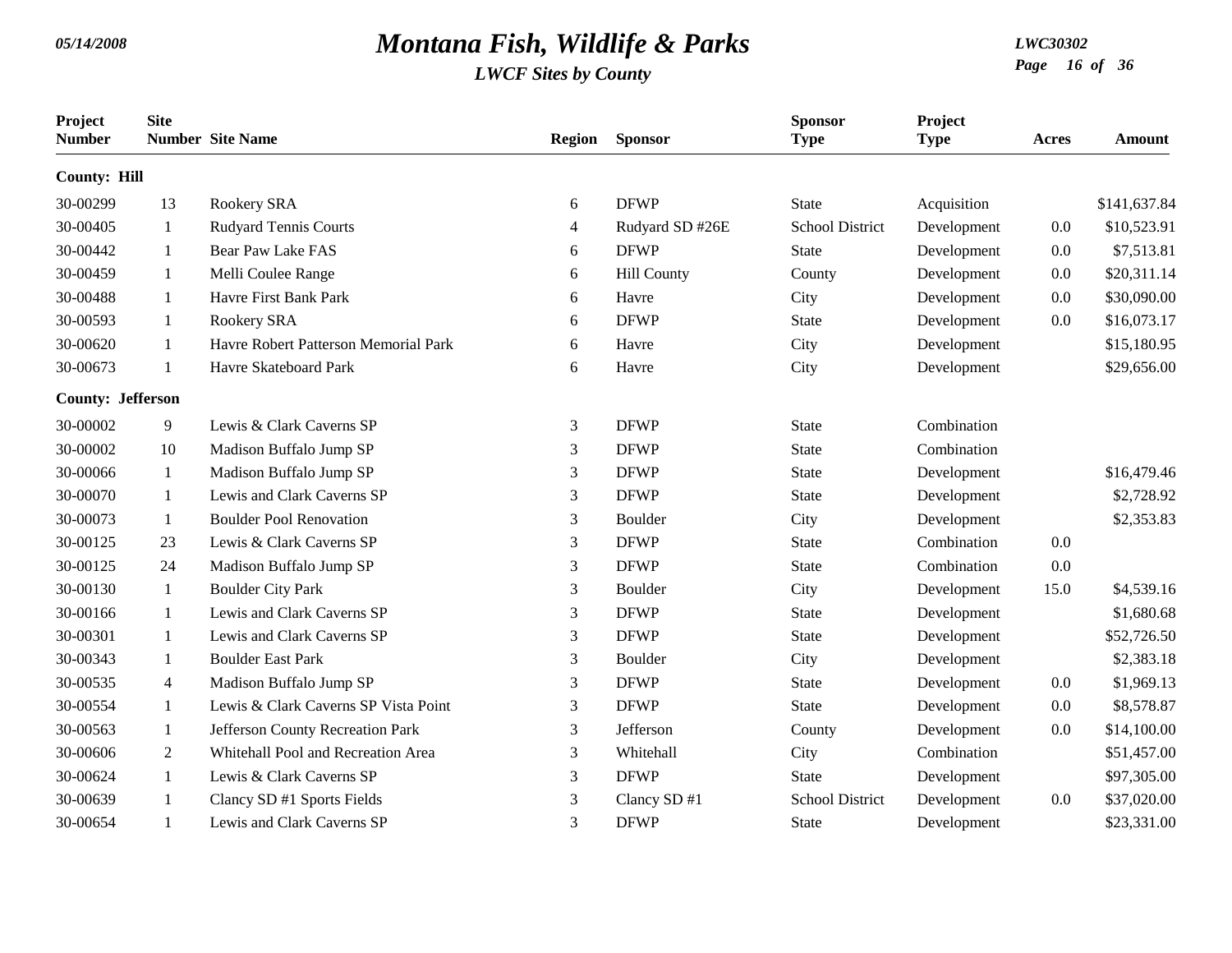| Project<br><b>Number</b>    | <b>Site</b>    | <b>Number</b> Site Name              | Region | <b>Sponsor</b> | <b>Sponsor</b><br><b>Type</b> | Project<br><b>Type</b> | Acres | <b>Amount</b> |
|-----------------------------|----------------|--------------------------------------|--------|----------------|-------------------------------|------------------------|-------|---------------|
| <b>County: Jefferson</b>    |                |                                      |        |                |                               |                        |       |               |
| 30-00675                    |                | Town of Whitehall Water Park         | 3      | Whitehall      | City                          | Development            |       | \$75,000.00   |
| <b>County: Judith Basin</b> |                |                                      |        |                |                               |                        |       |               |
| 30-00024                    | 1              | <b>Ackley Lake SP</b>                | 4      | <b>DFWP</b>    | <b>State</b>                  | Development            |       | \$2,183.60    |
| 30-00029                    | 1              | Hobson Municipal Pool (Clyde's Park) | 4      | Hobson         | City                          | Combination            |       | \$22,619.26   |
| 30-00107                    | 1              | Ackley Lake SP                       | 4      | <b>DFWP</b>    | <b>State</b>                  | Development            |       | \$902.50      |
| 30-00305                    | 1              | <b>Stanford Pool Heater</b>          | 4      | Stanford       | City                          | Development            |       | \$3,392.37    |
| 30-00337                    | 1              | <b>Stanford Swimming Pool</b>        | 4      | Stanford       | City                          | Development            |       | \$52,079.52   |
| <b>County: Lake</b>         |                |                                      |        |                |                               |                        |       |               |
| 30-00002                    | $\,8\,$        | Yellow Bay SP                        | -1     | <b>DFWP</b>    | <b>State</b>                  | Development            |       | \$17,223.93   |
| 30-00008                    | $\overline{2}$ | Horseshoe Lake/Ferndale FAS          |        | <b>DFWP</b>    | <b>State</b>                  | Development            |       | \$0.00        |
| 30-00017                    | 1              | <b>Polson Boettcher Park</b>         |        | Polson         | City                          | Development            |       | \$12,000.00   |
| 30-00062                    | 1              | <b>Polson Water Front</b>            |        | Polson         | City                          | Development            | 1.0   | \$12,185.30   |
| 30-00069                    | 1              | Woods Bay SRA                        |        | <b>DFWP</b>    | <b>State</b>                  | Development            |       | \$4,583.15    |
| 30-00100                    | -1             | Ronan Park Acquisition               |        | Ronan          | City                          | Acquisition            |       | \$1,887.77    |
| 30-00116                    | 1              | Horseshoe Lake/Ferndale FAS          |        | <b>DFWP</b>    | <b>State</b>                  | Acquisition            |       | \$1,698.61    |
| 30-00116                    | 3              | Horseshoe Lake/Ferndale FAS          |        | <b>DFWP</b>    | <b>State</b>                  | Acquisition            |       | \$0.00        |
| 30-00125                    | $\tau$         | <b>Woods Bay SRA</b>                 |        | <b>DFWP</b>    | <b>State</b>                  | Development            | 0.0   | \$178.27      |
| 30-00125                    | 8              | Yellow Bay SP                        |        | <b>DFWP</b>    | <b>State</b>                  | Development            | 0.0   | \$178.27      |
| 30-00125                    | 21             | Horseshoe Lake/Ferndale FAS          |        | <b>DFWP</b>    | <b>State</b>                  | Development            | 0.0   | \$178.27      |
| 30-00145                    | $\overline{2}$ | Horseshoe Lake/Ferndale FAS          |        | <b>DFWP</b>    | <b>State</b>                  | Acquisition            | 0.0   | \$0.00        |
| 30-00155                    | 1              | <b>Polson Boettcher Park</b>         |        | Polson         | City                          | Development            |       | \$10,997.63   |
| 30-00168                    | 1              | Horseshoe Lake/Ferndale FAS          |        | <b>DFWP</b>    | <b>State</b>                  | Development            |       | \$798.84      |
| 30-00169                    | 1              | <b>Walstad FAS</b>                   |        | <b>DFWP</b>    | <b>State</b>                  | Development            |       | \$5,773.59    |
| 30-00249                    | 1              | Yellow Bay SP                        |        | <b>DFWP</b>    | <b>State</b>                  | Development            |       | \$10,580.93   |
| 30-00299                    | 3              | Ninepipe Reservoir FAS               |        | <b>DFWP</b>    | <b>State</b>                  | Acquisition            |       | \$53,754.00   |
| 30-00309                    | $\mathbf{1}$   | <b>Polson Golf Course Renovation</b> | -1     | Polson         | City                          | Development            |       | \$30,381.43   |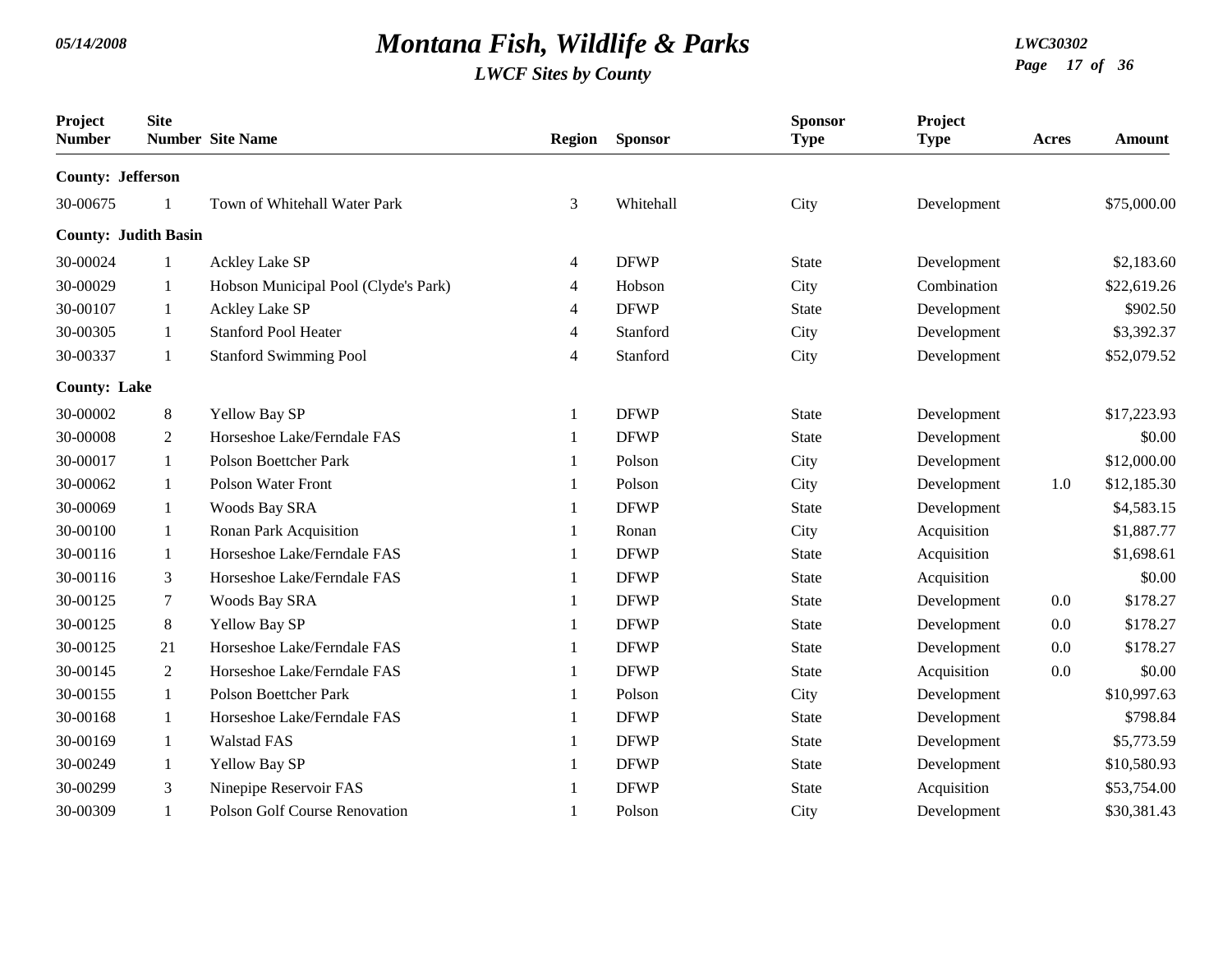| Project<br><b>Number</b>         | <b>Site</b>    | <b>Number</b> Site Name              | <b>Region</b>  | <b>Sponsor</b>         | <b>Sponsor</b><br><b>Type</b> | Project<br><b>Type</b> | Acres | <b>Amount</b>  |
|----------------------------------|----------------|--------------------------------------|----------------|------------------------|-------------------------------|------------------------|-------|----------------|
| <b>County: Lake</b>              |                |                                      |                |                        |                               |                        |       |                |
| 30-00316                         | 1              | <b>Ronan Tennis Courts</b>           | $\mathbf{1}$   | Ronan                  | City                          | Development            |       | \$10,019.06    |
| 30-00324                         | $\mathbf{1}$   | St. Ignatius Taelman Park            |                | St. Ignatius           | City                          | Development            |       | \$9,223.96     |
| 30-00386                         | $\overline{2}$ | Horseshoe Lake/Ferndale FAS          | $\mathbf{1}$   | <b>DFWP</b>            | <b>State</b>                  | Acquisition            |       | \$0.00         |
| 30-00402                         | $\mathbf{1}$   | <b>Polson Tennis Courts</b>          | $\mathbf{1}$   | Polson SD #23          | <b>School District</b>        | Development            | 0.0   | \$15,910.37    |
| 30-00423                         | $\mathbf{1}$   | Wild Horse Island SP                 | -1             | <b>DFWP</b>            | <b>State</b>                  | Acquisition            | 0.0   | \$306,600.00   |
| 30-00470                         | $\mathbf{1}$   | Wild Horse Island SP/A Parcel 2      | $\mathbf{1}$   | <b>DFWP</b>            | <b>State</b>                  | Acquisition            | 0.0   | \$306,600.00   |
| 30-00503                         | $\mathbf{1}$   | Wild Horse Island SP Parcel 3        | -1             | <b>DFWP</b>            | <b>State</b>                  | Acquisition            | 0.0   | \$255,500.00   |
| 30-00526                         | $\overline{2}$ | Horseshoe Lake/Ferndale FAS          | $\mathbf{1}$   | <b>DFWP</b>            | <b>State</b>                  | Acquisition            | 0.0   |                |
| 30-00527                         | 1              | Wild Horse Island SP (lots 2-1, E-3) | $\mathbf{1}$   | <b>DFWP</b>            | <b>State</b>                  | Acquisition            | 0.0   | \$28,055.39    |
| 30-00531                         | 8              | Yellow Bay SP                        |                | <b>DFWP</b>            | <b>State</b>                  | Development            | 0.0   | \$2,504.19     |
| 30-00533                         | $\mathbf{1}$   | Swan River FAS                       | $\mathbf{1}$   | <b>DFWP</b>            | <b>State</b>                  | Acquisition            | 0.0   | \$109,899.39   |
| 30-00535                         | 6              | Wild Horse Island SP Segment 4 A/    | -1             | <b>DFWP</b>            | <b>State</b>                  | Combination            | 0.0   | \$1,035,963.18 |
| 30-00535                         | $\tau$         | Yellow Bay SP                        | $\mathbf{1}$   | <b>DFWP</b>            | <b>State</b>                  | Development            | 0.0   | \$4,838.91     |
| 30-00536                         | $\mathbf{1}$   | Wild Horse Island SP/A Lot A-5       |                | <b>DFWP</b>            | <b>State</b>                  | Acquisition            | 0.0   | \$17,518.45    |
| 30-00543                         | $\mathbf{1}$   | <b>Polson Sports Complex</b>         | $\mathbf{1}$   | Polson                 | City                          | Development            | 0.0   | \$20,600.00    |
| 30-00612                         | 1              | Ronan Park and Softball Fields       | $\mathbf{1}$   | Ronan                  | City                          | Development            |       | \$31,926.00    |
| 30-00644                         | 1              | Polson O'Mally Ballpark Improvements | 1              | Polson                 | City                          | Combination            | 1.2   | \$30,000.00    |
| <b>County: Lewis &amp; Clark</b> |                |                                      |                |                        |                               |                        |       |                |
| 30-00025                         | 1              | Lewis & Clark Co. Fairgrounds        | HQ             | Lewis and Clark County | County                        | Development            |       | \$59,822.50    |
| 30-00057                         | 1              | <b>Bean Lake FAS</b>                 | $\overline{4}$ | <b>DFWP</b>            | <b>State</b>                  | Development            |       | \$5,856.03     |
| 30-00126                         | $\mathbf{1}$   | Craig FAS                            | $\overline{4}$ | <b>DFWP</b>            | <b>State</b>                  | Development            | 0.0   | \$12,811.95    |
| 30-00126                         | $\overline{2}$ | Dearborn FAS                         | $\overline{4}$ | <b>DFWP</b>            | <b>State</b>                  | Development            | 0.0   | \$12,811.95    |
| 30-00126                         | 3              | Hardy Bridge FAS                     | 4              | <b>DFWP</b>            | <b>State</b>                  | Development            | 0.0   | \$12,811.95    |
| 30-00126                         | 5              | <b>Prewett Creek FAS</b>             | 4              | <b>DFWP</b>            | <b>State</b>                  | Development            | 0.0   | \$12,811.95    |
| 30-00126                         | 6              | Prickly Pear FAS                     | $\overline{4}$ | <b>DFWP</b>            | <b>State</b>                  | Development            | 0.0   | \$12,811.95    |
| 30-00126                         | 7              | Spite Hill FAS                       | $\overline{4}$ | <b>DFWP</b>            | <b>State</b>                  | Development            | 0.0   | \$12,811.95    |
| 30-00126                         | 8              | <b>Stickney Creek FAS</b>            | $\overline{4}$ | <b>DFWP</b>            | <b>State</b>                  | Development            | 0.0   | \$12,811.95    |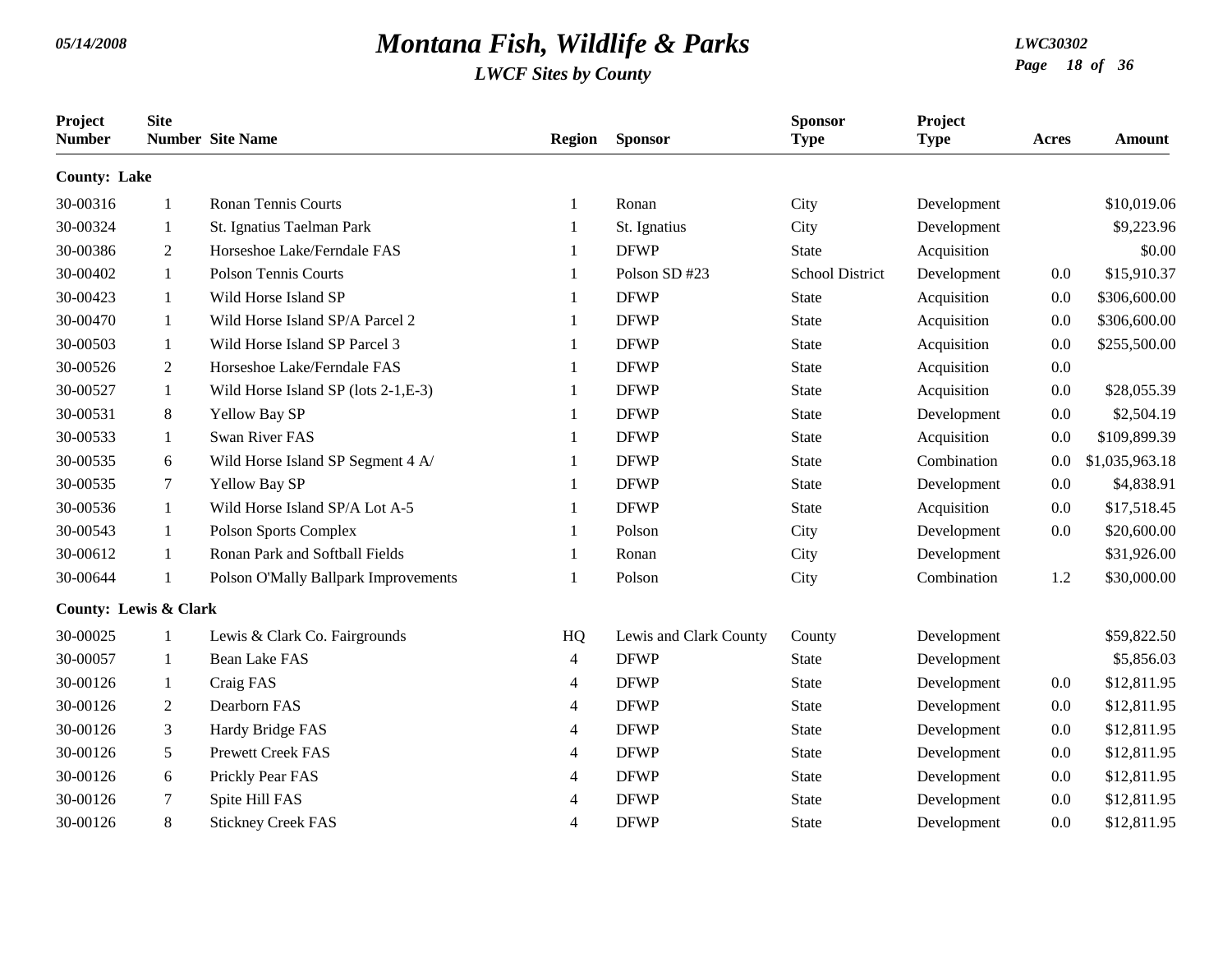| Project<br><b>Number</b> | <b>Site</b>                      | <b>Number</b> Site Name                   | <b>Region</b>  | <b>Sponsor</b>                                                  | <b>Sponsor</b><br><b>Type</b> | Project<br><b>Type</b> | Acres   | Amount       |
|--------------------------|----------------------------------|-------------------------------------------|----------------|-----------------------------------------------------------------|-------------------------------|------------------------|---------|--------------|
|                          | <b>County: Lewis &amp; Clark</b> |                                           |                |                                                                 |                               |                        |         |              |
| 30-00126                 | $\overline{9}$                   | Wolf Creek Bridge FAS                     | 4              | <b>DFWP</b>                                                     | <b>State</b>                  | Development            | 0.0     | \$12,811.95  |
| 30-00126                 | 11                               | Kentucky Island FAS                       | $\overline{4}$ | <b>DFWP</b>                                                     | <b>State</b>                  | Development            | 0.0     | \$12,811.95  |
| 30-00126                 | 12                               | Canyon View FAS                           | 4              | <b>DFWP</b>                                                     | <b>State</b>                  | Development            | 0.0     | \$12,811.95  |
| 30-00137                 | 1                                | Helena Acq. & Dev.- Clinton Park          | 3              | Helena                                                          | City                          | Combination            | 0.0     | \$74,984.00  |
| 30-00137                 | 2                                | Helena Acq. & Dev.- Barney Park           | 3              | Helena                                                          | City                          | Combination            | 0.0     | \$74,984.00  |
| 30-00165                 | 1                                | Helena Cunningham Park                    | 3              | Helena                                                          | City                          | Development            |         | \$1,420.00   |
| 30-00178                 | 1                                | Helena Memorial Park                      | 3              | Helena                                                          | City                          | Development            |         | \$148,419.46 |
| 30-00194                 | 1                                | East Helena Pool                          | 3              | East Helena                                                     | City                          | Development            | 0.0     | \$65,476.40  |
| 30-00200                 | 1                                | Helena Memorial Park                      | 3              | Helena                                                          | City                          | Development            |         | \$12,045.00  |
| 30-00214                 | 1                                | Johnsrud FAS                              | $\overline{2}$ | <b>DFWP</b>                                                     | <b>State</b>                  | Development            |         | \$55,472.90  |
| 30-00218                 | $\mathbf{1}$                     | Helena Tennis Courts                      | 3              | Helena                                                          | City                          | Development            |         | \$27,180.89  |
| 30-00264                 | 1                                | Helena-Horseshoe Complex                  | 3              | Helena                                                          | City                          | Development            |         | \$3,555.52   |
| 30-00267                 | $\mathbf{1}$                     | Helena Memorial Park                      | 3              | Helena                                                          | City                          | Development            |         | \$24,415.16  |
| 30-00270                 | 1                                | Helena Sixth Ward Park                    | 3              | Helena                                                          | City                          | Development            |         | \$1,777.94   |
| 30-00270                 | 2                                | Helena Mount Helena Park                  | 3              | Helena                                                          | City                          | Combination            |         |              |
| 30-00270                 | 3                                | Helena Ramey Park                         | 3              | Helena SD #1                                                    | <b>School District</b>        | Combination            |         |              |
| 30-00281                 | 1                                | Helena-McHugh Lane Park                   | 3              | Helena                                                          | City                          | Acquisition            |         | \$6,502.50   |
| 30-00294                 | $\mathbf{1}$                     | Helena Sports Complex                     | 3              | Helena                                                          | City                          | Combination            |         | \$31,800.00  |
| 30-00353                 | -1                               | <b>Bill Roberts Municipal Golf Course</b> | 3              | Helena                                                          | City                          | Development            |         | \$367,953.86 |
| 30-00403                 | 1                                | Lewis & Clark Co. Fairgrounds Pk.         | HQ             | Lewis and Clark County                                          | County                        | Development            | $0.0\,$ | \$2,625.64   |
| 30-00591                 | 1                                | <b>Black Sandy SRA</b>                    | $\mathfrak{Z}$ | <b>DFWP</b>                                                     | <b>State</b>                  | Combination            | 0.0     | \$277,612.37 |
| 30-00605                 | 1                                | Spring Meadow Lake SRA                    | 3              | <b>DFWP</b>                                                     | <b>State</b>                  | Development            |         | \$63,687.49  |
| 30-00606                 | $\mathbf{1}$                     | Helena Centennial Park                    | 3              | Helena                                                          | City                          | Development            |         | \$50,840.20  |
| 30-00610                 | 1                                | Helena Sierra Park                        | 3              | Helena SD #1                                                    | <b>School District</b>        | Development            |         | \$20,600.00  |
| 30-00649                 | 1                                | Helena Skyways Trail                      | 3              | Helena, MT Parks Dept,<br><b>HLNA</b> Regional Airport<br>Autho | Other                         | Combination            |         | \$75,000.00  |
| 30-00687                 | -1                               | Lewis and Clark County Fairgrounds        | HQ             | Lewis and Clark County                                          | County                        | Development            |         | \$70,500.00  |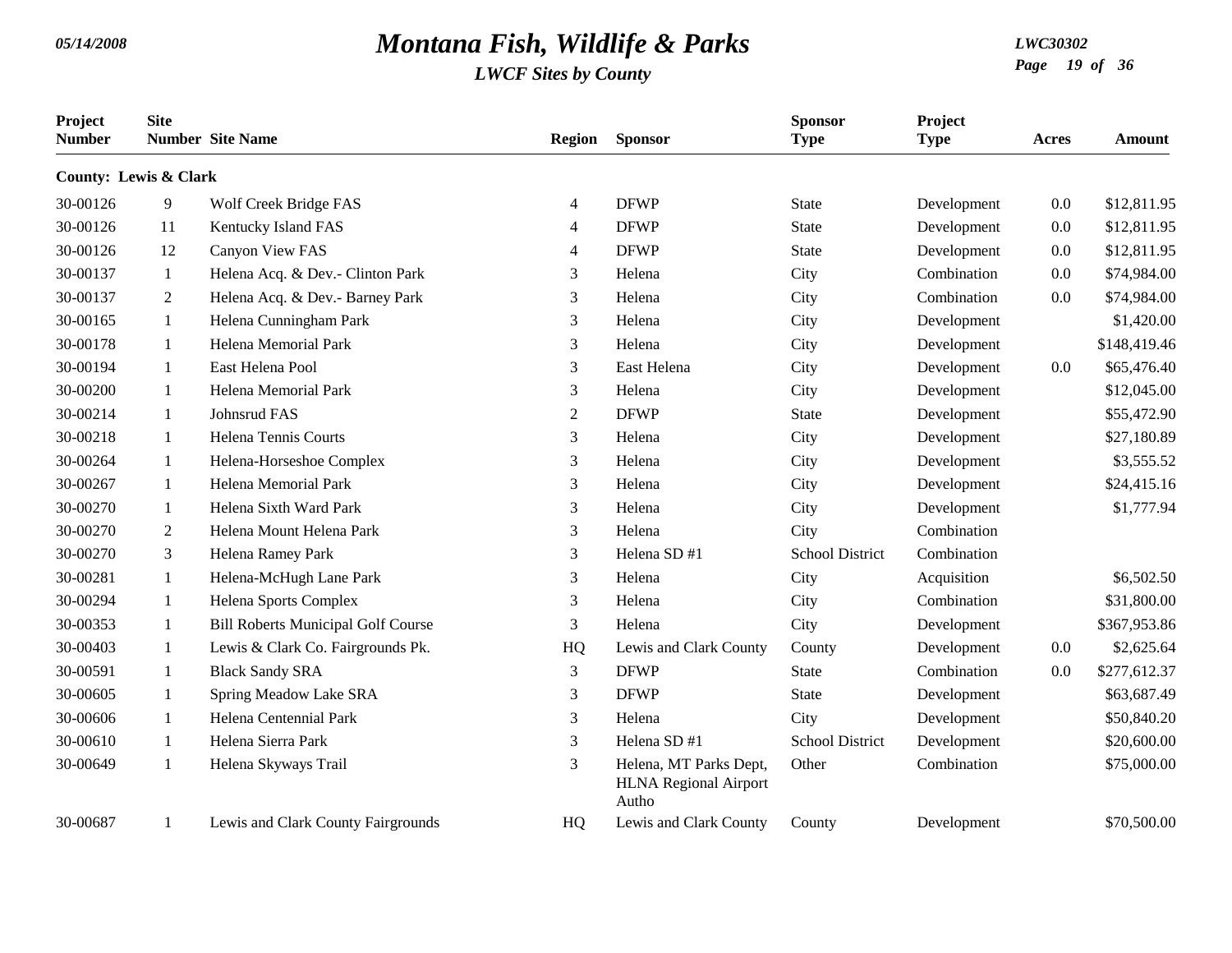| Project<br><b>Number</b> | <b>Site</b>    | <b>Number</b> Site Name                                    | <b>Region</b>  | <b>Sponsor</b>         | <b>Sponsor</b><br><b>Type</b> | Project<br><b>Type</b> | Acres | <b>Amount</b> |
|--------------------------|----------------|------------------------------------------------------------|----------------|------------------------|-------------------------------|------------------------|-------|---------------|
| <b>County: Liberty</b>   |                |                                                            |                |                        |                               |                        |       |               |
| 30-00606                 | 6              | Chester Schools Tennis Court and Play Area                 | 4              | <b>Chester Schools</b> | <b>School District</b>        | Development            |       | \$24,132.94   |
| 30-00685                 | $\mathbf{1}$   | <b>Chester Swimming Pool</b>                               | 4              | Town of Chester        | City                          | Development            | 0.5   | \$39,168.00   |
| <b>County: Lincoln</b>   |                |                                                            |                |                        |                               |                        |       |               |
| 30-00094                 | $\overline{2}$ | Smith Lake FAS (Formerly Kila Lake FAS)                    | -1             | <b>DFWP</b>            | <b>State</b>                  | Development            |       | \$2,124.99    |
| 30-00186                 | 1              | Eureka City Park                                           | $\mathbf{1}$   | Eureka                 | City                          | Development            |       | \$2,651.50    |
| 30-00299                 | 9              | <b>Tetrault FAS</b>                                        |                | <b>DFWP</b>            | State                         | Acquisition            |       | \$19,929.00   |
| 30-00340                 | $\mathbf{1}$   | Libby Fireman's Park                                       | -1             | Libby                  | City                          | Development            |       | \$6,110.56    |
| 30-00370                 | $\mathbf{1}$   | Libby Tennis Courts                                        | -1             | Libby                  | City                          | Development            |       | \$3,927.00    |
| 30-00439                 | 1              | <b>Tetrault FAS</b>                                        | -1             | <b>DFWP</b>            | <b>State</b>                  | Development            | 0.0   | \$5,406.35    |
| 30-00456                 | 1              | <b>Troy Park</b>                                           | -1             | Troy                   | City                          | Development            | 0.0   | \$5,405.29    |
| 30-00474                 | 1              | Thompson Chain of Lakes FAS (Martinsdale<br>Reservoir FAS) | -1             | <b>DFWP</b>            | <b>State</b>                  | Development            | 0.0   | \$53,120.14   |
| 30-00561                 | 1              | Smith Lake FAS (Formerly Kila Lake FAS)                    | -1             | <b>DFWP</b>            | <b>State</b>                  | Development            | 0.0   | \$12,603.32   |
| 30-00568                 | 1              | Lincoln County Ballfield and Rodeo Arena                   |                | <b>Lincoln County</b>  | County                        | Development            | 0.0   | \$31,556.00   |
| 30-00581                 | 1              | Libby Fireman's Park Addition                              | -1             | Libby                  | City                          | Development            | 0.0   | \$3,500.00    |
| 30-00601                 | 13             | Libby Ballfield Bleachers                                  | 1              | Libby                  | City                          | Development            |       | \$15,500.00   |
| 30-00631                 | 1              | Lincoln County Kootenai Falls Park                         | 1              | <b>Lincoln County</b>  | County                        | Development            |       | \$15,308.00   |
| <b>County: Madison</b>   |                |                                                            |                |                        |                               |                        |       |               |
| 30-00010                 | 10             | Valley Garden FAS                                          | $\mathfrak{Z}$ | <b>DFWP</b>            | <b>State</b>                  | Development            |       | \$1,537.61    |
| 30-00056                 | 6              | Parrot Castle FAS                                          | 3              | <b>DFWP</b>            | <b>State</b>                  | Development            |       | \$3,293.54    |
| 30-00111                 | 1              | Raynold's Pass FAS                                         | 3              | <b>DFWP</b>            | <b>State</b>                  | Acquisition            |       | \$14,420.00   |
| 30-00131                 | 1              | <b>Ennis Community Park</b>                                | 3              | Ennis                  | City                          | Acquisition            | 0.0   | \$6,727.44    |
| 30-00179                 | 1              | <b>Ennis Community Park</b>                                | 3              | Ennis                  | City                          | Development            |       | \$5,225.03    |
| 30-00180                 | 1              | Sheridan City Park Dev.                                    | 3              | Sheridan               | City                          | Development            |       | \$8,038.93    |
| 30-00207                 | 1              | Sheridan City Pool                                         | 3              | Sheridan               | City                          | Combination            |       | \$29,390.17   |
| 30-00394                 | 1              | Sheridan Tennis Courts (City Park)                         | 3              | Sheridan               | City                          | Development            |       | \$10,966.69   |
| 30-00446                 |                | Valley Garden FAS                                          | 3              | <b>DFWP</b>            | <b>State</b>                  | Development            | 0.0   | \$4,731.75    |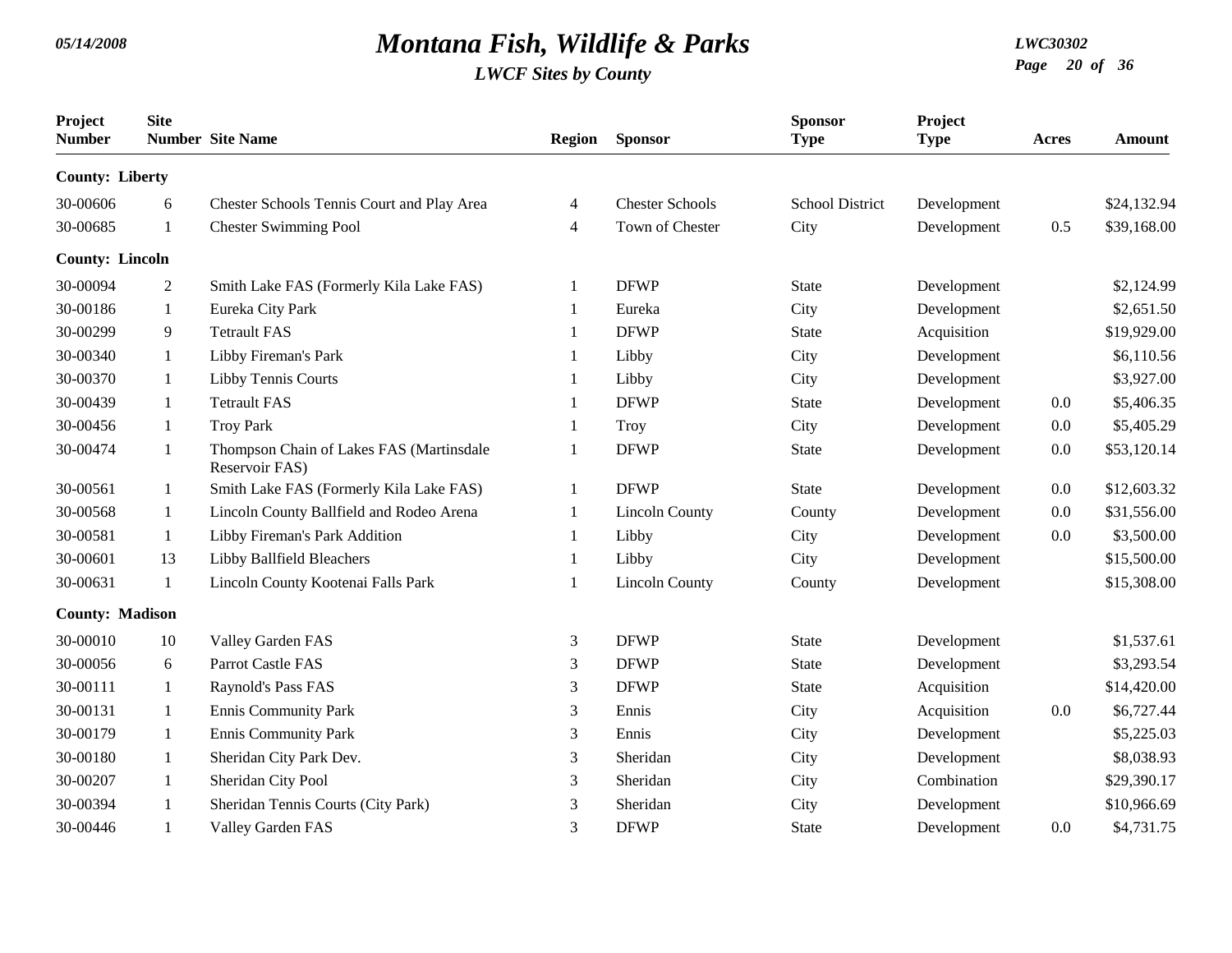| Project<br><b>Number</b> | <b>Site</b>    | <b>Number Site Name</b>                  | <b>Region</b>  | <b>Sponsor</b>                 | <b>Sponsor</b><br><b>Type</b> | Project<br><b>Type</b> | Acres | <b>Amount</b> |
|--------------------------|----------------|------------------------------------------|----------------|--------------------------------|-------------------------------|------------------------|-------|---------------|
| <b>County: Madison</b>   |                |                                          |                |                                |                               |                        |       |               |
| 30-00447                 | -1             | Varney Bridges FAS                       | 3              | <b>DFWP</b>                    | <b>State</b>                  | Development            | 0.0   | \$8,749.02    |
| 30-00452                 | 1              | <b>Burnt Tree Hole FAS</b>               | 3              | <b>DFWP</b>                    | <b>State</b>                  | Development            | 0.0   | \$9,040.11    |
| 30-00552                 | $\mathbf{1}$   | Madison County Golf Course               | 3              | <b>Madison County</b>          | County                        | Combination            | 0.0   | \$360,305.00  |
| 30-00602                 | 04             | Virginia City Community Park             | 3              | Virginia City                  | City                          | Development            |       | \$13,163.76   |
| 30-00607                 | 21             | <b>Silver Star FAS</b>                   | 3              | <b>DFWP</b>                    | <b>State</b>                  | Development            |       | \$12,500.00   |
| 30-00646                 | 1              | Twin Bridges Riverside Park Improvements | 3              | Riverside Park Committee Other |                               | Development            |       | \$24,796.26   |
| 30-00670                 | -1             | <b>Madison Meadows Tennis Courts</b>     | 3              | <b>Madison County</b>          | County                        | Development            |       | \$22,176.00   |
| 30-00691                 | 1              | Town of Ennis Lions Park Renovation      | 3              | Ennis                          | City                          | Development            |       | \$24,471.00   |
| <b>County: Mccone</b>    |                |                                          |                |                                |                               |                        |       |               |
| 30-00060                 | 1              | <b>Circle Community Park</b>             | 6              | Circle                         | City                          | Development            |       | \$3,021.48    |
| 30-00601                 | 06             | <b>Circle Community Park</b>             | 6              | Circle                         | City                          | Development            |       | \$3,566.47    |
| 30-00606                 | $\overline{4}$ | <b>Circle Community Park</b>             | 6              | Circle                         | City                          | Development            |       | \$51,152.54   |
| <b>County: Meagher</b>   |                |                                          |                |                                |                               |                        |       |               |
| 30-00057                 | 3              | Camp Baker FAS-Smith River               | 4              | <b>DFWP</b>                    | <b>State</b>                  | Development            | 40.0  | \$5,856.04    |
| 30-00119                 | $\mathbf{1}$   | Camp Baker FAS                           | 4              | <b>DFWP</b>                    | State                         | Acquisition            |       | \$3,862.50    |
| 30-00603                 | 08             | Meagher County Golf Course               | 4              | <b>Meagher County</b>          | County                        | Combination            |       | \$50,762.86   |
| 30-00627                 | $\mathbf{1}$   | Camp Baker FAS                           | 4              | <b>FWP</b>                     | <b>State</b>                  | Development            |       | \$13,092.03   |
| <b>County: Mineral</b>   |                |                                          |                |                                |                               |                        |       |               |
| 30-00076                 | $\overline{4}$ | <b>Forks FAS</b>                         | $\overline{c}$ | <b>DFWP</b>                    | <b>State</b>                  | Development            | 0.0   | \$5,598.38    |
| 30-00286                 | 1              | <b>Superior Eva Horning Park</b>         | 2              | Superior                       | City                          | Development            |       | \$17,857.91   |
| 30-00406                 | 1              | <b>Forest Grove FAS</b>                  | $\overline{c}$ | <b>DFWP</b>                    | <b>State</b>                  | Acquisition            | 0.0   | \$12,775.00   |
| 30-00417                 | 1              | <b>Forest Grove FAS</b>                  | $\overline{c}$ | <b>DFWP</b>                    | <b>State</b>                  | Development            | 0.0   | \$7,424.44    |
| 30-00506                 | 1              | Mineral County Horse Arena               | $\overline{c}$ | <b>Mineral County</b>          | County                        | Development            | 0.0   | \$4,080.00    |
| 30-00569                 | 1              | Mineral County St. Regis Park            | 2              | <b>Mineral County</b>          | County                        | Development            | 0.0   | \$5,000.00    |
| 30-00601                 | 02             | Mineral County St. Regis Park            | 2              | <b>Mineral County</b>          | County                        | Development            |       | \$3,000.00    |
| 30-00601                 | 12             | Superior Eva Horning Park                | $\overline{2}$ | Superior                       | City                          | Development            |       | \$4,274.97    |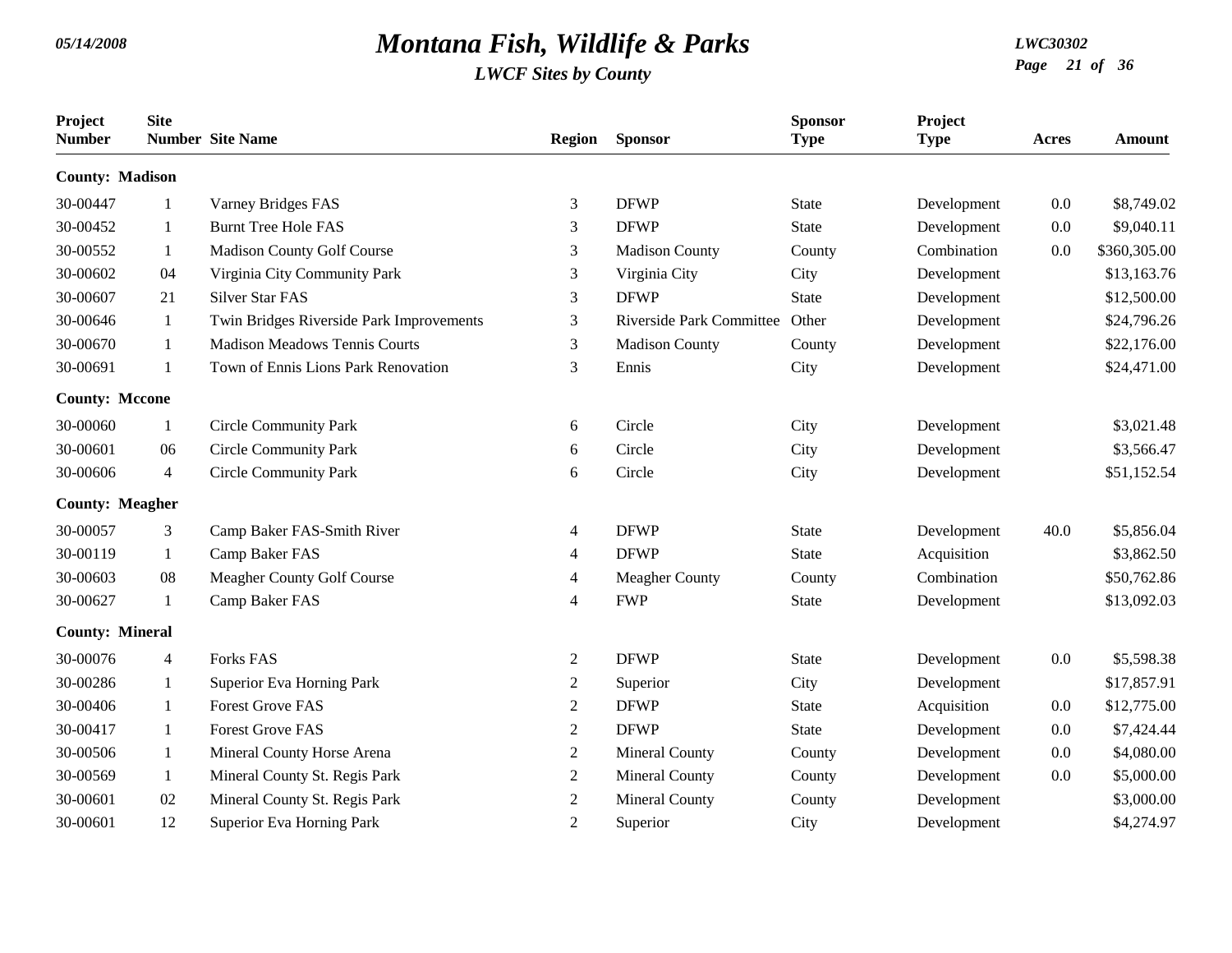| Project<br><b>Number</b> | <b>Site</b>  | <b>Number</b> Site Name                        | <b>Region</b>    | <b>Sponsor</b>  | <b>Sponsor</b><br><b>Type</b> | Project<br><b>Type</b> | Acres | Amount      |
|--------------------------|--------------|------------------------------------------------|------------------|-----------------|-------------------------------|------------------------|-------|-------------|
| <b>County: Missoula</b>  |              |                                                |                  |                 |                               |                        |       |             |
| 30-00010                 | 6            | Harpers Lake FAS                               | $\mathbf{2}$     | <b>DFWP</b>     | <b>State</b>                  | Development            |       | \$1,537.61  |
| 30-00063                 | 1            | Missoula Playfair Park                         | $\overline{2}$   | Missoula        | City                          | Development            |       | \$64,967.73 |
| 30-00076                 | 2            | <b>Chief Looking Glass FAS</b>                 | 2                | <b>DFWP</b>     | <b>State</b>                  | Development            |       | \$5,598.39  |
| 30-00081                 | 1            | <b>Beavertail Hill SP</b>                      | $\overline{2}$   | <b>DFWP</b>     | <b>State</b>                  | Acquisition            |       | \$6,695.00  |
| 30-00091                 | -1           | Harpers Lake FAS                               | $\overline{2}$   | <b>DFWP</b>     | <b>State</b>                  | Development            | 5.0   | \$8,961.22  |
| 30-00091                 | 2            | <b>Turah FAS</b>                               | $\mathbf{2}$     | <b>DFWP</b>     | <b>State</b>                  | Development            |       | \$8,961.23  |
| 30-00117                 | $\mathbf{1}$ | <b>Chief Looking Glass FAS</b>                 | $\boldsymbol{2}$ | <b>DFWP</b>     | <b>State</b>                  | Development            |       | \$3,072.72  |
| 30-00159                 | 1            | Missoula Playfair Park                         | $\overline{2}$   | Missoula        | City                          | Development            |       | \$32,475.24 |
| 30-00160                 | -1           | <b>Beavertail Hill SP</b>                      | $\overline{2}$   | <b>DFWP</b>     | <b>State</b>                  | Development            |       | \$34,891.13 |
| 30-00187                 | 1            | Turah FAS Add'n                                | $\overline{2}$   | <b>DFWP</b>     | <b>State</b>                  | Acquisition            |       | \$5,029.54  |
| 30-00201                 | 1            | Missoula County Pineview Park                  | $\overline{c}$   | Missoula County | County                        | Combination            |       | \$56,249.14 |
| 30-00206                 | $\mathbf{1}$ | Frenchtown Pond State Park                     | $\boldsymbol{2}$ | <b>DFWP</b>     | <b>State</b>                  | Development            |       | \$46,809.94 |
| 30-00208                 | -1           | <b>Missoula Spray Pools</b>                    | $\overline{2}$   | Missoula        | City                          | Development            |       | \$14,675.97 |
| 30-00219                 | 1            | Missoula Caras Park                            | $\overline{2}$   | Missoula        | City                          | Development            |       | \$4,546.03  |
| 30-00219                 | 2            | Missoula Boyd Park                             | $\overline{2}$   | Missoula        | City                          | Development            |       | \$4,546.03  |
| 30-00221                 | 1            | Missoula McCormick                             | $\mathbf{2}$     | Missoula        | City                          | Development            |       | \$18,483.99 |
| 30-00222                 | 1            | Missoula North Side Park                       | $\mathbf{2}$     | Missoula        | City                          | Development            |       | \$3,741.00  |
| 30-00222                 | 2            | Missoula Sacajawea Park                        | $\overline{2}$   | Missoula        | City                          | Development            |       | \$3,741.00  |
| 30-00259                 | 1            | Missoula South Side Lions Park                 | $\overline{2}$   | Missoula        | City                          | Development            |       | \$5,237.99  |
| 30-00269                 | 1            | Missoula-Bikeway System                        | $\overline{2}$   | Missoula        | City                          | Development            | 0.0   | \$20,666.25 |
| 30-00275                 | 1            | Missoula Van Buren Island Park (Jacobs Island) | $\boldsymbol{2}$ | Missoula        | City                          | Combination            |       | \$28,240.34 |
| 30-00279                 | 1            | Missoula Playfair Park                         | $\overline{2}$   | Missoula        | City                          | Development            |       | \$8,165.70  |
| 30-00280                 | 1            | Kelly Island FAS                               | $\overline{2}$   | <b>DFWP</b>     | <b>State</b>                  | Combination            |       | \$92,353.96 |
| 30-00299                 | 2            | Petty Creek FAS                                | 2                | <b>DFWP</b>     | <b>State</b>                  | Acquisition            |       | \$14,281.74 |
| 30-00299                 | 12           | <b>Erskine FAS</b>                             | $\overline{2}$   | <b>DFWP</b>     | <b>State</b>                  | Acquisition            |       | \$74,606.00 |
| 30-00308                 | -1           | Swan Valley Community Park                     | $\overline{2}$   | Missoula County | County                        | Combination            |       | \$4,301.16  |
| 30-00313                 | $\mathbf{1}$ | Missoula Vine Street (Gregory) Park            | $\mathbf{2}$     | Missoula        | City                          | Development            |       | \$12,866.23 |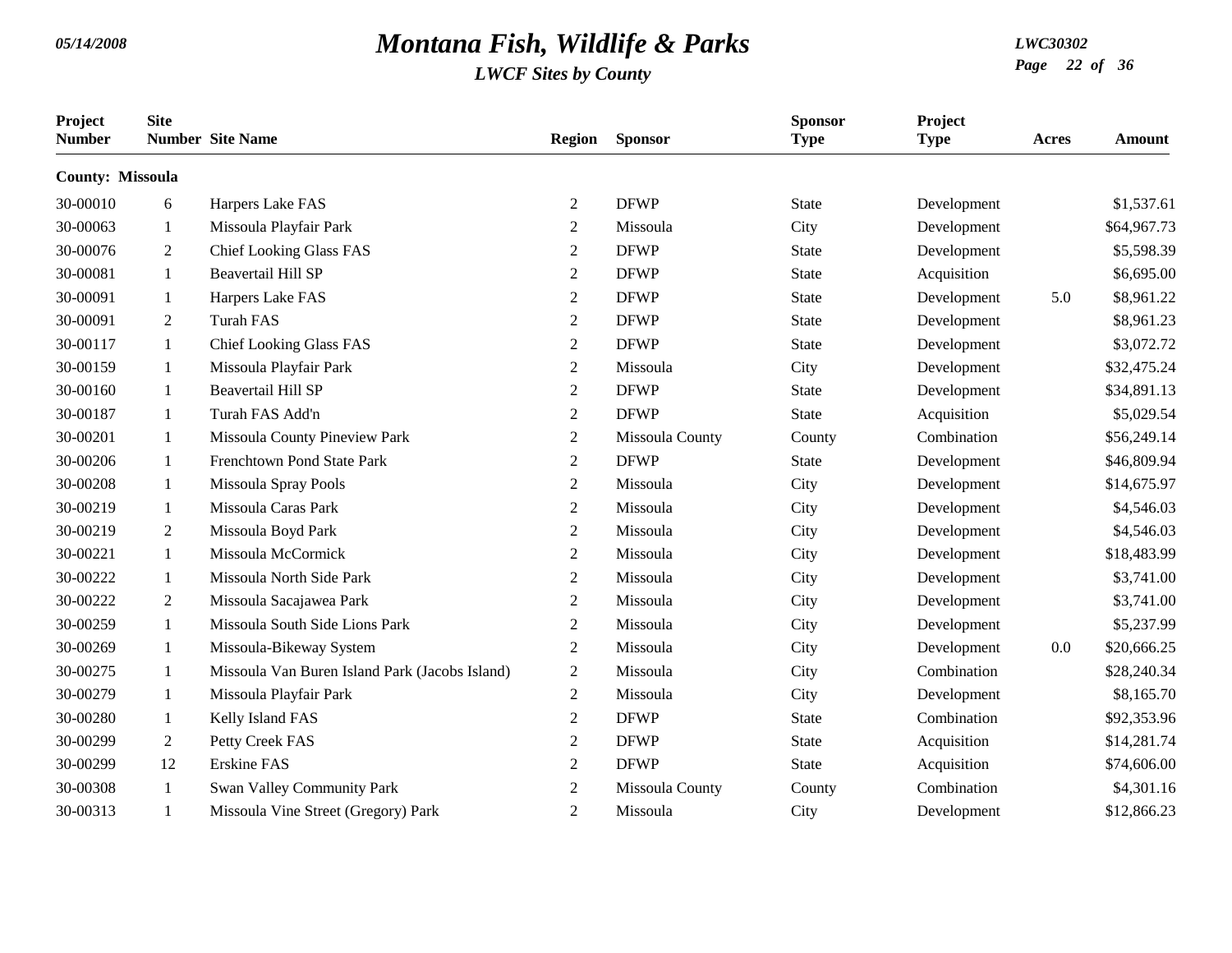| Project<br><b>Number</b>   | <b>Site</b>  | <b>Number</b> Site Name                  | <b>Region</b>  | <b>Sponsor</b>     | <b>Sponsor</b><br><b>Type</b> | Project<br><b>Type</b> | Acres | Amount       |
|----------------------------|--------------|------------------------------------------|----------------|--------------------|-------------------------------|------------------------|-------|--------------|
| <b>County: Missoula</b>    |              |                                          |                |                    |                               |                        |       |              |
| 30-00371                   | 1            | Missoula Kiwanis Park                    | 2              | Missoula           | City                          | Development            |       | \$12,157.71  |
| 30-00372                   | -1           | Missoula Playfair Park                   | 2              | Missoula           | City                          | Development            |       | \$7,301.58   |
| 30-00385                   | -1           | Missoula McCormick Park                  | $\mathbf{2}$   | Missoula           | City                          | Development            | 25.0  | \$27,246.59  |
| 30-00436                   | 1            | Fort Missoula                            | $\overline{2}$ | Missoula County    | County                        | Development            | 0.0   | \$51,000.00  |
| 30-00455                   | 1            | Kelly Island FAS                         | 2              | <b>DFWP</b>        | <b>State</b>                  | Development            | 0.0   | \$10,474.46  |
| 30-00462                   | -1           | Johnsrud FAS                             | $\mathbf{2}$   | <b>DFWP</b>        | <b>State</b>                  | Development            | 0.0   | \$36,442.96  |
| 30-00464                   | -1           | Council Grove SP                         | $\overline{2}$ | <b>DFWP</b>        | <b>State</b>                  | Acquisition            | 0.0   | \$53,910.50  |
| 30-00502                   | -1           | Petty Creek FAS                          | 2              | <b>DFWP</b>        | <b>State</b>                  | Development            | 0.0   | \$14,281.74  |
| 30-00516                   | -1           | Missoula Co. Golf Course                 | $\overline{2}$ | Missoula County    | County                        | Development            | 0.0   | \$530,000.00 |
| 30-00524                   | -1           | Council Grove SP                         | 2              | <b>DFWP</b>        | <b>State</b>                  | Development            | 0.0   | \$8,630.81   |
| 30-00525                   | -1           | Kelly Island FAS                         | $\overline{2}$ | <b>DFWP</b>        | <b>State</b>                  | Acquisition            | 0.0   | \$6,722.95   |
| 30-00550                   | -1           | Missoula Skyview Park                    | $\overline{2}$ | Missoula           | City                          | Development            | 0.0   | \$16,000.00  |
| 30-00557                   | 2            | Ralph's Takeout FAS                      | $\overline{2}$ | <b>FWP</b>         | <b>State</b>                  | Acquisition            |       |              |
| 30-00558                   | -1           | <b>Clancy Gordon FAS</b>                 | 2              | <b>DFWP</b>        | <b>State</b>                  | Acquisition            | 0.0   | \$52,434.00  |
| 30-00601                   | 17           | Missoula County Golf Course Improvements | $\overline{2}$ | Missoula County    | County                        | Development            |       | \$11,236.75  |
| 30-00602                   | 01           | Missoula Caras Park Improvements         | $\overline{2}$ | Missoula           | City                          | Development            |       | \$45,139.50  |
| 30-00602                   | 03           | Seeley Lake Community Park               | 2              | Seeley Lake SD #34 | <b>School District</b>        | Development            |       | \$25,000.00  |
| 30-00637                   | -1           | <b>Beavertail Hill SP</b>                | $\overline{2}$ | <b>DFWP</b>        | <b>State</b>                  | Development            |       | \$15,518.36  |
| 30-00641                   | $\mathbf{1}$ | Frenchtown Pond State Park               | 2              | <b>DFWP</b>        | <b>State</b>                  | Renovation             |       | \$154,069.00 |
| 30-00655                   | -1           | Frenchtown Pond State Park               | 2              | <b>DFWP</b>        | <b>State</b>                  | Development            |       | \$181,800.00 |
| 30-00658                   | -1           | <b>Travelers' Rest State Park</b>        | $\mathbf{2}$   | <b>DFWP</b>        | <b>State</b>                  | Acquisition            |       | \$756,285.00 |
| 30-00661                   | -1           | Missoula McCormick Park Renovation       | $\overline{2}$ | Missoula           | City                          | Development            |       | \$60,600.00  |
| 30-00683                   | $\mathbf{1}$ | <b>Weigh Station FAS</b>                 | 2              | <b>DFWP</b>        | <b>State</b>                  | Acquisition            |       | \$118,700.00 |
| <b>County: Musselshell</b> |              |                                          |                |                    |                               |                        |       |              |
| 30-00342                   | $\mathbf{1}$ | Musselshell Co. Mills Field              | 5              | Musselshell County | County                        | Development            |       | \$6,155.86   |
| 30-00553                   | 1            | Roundup Golf Course                      | 5              | Roundup            | City                          | Combination            | 0.0   | \$315,084.89 |
| 30-00601                   | 08           | Roundup Bathhouse & Tennis Court         | 5              | Roundup            | City                          | Renovation             |       | \$30,339.86  |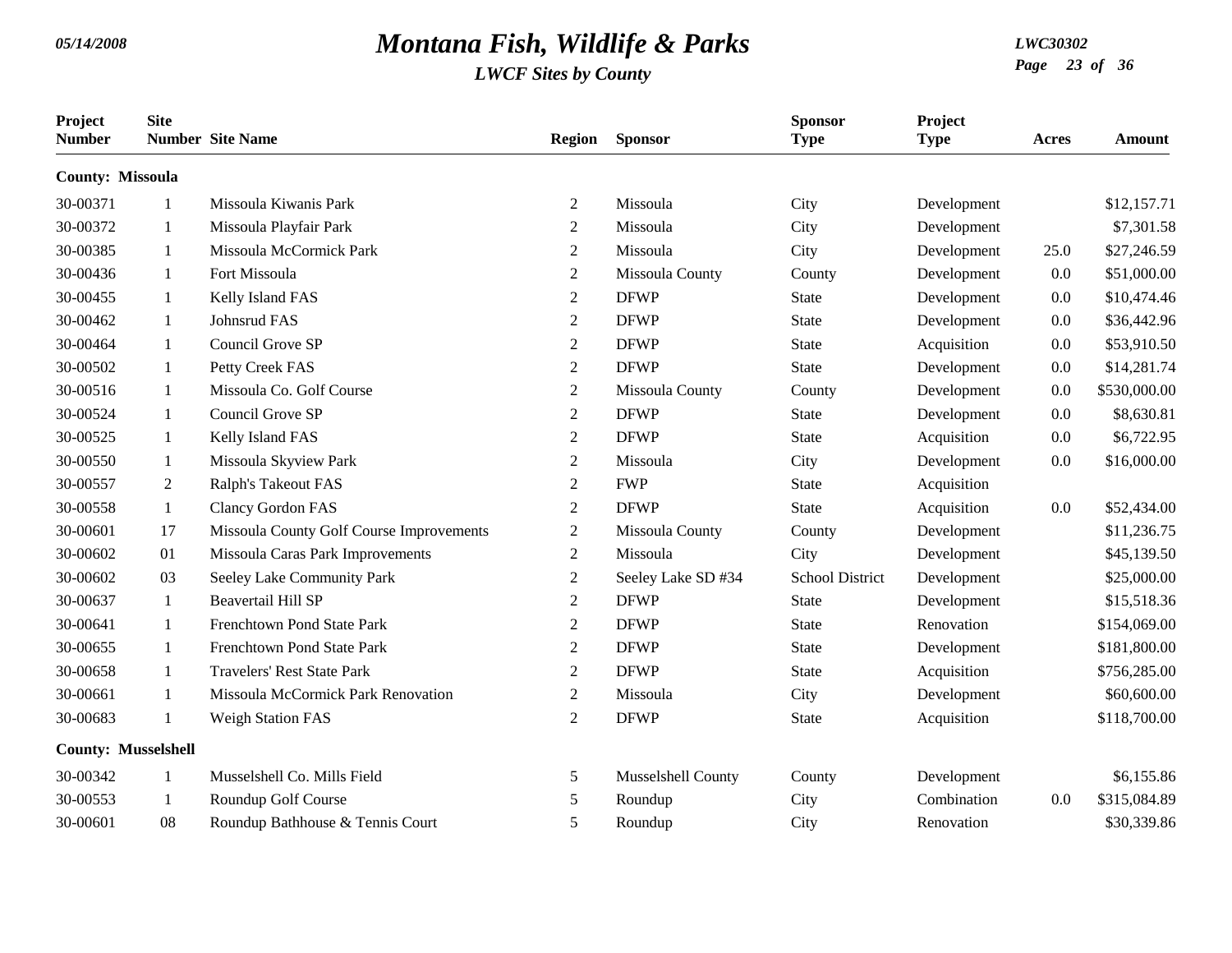| Project<br><b>Number</b>   | <b>Site</b>    | <b>Number</b> Site Name               | <b>Region</b> | <b>Sponsor</b> | <b>Sponsor</b><br><b>Type</b> | Project<br><b>Type</b> | Acres | <b>Amount</b> |
|----------------------------|----------------|---------------------------------------|---------------|----------------|-------------------------------|------------------------|-------|---------------|
| <b>County: Musselshell</b> |                |                                       |               |                |                               |                        |       |               |
| 30-00671                   |                | City of Roundup Bathhouse             | 5             | Roundup        | City                          | Development            |       | \$29,477.00   |
| <b>County: Park</b>        |                |                                       |               |                |                               |                        |       |               |
| 30-00010                   | 9              | Sheep Mountain FAS                    | 3             | <b>DFWP</b>    | <b>State</b>                  | Development            |       | \$1,537.61    |
| 30-00027                   | 6              | <b>Emigrant FAS</b>                   | 3             | <b>DFWP</b>    | <b>State</b>                  | Development            |       | \$2,429.53    |
| 30-00027                   | 9              | Point of Rocks FAS                    | 3             | <b>DFWP</b>    | <b>State</b>                  | Development            |       | \$2,429.53    |
| 30-00046                   | 1              | Livingston Sacajawea Park             | 3             | Livingston     | City                          | Development            |       | \$24,567.53   |
| 30-00046                   | 2              | <b>Livingston Miles Park</b>          | 3             | Livingston     | City                          | Development            |       | \$24,567.53   |
| 30-00056                   | 7              | Sheep Mountain FAS                    | 3             | <b>DFWP</b>    | <b>State</b>                  | Development            |       | \$3,293.54    |
| 30-00059                   | 1              | Loch Leven FAS                        | 3             | <b>DFWP</b>    | <b>State</b>                  | Acquisition            |       | \$14,162.50   |
| 30-00136                   | 1              | Dailey Lake FAS                       | 3             | <b>DFWP</b>    | State                         | Development            | 0.0   | \$26,844.18   |
| 30-00136                   | 2              | Loch Leven FAS                        | 3             | <b>DFWP</b>    | <b>State</b>                  | Development            | 0.0   | \$26,844.18   |
| 30-00234                   | $\mathbf{1}$   | Livingston City Park (Sacajawea Park) | 3             | Livingston     | City                          | Development            |       | \$4,016.46    |
| 30-00369                   | $\mathbf{1}$   | Livingston Sacajawea Park             | 3             | Livingston     | City                          | Development            |       | \$13,162.84   |
| 30-00369                   | $\overline{2}$ | <b>Livingston Miles Park</b>          | 3             | Livingston     | City                          | Development            |       | \$13,162.84   |
| 30-00512                   | 1              | Livingston Sacajawea Park             | 3             | Livingston     | City                          | Renovation             | 0.0   | \$10,200.00   |
| 30-00512                   | 2              | <b>Livingston Miles Park</b>          | 3             | Livingston     | City                          | Renovation             | 0.0   | \$10,200.00   |
| 30-00519                   | 1              | <b>Emigrant FAS</b>                   | 3             | <b>DFWP</b>    | <b>State</b>                  | Acquisition            | 0.0   | \$34,519.03   |
| 30-00564                   | 1              | Park County Green Acres Park          | 3             | Park County    | County                        | Development            | 0.0   | \$22,000.00   |
| 30-00586                   | 1              | Springdale Bridge FAS                 | 3             | <b>DFWP</b>    | <b>State</b>                  | Development            | 0.0   | \$10,446.12   |
| 30-00588                   | 1              | Pine Creek FAS                        | 3             | <b>DFWP</b>    | <b>State</b>                  | Development            | 0.0   | \$6,771.90    |
| 30-00590                   | 1              | Point of Rocks FAS                    | 3             | <b>DFWP</b>    | <b>State</b>                  | Development            | 0.0   | \$10,434.39   |
| 30-00643                   | 1              | <b>Livingston Miles Park</b>          | 3             | Livingston     | City                          | Development            |       | \$58,000.00   |
| 30-00643                   | 2              | Livingston Sacajawea Park             | 3             | Livingston     | City                          | Development            |       | \$58,000.00   |
| <b>County: Petroleum</b>   |                |                                       |               |                |                               |                        |       |               |
| 30-00024                   | 5              | Petrolia Reservoir                    | 4             | <b>DFWP</b>    | <b>State</b>                  | Development            |       | \$2,183.60    |
| 30-00107                   | $\overline{4}$ | Petrolia Reservoir                    | 4             | <b>DFWP</b>    | <b>State</b>                  | Development            |       | \$902.50      |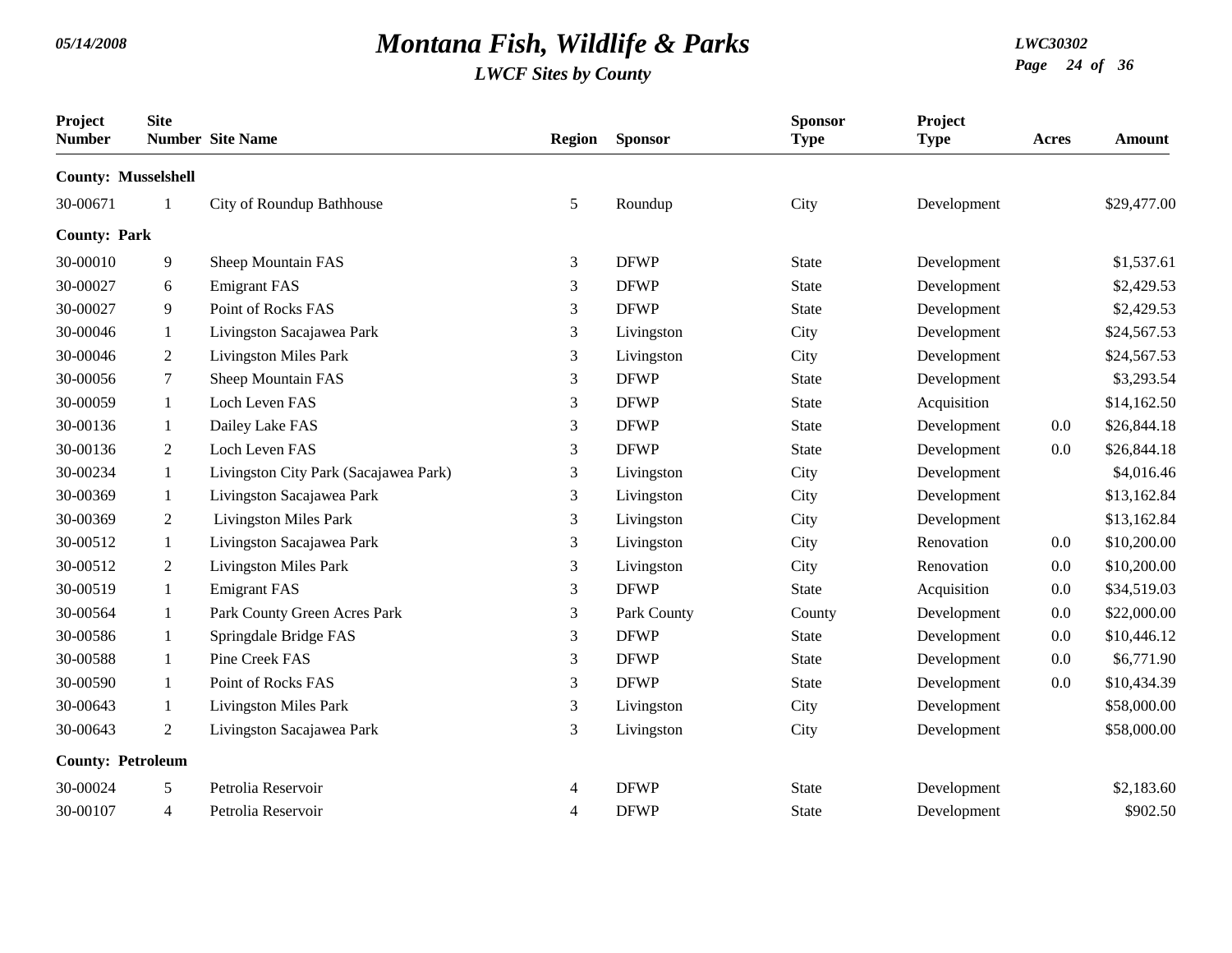| Project<br><b>Number</b> | <b>Site</b>                 | <b>Number</b> Site Name                     | <b>Region</b>  | <b>Sponsor</b>                | <b>Sponsor</b><br><b>Type</b> | Project<br><b>Type</b> | Acres | Amount       |
|--------------------------|-----------------------------|---------------------------------------------|----------------|-------------------------------|-------------------------------|------------------------|-------|--------------|
| <b>County: Petroleum</b> |                             |                                             |                |                               |                               |                        |       |              |
| 30-00541                 |                             | Winnett Pool and Recreation Area            | 4              | Winnett                       | City                          | Development            | 0.0   | \$21,650.70  |
| 30-00672                 | 1                           | Winnett George Ore Memorial Park            | 4              | Winnett                       | City                          | Development            |       | \$2,382.00   |
| <b>County: Phillips</b>  |                             |                                             |                |                               |                               |                        |       |              |
| 30-00010                 | 5                           | Cole Ponds FAS                              | 6              | <b>DFWP</b>                   | <b>State</b>                  | Development            |       | \$1,537.62   |
| 30-00012                 | 1                           | Malta Trafton Park                          | 6              | Malta                         | City                          | Development            |       | \$7,787.82   |
| 30-00336                 | -1                          | Malta Murray Park                           | 6              | Malta                         | City                          | Development            |       | \$22,828.01  |
| <b>County: Pondera</b>   |                             |                                             |                |                               |                               |                        |       |              |
| 30-00031                 | -1                          | <b>Conrad Pool Renovation</b>               | 4              | Conrad                        | City                          | Development            |       | \$14,500.00  |
| 30-00042                 | -1                          | Conrad City Park/Sports Complex             | 4              | Conrad                        | City                          | Acquisition            |       | \$9,702.60   |
| 30-00154                 | 1                           | Valier Lake Francis Dev.                    | 4              | Valier                        | City                          | Development            |       | \$59,992.83  |
| 30-00373                 | -1                          | <b>Valier Tennis Courts</b>                 | 4              | Valier                        | City                          | Development            |       | \$15,352.46  |
| 30-00574                 | 1                           | Conrad City Park/Sports Complex             | 4              | Conrad                        | City                          | Development            | 18.5  | \$5,343.00   |
| 30-00679                 | $\mathbf{1}$                | Dupuyer School Play and Picnic Area         | 4              | Dupuyer School District<br>#2 | School District               | Development            |       | \$11,277.00  |
|                          | <b>County: Powder River</b> |                                             |                |                               |                               |                        |       |              |
| 30-00047                 |                             | <b>Broadus Cottonwood Park</b>              | 7              | <b>Broadus</b>                | City                          | Development            |       | \$1,950.00   |
| 30-00140                 | -1                          | Powder River Co. Ball Park                  | 7              | Powder River County           | County                        | Development            | 0.0   | \$19,020.20  |
| 30-00189                 | 1                           | Broadus Cliff Park Dev.                     | 7              | <b>Broadus</b>                | City                          | Development            |       | \$452.72     |
| 30-00277                 | 1                           | Powder River Co. Swimming Pool              | 7              | Powder River County           | County                        | Combination            |       | \$19,705.04  |
| 30-00508                 | 1                           | Powder River Co. Golf Course                | 7              | Powder River County           | County                        | Combination            | 0.0   | \$170,000.00 |
| 30-00601                 | 07                          | <b>Broadus Cottonwood Park Improvements</b> | 7              | <b>Broadus</b>                | City                          | Development            |       | \$14,336.57  |
| <b>County: Powell</b>    |                             |                                             |                |                               |                               |                        |       |              |
| 30-00024                 | 7                           | Nevada Creek Reservoir                      | $\overline{c}$ | <b>DFWP</b>                   | <b>State</b>                  | Development            |       | \$2,183.60   |
| 30-00035                 | 1                           | <b>River Junction FAS</b>                   | $\overline{c}$ | <b>DFWP</b>                   | <b>State</b>                  | Acquisition            |       | \$2,060.00   |
| 30-00097                 | $\mathbf{1}$                | Deer Lodge Mountain View Park               | $\overline{c}$ | Deer Lodge                    | City                          | Combination            |       | \$8,848.23   |
| 30-00299                 | 11                          | Kohrs Bend FAS                              | $\overline{2}$ | <b>DFWP</b>                   | <b>State</b>                  | Acquisition            |       | \$3,975.58   |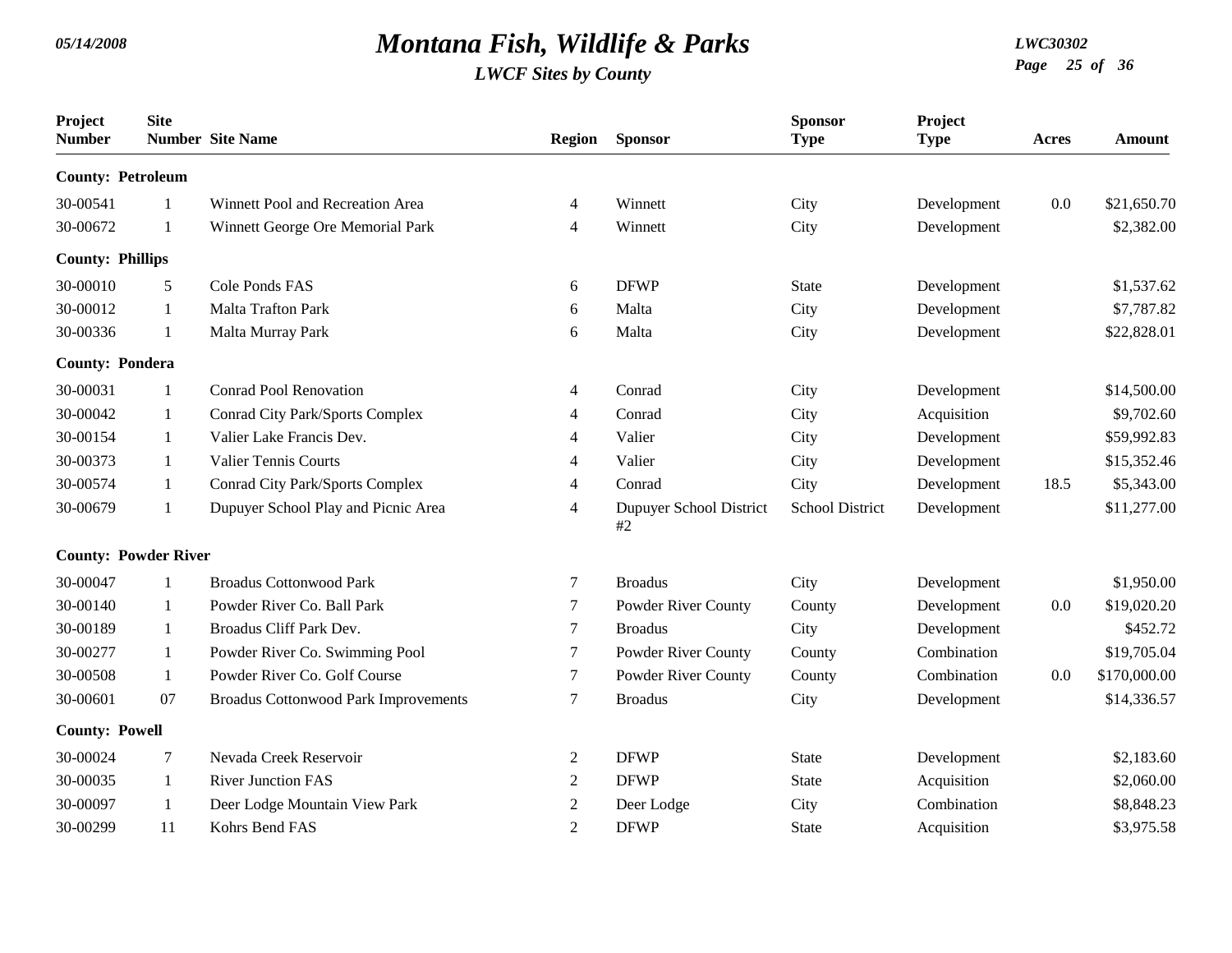| Project<br><b>Number</b> | <b>Site</b>    | <b>Number</b> Site Name                   | <b>Region</b>  | <b>Sponsor</b>      | <b>Sponsor</b><br><b>Type</b> | Project<br><b>Type</b> | Acres | Amount       |
|--------------------------|----------------|-------------------------------------------|----------------|---------------------|-------------------------------|------------------------|-------|--------------|
| <b>County: Powell</b>    |                |                                           |                |                     |                               |                        |       |              |
| 30-00328                 | 1              | Anaconda/Deer Lodge-West Valley Pk        | 2              | Anaconda/Deer Lodge | City/County                   | Combination            |       | \$2,361.77   |
| 30-00461                 | -1             | Deer Lodge School District #1 Indoor Pool | $\overline{c}$ | Deer Lodge SD #1    | <b>School District</b>        | Development            | 0.0   | \$306,000.00 |
| 30-00534                 | $\overline{2}$ | <b>Brown's Lake FAS</b>                   | 2              | <b>DFWP</b>         | <b>State</b>                  | Acquisition            | 0.0   | \$10,903.00  |
| <b>County: Prairie</b>   |                |                                           |                |                     |                               |                        |       |              |
| 30-00298                 | $\overline{2}$ | Fallon Bridge FAS                         | 7              | <b>DFWP</b>         | <b>State</b>                  | Development            |       | \$3,373.25   |
| 30-00377                 | 1              | Terry Tennis Courts                       | 7              | Terry               | City                          | Development            |       | \$6,943.60   |
| 30-00579                 | 1              | Terry Murn Park Development               | 7              | Terry               | City                          | Development            | 0.0   | \$4,133.39   |
| 30-00653                 | 1              | Terry City Park Playground                | 7              | Terry               | City                          | Acquisition            |       | \$6,503.50   |
| County: Ravalli          |                |                                           |                |                     |                               |                        |       |              |
| 30-00004                 |                | <b>Painted Rocks State Park</b>           | $\overline{c}$ | <b>DFWP</b>         | <b>State</b>                  | Development            |       | \$12,682.50  |
| 30-00076                 | 1              | <b>Big Pine FAS</b>                       | $\overline{c}$ | <b>DFWP</b>         | <b>State</b>                  | Development            |       | \$5,598.38   |
| 30-00076                 | 3              | Florence Bridge FAS                       | $\overline{c}$ | <b>DFWP</b>         | <b>State</b>                  | Development            |       | \$5,598.38   |
| 30-00123                 | 1              | <b>Hamilton Sports Complex</b>            | $\overline{c}$ | Hamilton            | City                          | Development            |       | \$14,312.70  |
| 30-00148                 | 1              | <b>Hamilton Sports Complex</b>            | $\overline{c}$ | Hamilton            | City                          | Acquisition            | 0.0   | \$1,657.50   |
| 30-00239                 | 1              | <b>Hannon Memorial FAS</b>                | $\overline{c}$ | <b>DFWP</b>         | <b>State</b>                  | Acquisition            |       | \$25,912.69  |
| 30-00252                 | 1              | Poker Joe FAS                             | $\overline{c}$ | <b>DFWP</b>         | <b>State</b>                  | Acquisition            |       | \$4,487.89   |
| 30-00282                 | 1              | Ravalli County Blodgett Park              | $\overline{c}$ | Ravalli County      | County                        | Combination            |       | \$20,786.12  |
| 30-00284                 | 1              | Stevensville Lewis & Clark Park           | 2              | Stevensville        | City                          | Development            |       | \$21,011.03  |
| 30-00315                 | $\mathbf{1}$   | <b>Hamilton Westview Park</b>             | $\overline{c}$ | Hamilton SD #10     | <b>School District</b>        | Development            |       | \$14,965.91  |
| 30-00360                 | 1              | Whittecar Rifle Range SRA                 | $\overline{c}$ | <b>DFWP</b>         | <b>State</b>                  | Acquisition            |       | \$9,155.07   |
| 30-00411                 | 1              | Ravalli County Golf Course                | $\overline{c}$ | Ravalli County      | County                        | Combination            | 0.0   | \$499,800.00 |
| 30-00438                 | 1              | Poker Joe FAS                             | 2              | <b>DFWP</b>         | <b>State</b>                  | Development            | 0.0   | \$2,363.29   |
| 30-00463                 | 1              | <b>Bell Crossing FAS</b>                  | $\overline{c}$ | <b>DFWP</b>         | <b>State</b>                  | Acquisition            | 0.0   | \$23,506.00  |
| 30-00476                 | 1              | <b>Tucker Crossing FAS</b>                | $\overline{c}$ | <b>DFWP</b>         | <b>State</b>                  | Acquisition            | 0.0   | \$12,775.00  |
| 30-00479                 |                | Hamilton Pool Renovation                  | 2              | Hamilton            | City                          | Renovation             | 0.0   | \$29,491.47  |
| 30-00496                 | $\mathbf{1}$   | <b>Hamilton Armory Park</b>               | $\overline{2}$ | Hamilton            | City                          | Combination            | 0.0   | \$28,988.34  |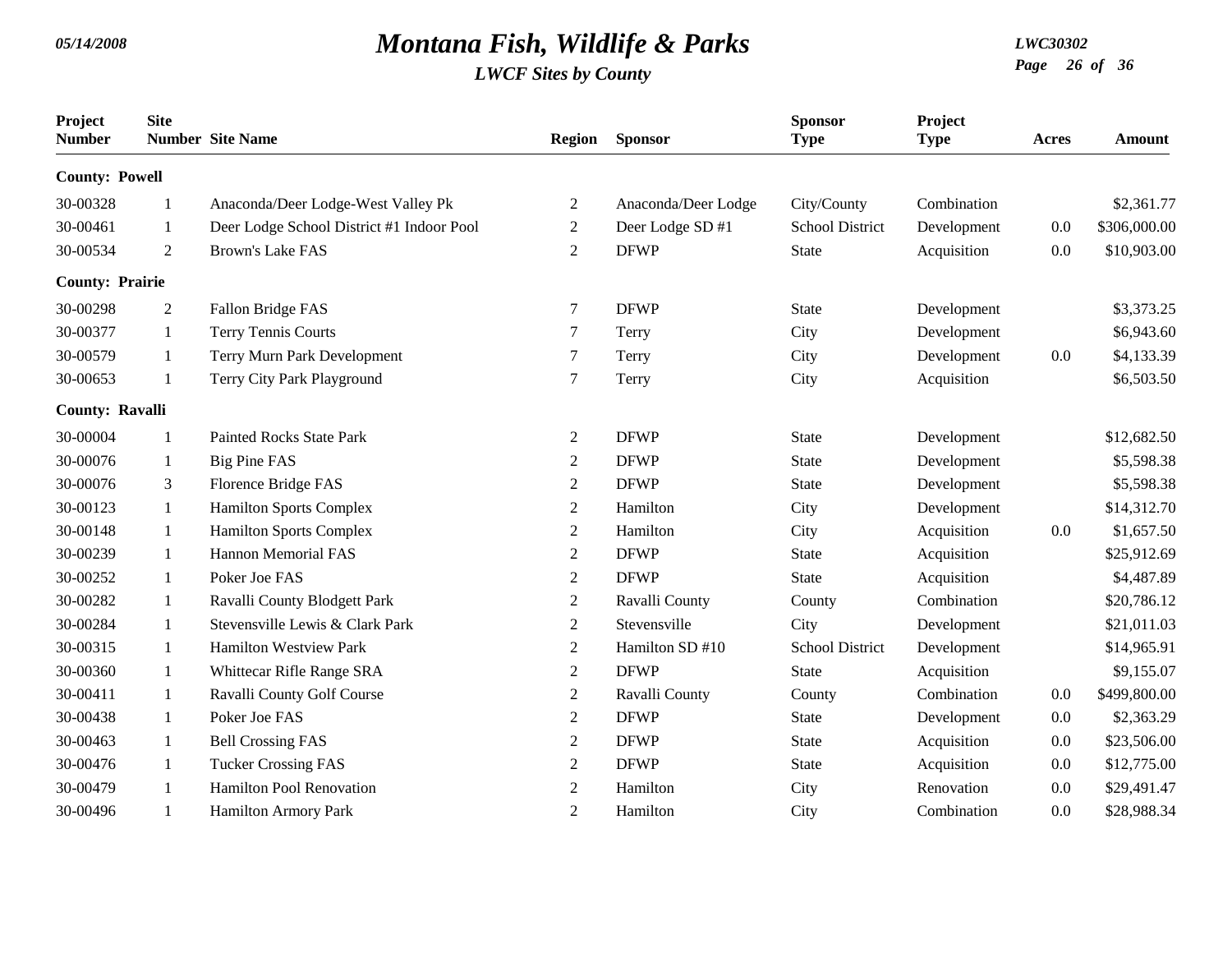| Project<br><b>Number</b> | <b>Site</b>    | <b>Number</b> Site Name                  | <b>Region</b>  | <b>Sponsor</b>  | <b>Sponsor</b><br><b>Type</b> | Project<br><b>Type</b> | Acres | <b>Amount</b> |
|--------------------------|----------------|------------------------------------------|----------------|-----------------|-------------------------------|------------------------|-------|---------------|
| <b>County: Ravalli</b>   |                |                                          |                |                 |                               |                        |       |               |
| 30-00530                 | 1              | <b>Tucker Crossing FAS</b>               | $\overline{2}$ | <b>DFWP</b>     | <b>State</b>                  | Acquisition            | 0.0   | \$74,702.32   |
| 30-00587                 | -1             | <b>Bell Crossing FAS</b>                 | $\overline{2}$ | <b>DFWP</b>     | <b>State</b>                  | Development            | 0.0   | \$14,430.59   |
| 30-00601                 | 05             | Hamilton SD #10 Courts                   | 2              | Hamilton SD #10 | <b>School District</b>        | Combination            |       | \$27,160.90   |
| 30-00601                 | 09             | Pinesdale R.C. Allred Memorial Park      | 2              | Pinesdale       | City                          | Development            |       | \$3,726.24    |
| 30-00601                 | 11             | Ravalli County Golf Course Improvements  | 2              | Ravalli County  | County                        | Development            |       | \$2,492.44    |
| 30-00602                 | 07             | <b>Florence Community Park</b>           | $\overline{2}$ | Ravalli County  | County                        | Development            |       | \$13,135.33   |
| 30-00603                 | 09             | Stevensville Father Ravalli Park         | $\overline{2}$ | Stevensville    | City                          | Development            |       | \$5,000.00    |
| 30-00623                 | 1              | Woodside Bridge FAS                      | $\overline{2}$ | <b>DFWP</b>     | <b>State</b>                  | Development            |       | \$9,400.98    |
| 30-00660                 | 1              | Hamilton Schools Softball Complex        | $\overline{2}$ | Hamilton SD#3   | <b>School District</b>        | Development            |       | \$67,553.00   |
| 30-00688                 | $\mathbf{1}$   | City of Hamiltion Hieronymous Park Trail | $\overline{2}$ | Hamilton        | City                          | Development            |       | \$20,177.00   |
| <b>County: Richland</b>  |                |                                          |                |                 |                               |                        |       |               |
| 30-00032                 | -1             | <b>Sidney Central Park</b>               | 7              | Sidney          | City                          | Development            |       | \$21,825.12   |
| 30-00032                 | $\overline{2}$ | Sidney Nutter Johnson Park               | 7              | Sidney          | City                          | Development            |       | \$21,825.12   |
| 30-00032                 | 3              | Sidney Moose Park                        | 7              | Sidney          | City                          | Development            |       | \$21,825.12   |
| 30-00099                 | 1              | Sidney-Lelande Park                      | 7              | Sidney          | City                          | Combination            |       | \$15,147.20   |
| 30-00099                 | 2              | Sidney-Peterson Park                     | 7              | Sidney          | City                          | Combination            |       | \$15,147.20   |
| 30-00143                 | 1              | Fairview Pool Ren.                       | $\tau$         | Fairview        | City                          | Development            | 0.0   | \$1,013.36    |
| 30-00153                 | -1             | Sidney Parks Dev. Central Park           | 7              | Sidney          | City                          | Development            |       | \$10,207.40   |
| 30-00153                 | 2              | Sidney Parks Dev. Nutter Johnson Park    | 7              | Sidney          | City                          | Development            |       | \$10,207.40   |
| 30-00153                 | 3              | Sidney Parks Dev. Moose Park             | 7              | Sidney          | City                          | Development            |       | \$10,207.40   |
| 30-00236                 | 1              | Sidney Pool Renovation                   | 7              | Sidney          | City                          | Development            |       | \$55,650.00   |
| 30-00261                 | 1              | Sidney- Nutter Johnson Park Dev.         | 7              | Sidney          | City                          | Development            |       | \$12,071.39   |
| 30-00299                 | 5              | Seven Sisters FAS                        | 7              | <b>DFWP</b>     | <b>State</b>                  | Combination            |       | \$95,254.23   |
| 30-00299                 | $\tau$         | <b>Elk Island FAS</b>                    | 7              | <b>DFWP</b>     | <b>State</b>                  | Acquisition            |       | \$103,068.08  |
| 30-00326                 | 1              | Sidney - Fischer Park                    | 7              | Sidney          | City                          | Development            |       | \$1,105.95    |
| 30-00357                 | 1              | <b>Fairview Pool Bathhouse</b>           | $\tau$         | Fairview        | City                          | Development            |       | \$5,051.29    |
| 30-00398                 | $\mathbf{1}$   | Sidney Lyndale Park                      | 7              | Sidney          | City                          | Development            | 0.0   | \$15,161.41   |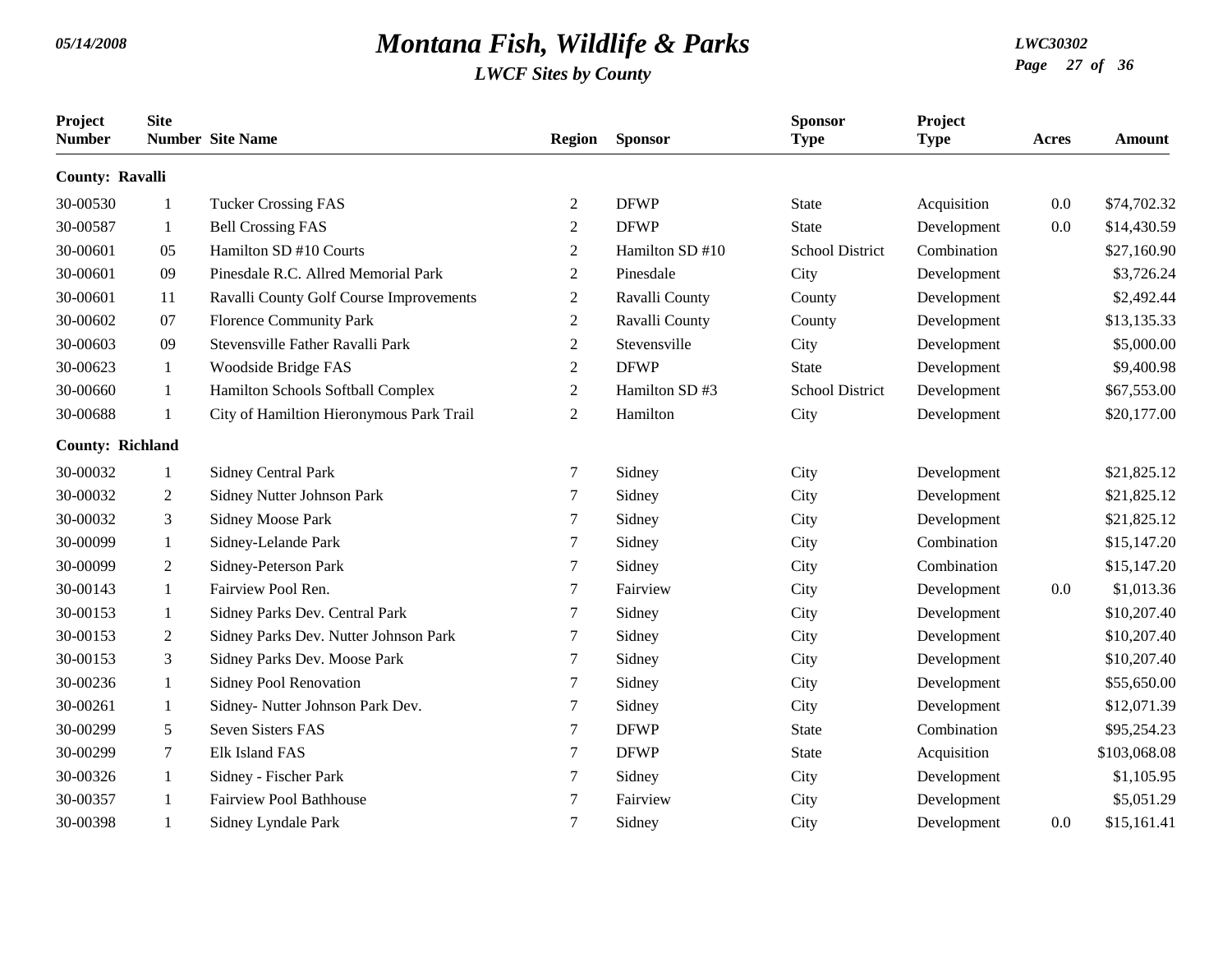| Project<br><b>Number</b> | <b>Site</b> | <b>Number Site Name</b>                                | Region | <b>Sponsor</b>                  | <b>Sponsor</b><br><b>Type</b> | Project<br><b>Type</b> | Acres | <b>Amount</b> |
|--------------------------|-------------|--------------------------------------------------------|--------|---------------------------------|-------------------------------|------------------------|-------|---------------|
| <b>County: Richland</b>  |             |                                                        |        |                                 |                               |                        |       |               |
| 30-00450                 |             | Seven Sisters FAS                                      | 7      | <b>DFWP</b>                     | <b>State</b>                  | Development            | 0.0   | \$6,047.58    |
| 30-00451                 | 1           | Elk Island FAS                                         | 7      | <b>DFWP</b>                     | <b>State</b>                  | Development            | 0.0   | \$17,604.24   |
| 30-00478                 | -1          | Gartside Reservoir FAS                                 | 7      | <b>DFWP</b>                     | State                         | Development            | 0.0   | \$15,969.45   |
| 30-00487                 | 1           | Fairview Play Area                                     | 7      | Fairview                        | City                          | Development            | 0.0   | \$976.50      |
| 30-00492                 | 1           | Lambert Multi Purpose Court                            | 7      | Lambert SD $#86 + #4$           | <b>School District</b>        | Development            | 0.0   | \$2,492.17    |
| 30-00601                 | 25          | Shelby Seven Parks- Johnson Memorial Park              | 7      | Shelby                          | City                          | Combination            |       | \$17,435.94   |
| 30-00602                 | 09          | Sidney Four Parks Improvements-Moose Park              | 7      | Sidney                          | City                          | Combination            |       | \$26,294.63   |
| 30-00602                 | 10          | Sidney Four Parks Improvements-Meadow Park             | 7      | Sidney                          | City                          | Combination            |       | \$26,294.63   |
| 30-00602                 | 11          | Sidney Four Parks Improvements-9th Ave Park            | 7      | Sidney                          | City                          | Combination            |       | \$26,294.63   |
| 30-00602                 | 12          | Sidney Four Parks Improvements- Nutter Johnson<br>Park | 7      | Sidney                          | City                          | Combination            |       | \$26,294.63   |
| 30-00618                 | -1          | Gartside Reservoir FAS                                 | 7      | <b>DFWP</b>                     | <b>State</b>                  | Development            |       | \$252,000.00  |
| 30-00662                 |             | Sidney Tennis Courts and Arboretum                     | 6      | Sidney                          | City                          | Combination            |       | \$75,000.00   |
| <b>County: Roosevelt</b> |             |                                                        |        |                                 |                               |                        |       |               |
| 30-00050                 |             | Wolf Point Pool (Borge Park)                           | 6      | <b>Wolf Point</b>               | City                          | Development            |       | \$69,834.85   |
| 30-00098                 | -1          | Froid City Park                                        | 6      | Froid                           | City                          | Development            |       | \$1,952.20    |
| 30-00150                 | 1           | <b>Culbertson Swimming Pool</b>                        | 6      | Culbertson                      | City                          | Development            | 0.0   | \$26,318.19   |
| 30-00185                 | 1           | Wolf Point Neighborhood Pk.                            | 6      | <b>Wolf Point</b>               | City                          | Development            |       | \$7,665.00    |
| 30-00246                 | 1           | Fort Kipp Comm. Park                                   | 6      | Fort Peck Indian<br>Reservation | <b>Indian Tribe</b>           | Development            |       | \$8,618.01    |
| 30-00256                 | 1           | <b>Culbertson Swimming Pool</b>                        | 6      | Culbertson                      | City                          | Development            |       | \$5,165.99    |
| 30-00322                 | 1           | <b>Wolf Point Southside Park</b>                       | 6      | <b>Wolf Point</b>               | City                          | Development            |       | \$9,111.37    |
| 30-00362                 | 1           | <b>Culbertson Bicentennial Park</b>                    | 6      | Culbertson                      | City                          | Combination            |       | \$9,726.50    |
| 30-00482                 | 1           | Wolf Point Park (Borge Park)                           | 6      | <b>Wolf Point</b>               | City                          | Development            | 0.0   | \$30,600.00   |
| 30-00603                 | 06          | Wolf Point Borge Park Improvements                     | 6      | <b>Wolf Point</b>               | City                          | Development            |       | \$50,969.78   |
| 30-00606                 | 3           | <b>Culbertson Schools Recreation Complex</b>           | 6      | <b>Culbertson Schools</b>       | <b>School District</b>        | Development            |       | \$31,295.21   |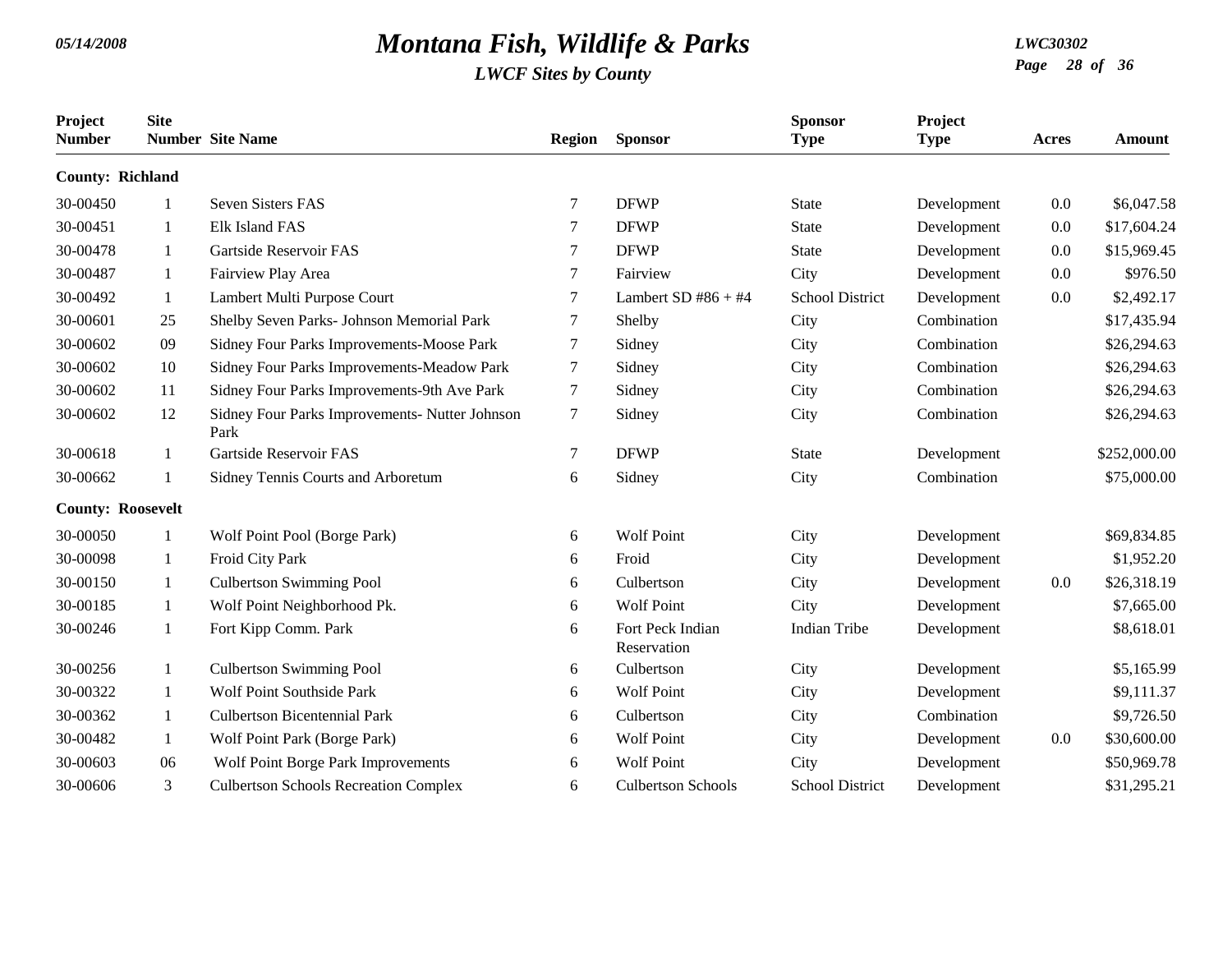| Project<br><b>Number</b> | <b>Site</b>  | <b>Number</b> Site Name                                | <b>Region</b> | <b>Sponsor</b>                                | <b>Sponsor</b><br><b>Type</b> | Project<br><b>Type</b> | Acres | <b>Amount</b> |
|--------------------------|--------------|--------------------------------------------------------|---------------|-----------------------------------------------|-------------------------------|------------------------|-------|---------------|
| <b>County: Rosebud</b>   |              |                                                        |               |                                               |                               |                        |       |               |
| 30-00112                 | -1           | Lame Deer Pool                                         | 7             | Northern Cheyenne Tribe                       | Indian Tribe                  | Development            |       | \$70,552.39   |
| 30-00198                 | 1            | Forsyth Golf Course                                    | 7             | Forsyth                                       | City                          | Combination            |       | \$47,429.53   |
| 30-00209                 | 1            | Rosebud FAS                                            | 7             | <b>DFWP</b>                                   | <b>State</b>                  | Development            |       | \$18,808.03   |
| 30-00319                 | -1           | Colstrip Pks & Open Space System                       | 7             | Colstrip                                      | City                          | Combination            |       | \$526,041.12  |
| 30-00514                 | 1            | Far West FAS                                           | 7             | <b>DFWP</b>                                   | <b>State</b>                  | Development            | 0.0   | \$43,264.35   |
| 30-00562                 | 01           | Rosebud County Parks- Site 1                           | 7             | Rosebud County                                | County                        | Combination            | 0.0   | \$594,500.00  |
| 30-00562                 | 02           | Rosebud County Parks- Site 2                           | 7             | Rosebud County                                | County                        | Combination            | 0.0   | \$594,500.00  |
| 30-00562                 | 03           | Rosebud County Parks- Site 3                           | 7             | Rosebud County                                | County                        | Combination            | 0.0   | \$594,500.00  |
| 30-00562                 | 04           | Rosebud County Parks- Site 4                           | 7             | Rosebud County                                | County                        | Combination            | 0.0   | \$594,500.00  |
| 30-00562                 | 05           | Rosebud County Parks- Site 5                           | 7             | Rosebud County                                | County                        | Combination            | 0.0   | \$594,500.00  |
| 30-00562                 | 06           | Rosebud County Parks- Site 6                           | 7             | Rosebud County                                | County                        | Combination            | 0.0   | \$594,500.00  |
| 30-00562                 | 07           | Rosebud County Parks- Site 7                           | 7             | Rosebud County                                | County                        | Combination            | 0.0   | \$594,500.00  |
| 30-00562                 | 08           | Rosebud County Parks- Site 8                           | 7             | Rosebud County                                | County                        | Combination            | 0.0   | \$594,500.00  |
| 30-00562                 | 09           | Rosebud County Parks- Site 9                           | 7             | Rosebud County                                | County                        | Combination            | 0.0   | \$594,500.00  |
| 30-00562                 | 10           | Rosebud County Parks- Site 10                          | 7             | Rosebud County                                | County                        | Combination            | 0.0   | \$594,500.00  |
| 30-00562                 | 11           | Rosebud County Parks- Site 11                          | 7             | Rosebud County                                | County                        | Combination            | 0.0   | \$594,500.00  |
| 30-00562                 | 12           | Rosebud County Parks- Site 12                          | 7             | Rosebud County                                | County                        | Combination            | 0.0   | \$594,500.00  |
| 30-00562                 | 13           | Rosebud County Parks- Site 13                          | 7             | Rosebud County                                | County                        | Combination            | 0.0   | \$594,500.00  |
| 30-00665                 | $\mathbf{1}$ | Colstrip/Rosebud County Obert Rye Park<br>Improvements | $\tau$        | Colstrip Park &<br><b>Recreation District</b> | Other                         | Development            |       | \$71,572.50   |
| 30-00669                 | -1           | Forsyth Riverside Park                                 | 7             | Forsyth                                       | City                          | Development            |       | \$13,101.00   |
| <b>County: Sanders</b>   |              |                                                        |               |                                               |                               |                        |       |               |
| 30-00002                 | 5            | <b>Thompson Falls SRA</b>                              | -1            | <b>DFWP</b>                                   | <b>State</b>                  | Development            | 0.0   | \$17,223.93   |
| 30-00019                 | 1            | <b>Plains Ruenauver Park</b>                           |               | Plains                                        | City                          | Combination            | 0.0   | \$22,389.07   |
| 30-00325                 | 1            | Plains Swimming Pool                                   |               | Plains                                        | City                          | Development            |       | \$83,478.71   |
| 30-00330                 |              | Thompson Falls Swimming Pool/Rec Pk                    |               | <b>Thompson Falls</b>                         | City                          | Development            |       | \$111,866.15  |
| 30-00500                 | $\mathbf{1}$ | <b>Trout Creek Multipurpose Court</b>                  |               | Trout Creek SD #6                             | <b>School District</b>        | Development            | 0.0   | \$9,100.00    |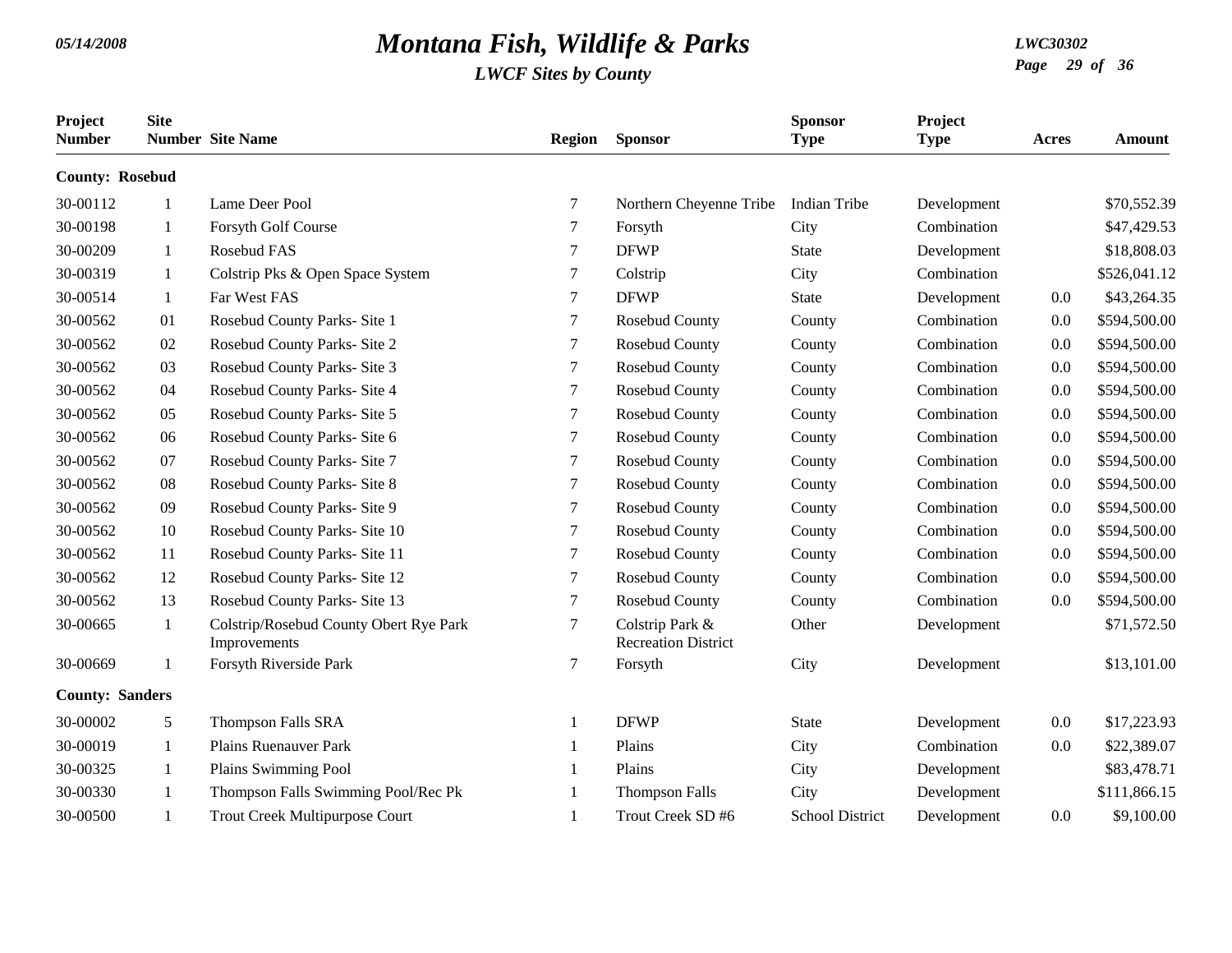| Project<br><b>Number</b> | <b>Site</b>                     | <b>Number</b> Site Name                              | <b>Region</b>  | <b>Sponsor</b>                | <b>Sponsor</b><br><b>Type</b> | Project<br><b>Type</b> | <b>Acres</b> | Amount         |
|--------------------------|---------------------------------|------------------------------------------------------|----------------|-------------------------------|-------------------------------|------------------------|--------------|----------------|
| <b>County: Sanders</b>   |                                 |                                                      |                |                               |                               |                        |              |                |
| 30-00517                 | -1                              | Thompson Falls Golf Course                           | 1              | <b>Thompson Falls</b>         | City                          | Combination            | 0.0          | \$180,000.00   |
| 30-00603                 | 03                              | Sanders County Trout Creek Recreation Area           | -1             | <b>Sanders County</b>         | County                        | Combination            | 25.4         | \$51,130.00    |
| <b>County: Sheridan</b>  |                                 |                                                      |                |                               |                               |                        |              |                |
| 30-00061                 | -1                              | Plentywood City Park                                 | 6              | Plentywood                    | City                          | Development            |              | \$61,686.42    |
| 30-00138                 | 1                               | Medicine Lake Pool and Park                          | 6              | Medicine Lake                 | City                          | Development            | 0.0          | \$66,891.89    |
| 30-00237                 | 1                               | Plentywood Golf Course                               | 6              | Plentywood                    | City                          | Combination            |              | \$85,057.61    |
| 30-00265                 | 1                               | Plentywood City Park                                 | 6              | Plentywood                    | City                          | Development            |              | \$6,620.85     |
| 30-00329                 | $\mathbf{1}$                    | <b>Westby City Park</b>                              | 6              | Westby                        | City                          | Development            |              | \$17,415.44    |
| 30-00364                 | 1                               | Medicine Lake Town Park                              | 6              | Medicine Lake                 | City                          | Development            |              | \$14,399.61    |
| 30-00392                 | 1                               | <b>Outlook Park</b>                                  | 6              | Outlook                       | City                          | Development            |              | \$2,335.00     |
|                          | <b>County: Butte/Silver Bow</b> |                                                      |                |                               |                               |                        |              |                |
| 30-00079                 |                                 | Butte Municipal Swimming Pool (Stodden Park)         | 3              | <b>Butte/Silver Bow</b>       | City/County                   | Development            |              | \$150,437.30   |
| 30-00113                 | 1                               | <b>Butte Stodden Park</b>                            | 3              | <b>Butte/Silver Bow</b>       | City/County                   | Development            |              | \$165,494.60   |
| 30-00141                 | $\mathbf{1}$                    | <b>Butte Chester Steele Park</b>                     | 3              | <b>Butte/Silver Bow</b>       | City/County                   | Development            | 0.0          | \$15,682.83    |
| 30-00141                 | $\overline{2}$                  | Butte Wading Pool & Apache Courts - Harrison<br>Ave. | $\mathfrak{Z}$ | <b>Butte/Silver Bow</b>       | City/County                   | Development            | 0.0          | \$15,682.83    |
| 30-00227                 | 1                               | Butte Emmett and Gold St. Pk.                        | 3              | <b>Butte/Silver Bow</b>       | City/County                   | Combination            |              | \$10,937.02    |
| 30-00232                 | $\mathbf{1}$                    | <b>Walkerville Drive Park</b>                        | 3              | Walkerville                   | City                          | Development            |              | \$3,285.38     |
| 30-00242                 | 1                               | Butte Civic Center Baseball Fields #1 & #2           | 3              | <b>Butte/Silver Bow</b>       | City/County                   | Development            |              | \$11,346.82    |
| 30-00253                 | 1                               | <b>Butte-Stodden Park Additions</b>                  | 3              | <b>Butte/Silver Bow</b>       | City/County                   | Development            |              | \$182,835.43   |
| 30-00292                 | 1                               | Butte-Kennedy School Rec. Area                       | 3              | <b>Butte Schools</b>          | <b>School District</b>        | Development            |              | \$9,993.96     |
| 30-00318                 | 1                               | Mt. Haggin SRA Acquisition                           | 3              | <b>DFWP</b>                   | <b>State</b>                  | Acquisition            |              | \$1,481,900.00 |
| 30-00376                 | 1                               | <b>Butte Clark Park</b>                              | 3              | <b>Butte/Silver Bow</b>       | City/County                   | Development            |              | \$153,907.41   |
| 30-00429                 | 1                               | <b>Butte Whittier Park</b>                           | 3              | <b>Butte/Silver Bow</b>       | City/County                   | Development            | 0.0          | \$86,412.91    |
| 30-00490                 | 1                               | <b>Butte Father Sheehan Park</b>                     | 3              | <b>Butte/Silver Bow</b>       | City/County                   | Development            | 0.0          | \$115,058.50   |
| 30-00601                 | 04                              | <b>Butte Charlie Judd Memorial Park</b>              | 3              | <b>Butte/Silver Bow</b>       | City/County                   | Development            |              | \$32,227.49    |
| 30-00664                 | $\mathbf{1}$                    | Butte-Silver Bow Stodden Park Renovation             | 3              | <b>Butte-Silver Bow Local</b> | Local                         | Development            |              | \$74,350.00    |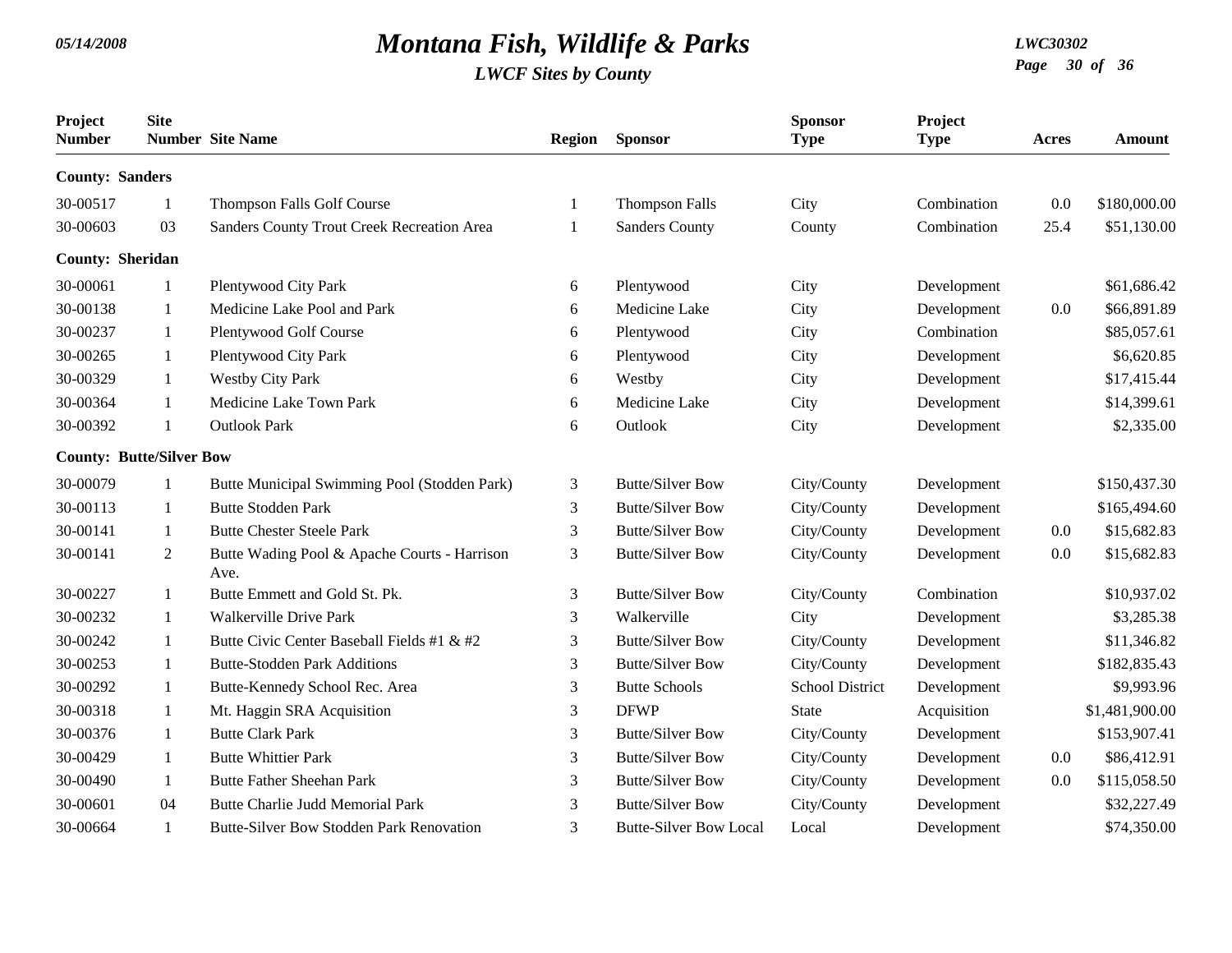| Project<br><b>Number</b>        | <b>Site</b>    | <b>Number</b> Site Name                                | <b>Region</b> | <b>Sponsor</b>           | <b>Sponsor</b><br><b>Type</b> | Project<br><b>Type</b> | Acres | <b>Amount</b> |
|---------------------------------|----------------|--------------------------------------------------------|---------------|--------------------------|-------------------------------|------------------------|-------|---------------|
| <b>County: Butte/Silver Bow</b> |                |                                                        |               |                          |                               |                        |       |               |
|                                 |                |                                                        |               | Govt.                    |                               |                        |       |               |
| 30-00676                        |                | <b>Butte-Silver Bow Recreation Complex Development</b> | 3             | <b>Butte-Silver Bow</b>  | City/County                   | Development            |       | \$72,009.00   |
| <b>County: Stillwater</b>       |                |                                                        |               |                          |                               |                        |       |               |
| 30-00010                        | 4              | <b>Buffalo Jump FAS</b>                                | 5             | <b>DFWP</b>              | <b>State</b>                  | Development            |       | \$1,537.62    |
| 30-00026                        | $\mathbf{1}$   | Columbus City Park                                     | 5             | Columbus                 | City                          | Combination            |       | \$33,515.75   |
| 30-00040                        | $\overline{2}$ | Itch-Kep-Pe FAS                                        | 5             | Columbus                 | City                          | Combination            |       | \$12,224.45   |
| 30-00040                        | 3              | White Bird FAS                                         | 5             | <b>DFWP</b>              | <b>State</b>                  | Combination            |       | \$12,224.45   |
| 30-00048                        | $\mathbf{1}$   | <b>Indian Fort FAS</b>                                 | $\sqrt{5}$    | <b>DFWP</b>              | <b>State</b>                  | Acquisition            |       | \$865.46      |
| 30-00057                        | 4              | <b>Castle Rock FAS</b>                                 | 5             | <b>DFWP</b>              | <b>State</b>                  | Development            |       | \$5,856.04    |
| 30-00057                        | 5              | <b>Indian Fort FAS</b>                                 | 5             | <b>DFWP</b>              | <b>State</b>                  | Development            |       | \$5,856.03    |
| 30-00057                        | 6              | Swinging Bridge FAS                                    | $\sqrt{5}$    | <b>DFWP</b>              | <b>State</b>                  | Development            |       | \$5,856.04    |
| 30-00116                        | $\overline{2}$ | White Bird FAS                                         | 5             | <b>DFWP</b>              | <b>State</b>                  | Development            |       | \$1,698.61    |
| 30-00510                        | $\mathbf{1}$   | Stillwater County (Absarokee) Pk.                      | 5             | <b>Stillwater County</b> | County                        | Combination            | 0.0   | \$16,270.48   |
| 30-00532                        | $\mathbf{1}$   | Homestead Isle FAS                                     | 5             | <b>DFWP</b>              | <b>State</b>                  | Acquisition            | 0.0   | \$30,098.13   |
| 30-00603                        | 01             | Stillwater County Absarokee Pool                       | 5             | <b>Stillwater County</b> | County                        | Combination            |       | \$50,446.35   |
| <b>County: Sweet Grass</b>      |                |                                                        |               |                          |                               |                        |       |               |
| 30-00212                        | 1              | <b>Boulder Forks FAS</b>                               | 5             | <b>DFWP</b>              | <b>State</b>                  | Acquisition            | 0.0   | \$31,800.00   |
| 30-00283                        | 1              | Greycliff Prairie Dog Town                             | 5             | <b>DFWP</b>              | <b>State</b>                  | Combination            |       | \$16,857.66   |
| 30-00291                        | $\mathbf{1}$   | <b>Big Rock FAS</b>                                    | 5             | <b>DFWP</b>              | <b>State</b>                  | Development            |       | \$7,052.73    |
| 30-00299                        | 15             | <b>Boulder Forks FAS</b>                               | 5             | <b>DFWP</b>              | <b>State</b>                  | Acquisition            |       | \$55,552.85   |
| 30-00351                        | $\mathbf{1}$   | Sweetgrass Co. Overland Golf Course                    | 5             | <b>Sweetgrass County</b> | County                        | Combination            |       | \$176,349.51  |
| 30-00509                        | $\mathbf{1}$   | <b>Boulder Forks FAS</b>                               | 5             | <b>DFWP</b>              | <b>State</b>                  | Development            | 0.0   | \$10,492.65   |
| <b>County: Teton</b>            |                |                                                        |               |                          |                               |                        |       |               |
| 30-00010                        | 1              | Arod Lake FAS                                          | 4             | <b>DFWP</b>              | <b>State</b>                  | Development            |       | \$1,537.61    |
| 30-00024                        | 2              | <b>Durand Reservoir FAS</b>                            | 4             | <b>DFWP</b>              | <b>State</b>                  | Development            |       | \$2,183.60    |
| 30-00033                        | $\mathbf{1}$   | Fairfield City Park                                    | 4             | Fairfield                | City                          | Development            |       | \$1,734.34    |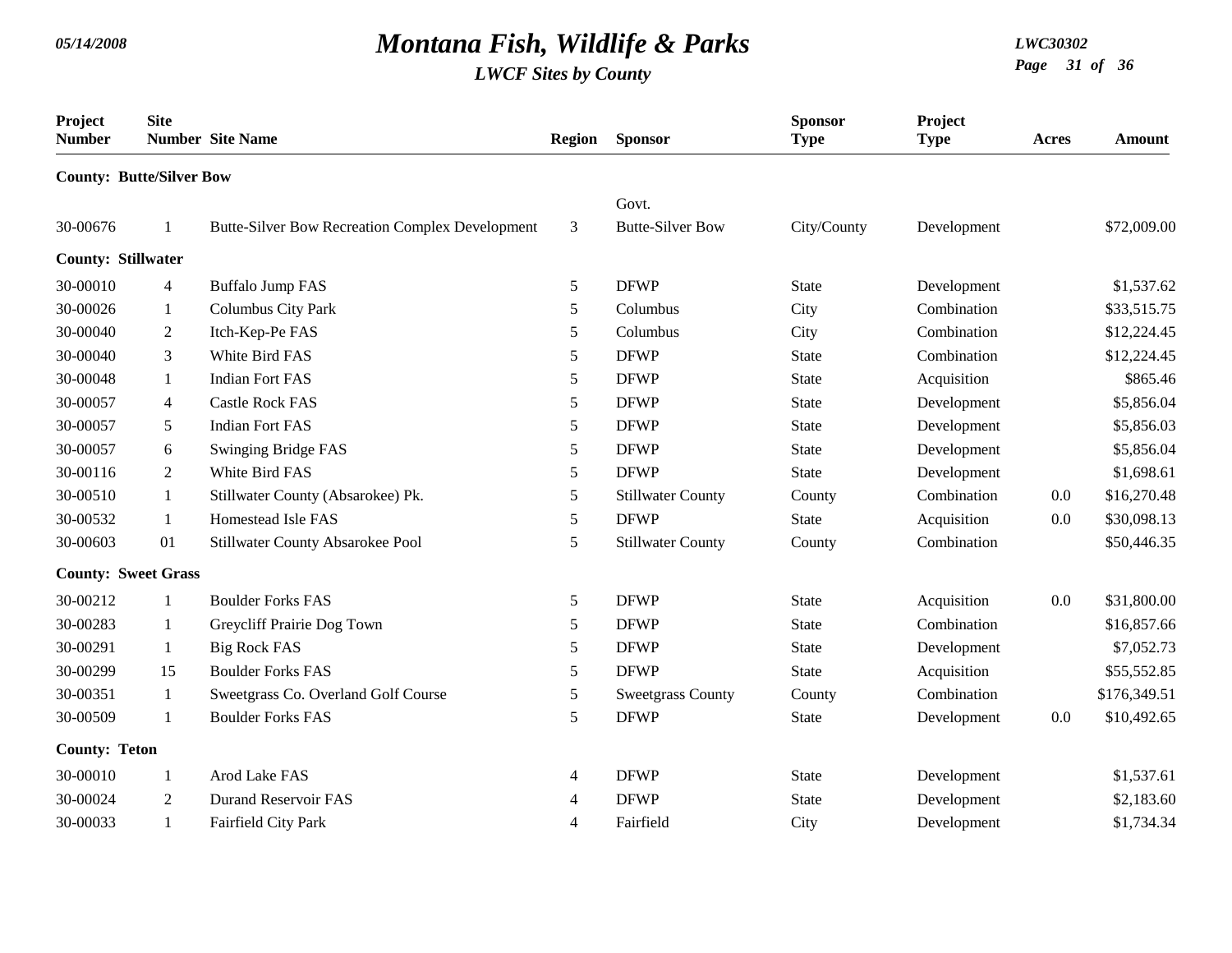| Project<br><b>Number</b> | <b>Site</b>    | <b>Number</b> Site Name                                | <b>Region</b> | <b>Sponsor</b> | <b>Sponsor</b><br><b>Type</b> | Project<br><b>Type</b> | <b>Acres</b> | <b>Amount</b> |
|--------------------------|----------------|--------------------------------------------------------|---------------|----------------|-------------------------------|------------------------|--------------|---------------|
| <b>County: Teton</b>     |                |                                                        |               |                |                               |                        |              |               |
| 30-00043                 | 1              | Dutton City Park                                       | 4             | Dutton         | City                          | Development            |              | \$40,464.83   |
| 30-00107                 | $\overline{2}$ | <b>Durand Reservoir</b>                                | 4             | <b>DFWP</b>    | <b>State</b>                  | Development            |              | \$902.50      |
| 30-00295                 | 1              | Choteau Golf Course                                    | 4             | Choteau        | City                          | Combination            |              | \$58,094.91   |
| 30-00358                 | 1              | Fairfield Baseball Field                               | 4             | Fairfield      | City                          | Development            |              | \$4,652.68    |
| 30-00393                 | 1              | <b>Fairfield Tennis Courts</b>                         | 4             | Fairfield      | City                          | Development            |              | \$10,689.37   |
| 30-00397                 | 1              | Choteau Bathhouse                                      | 4             | Choteau        | City                          | Renovation             |              | \$30,468.27   |
| 30-00430                 | -1             | <b>Dutton City Park</b>                                | 4             | Dutton         | City                          | Combination            | 0.0          | \$7,599.01    |
| 30-00539                 | 1              | <b>Power Tennis Courts</b>                             | 4             | Power SD #30   | School District               | Development            | 0.0          | \$5,985.61    |
| 30-00642                 | $\mathbf{1}$   | Choteau Mini Park Recreational Complex                 | 4             | Choteau        | City                          | Development            |              | \$9,336.60    |
| <b>County: Toole</b>     |                |                                                        |               |                |                               |                        |              |               |
| 30-00118                 | -1             | Shelby Pool                                            | 4             | Shelby         | City                          | Development            |              | \$53,206.52   |
| 30-00401                 | $\mathbf{1}$   | <b>Shelby Tennis Courts</b>                            | 4             | Shelby         | City                          | Development            | 0.0          | \$23,333.90   |
| 30-00540                 | -1             | Shelby Pool Renovation                                 | 4             | Shelby         | City                          | Combination            | 0.0          | \$35,440.00   |
| 30-00546                 | 1              | <b>Shelby Sports Complex</b>                           | 4             | Shelby SD #14  | <b>School District</b>        | Development            | 0.0          | \$33,000.00   |
| 30-00601                 | 23             | Shelby Seven Parks- Shelby City Park                   | 4             | Shelby         | City                          | Combination            |              | \$17,435.94   |
| 30-00601                 | 24             | Shelby Seven Parks-Lincoln Park                        | 4             | Shelby         | City                          | Combination            |              | \$17,435.94   |
| 30-00601                 | 26             | Shelby Seven Parks- Lake Shel-oole Baseball<br>Complex | 4             | Shelby         | City                          | Combination            |              | \$17,435.94   |
| 30-00601                 | 27             | Shelby Seven Parks- Aronow Park                        | 4             | Shelby         | City                          | Combination            |              | \$17,435.94   |
| 30-00601                 | 28             | Shelby Seven Parks- Williamson Park                    | 4             | Shelby         | City                          | Combination            |              | \$17,435.94   |
| 30-00601                 | 29             | Shelby Seven Parks- Andy Anderson Park                 | 4             | Shelby         | City                          | Combination            |              | \$17,435.94   |
| <b>County: Treasure</b>  |                |                                                        |               |                |                               |                        |              |               |
| 30-00224                 | $\mathbf{1}$   | Isaac Homestead WMA                                    | $\tau$        | <b>DFWP</b>    | <b>State</b>                  | Acquisition            |              | \$32,330.00   |
| <b>County: Valley</b>    |                |                                                        |               |                |                               |                        |              |               |
| 30-00101                 |                | <b>Glasgow City Park</b>                               | 6             | Glasgow        | City                          | Development            |              | \$12,771.66   |
| 30-00213                 | -1             | Glasgow Pool & Bathhouse                               | 6             | Glasgow        | City                          | Development            | 0.0          | \$90,256.75   |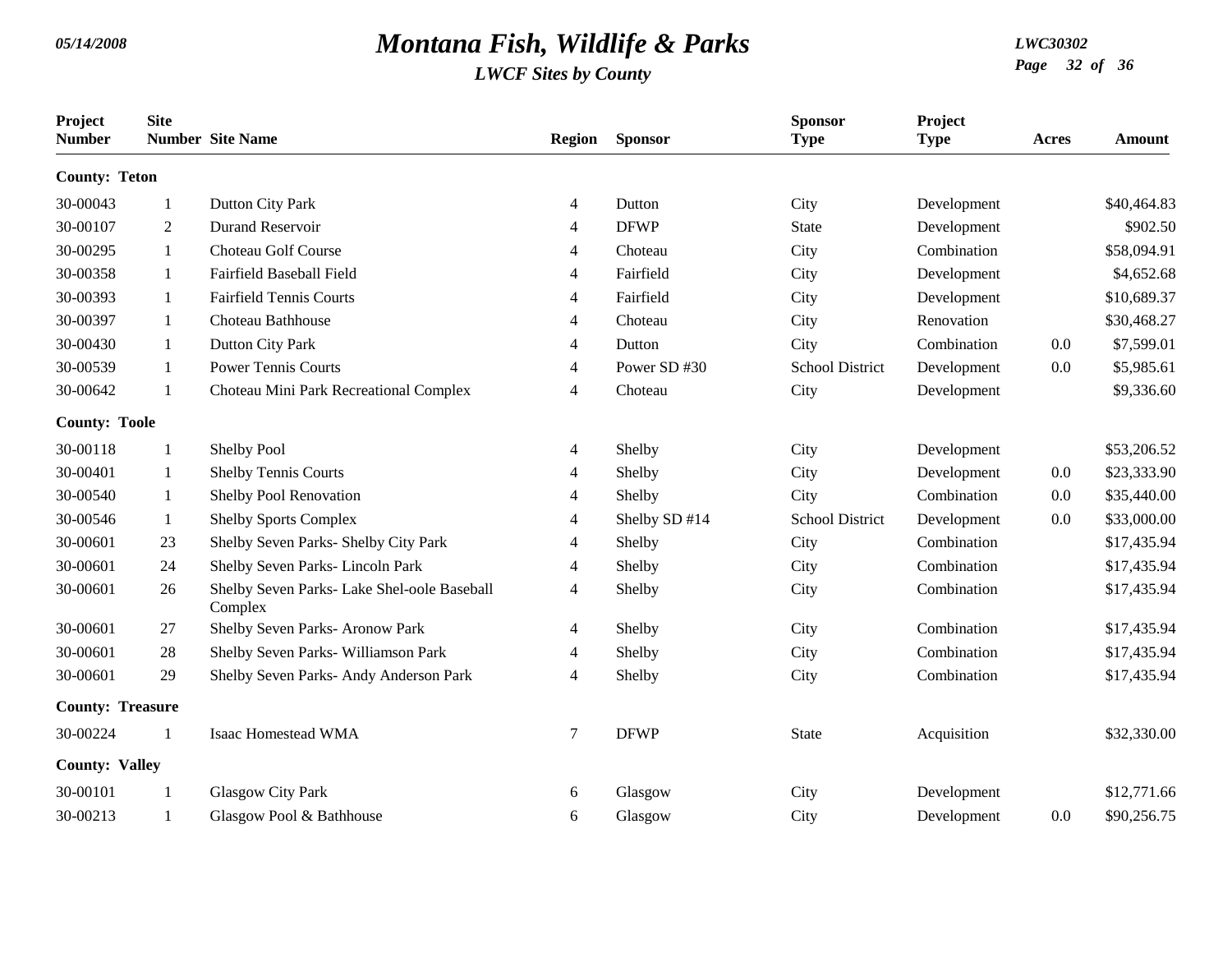| Project<br><b>Number</b> | <b>Site</b>                | <b>Number</b> Site Name                                 | Region | <b>Sponsor</b>                  | <b>Sponsor</b><br><b>Type</b> | Project<br><b>Type</b> | Acres | Amount       |
|--------------------------|----------------------------|---------------------------------------------------------|--------|---------------------------------|-------------------------------|------------------------|-------|--------------|
| <b>County: Valley</b>    |                            |                                                         |        |                                 |                               |                        |       |              |
| 30-00247                 |                            | Frazer-Community Park                                   | 6      | Fort Peck Indian<br>Reservation | <b>Indian Tribe</b>           | Development            |       | \$9,946.00   |
| 30-00290                 | 1                          | Fort Peck Dredge Cuts FAS                               | 6      | <b>DFWP</b>                     | <b>State</b>                  | Development            |       | \$4,563.79   |
| 30-00359                 | 1                          | Glasgow-Sullivan Park                                   | 6      | Glasgow                         | City                          | Development            |       | \$15,542.31  |
| 30-00505                 | 1                          | Nashua School Park                                      | 6      | Nashua SD #13                   | <b>School District</b>        | Development            | 0.0   | \$10,378.10  |
| 30-00668                 | 1                          | City of Glasgow Hoyt Park                               | 6      | Glasgow                         | City                          | Development            |       | \$29,180.00  |
| 30-00668                 | 2                          | City of Glasgow Centennial Park                         | 6      | Glasgow                         | City                          | Development            |       | \$29,180.00  |
| 30-00689                 | 1                          | City of Glasgow Recreation Retrofit-Hoyt Park           | 6      | Glasgow                         | City                          | Development            |       | \$29,079.00  |
| 30-00689                 | $\overline{2}$             | City of Glasgow Recreation Retrofit- Centennial<br>Park | 6      | Glasgow                         | City                          | Development            |       | \$29,079.00  |
| 30-00692                 |                            | Nashua Town Park Restroom and Shower Building           | 6      | Nashua                          | City                          | Development            |       | \$17,803.00  |
| <b>County: Wheatland</b> |                            |                                                         |        |                                 |                               |                        |       |              |
| 30-00007                 |                            | Deadman's Basin                                         | 5      | <b>DFWP</b>                     | State                         | Development            |       | \$47,174.39  |
| 30-00044                 | 1                          | Harlowton Chief Joseph Park                             | 5      | <b>Wheatland County</b>         | County                        | Development            |       | \$20,640.84  |
| 30-00045                 | 1                          | Selkirk FAS                                             | 5      | <b>DFWP</b>                     | <b>State</b>                  | Acquisition            | 0.0   | \$14,595.00  |
| 30-00202                 | 1                          | Harlowton Chief Joseph Park                             | 5      | Harlowton                       | City                          | Development            |       | \$19,400.65  |
| 30-00511                 | -1                         | <b>Harlowton Golf Course</b>                            | 5      | Harlowton                       | City                          | Acquisition            | 0.0   | \$357,000.00 |
| 30-00554                 | $\overline{4}$             | Selkirk FAS                                             | 5      | <b>DFWP</b>                     | <b>State</b>                  | Development            | 0.0   | \$10,132.68  |
| County: Wibaux           |                            |                                                         |        |                                 |                               |                        |       |              |
| 30-00164                 | 1                          | Wibaux Acq. & Dev.                                      | 7      | Wibaux                          | City                          | Combination            |       | \$22,916.55  |
| 30-00481                 | $\mathbf{1}$               | <b>Wibaux Tennis Courts</b>                             | 7      | Wibauxs                         | City                          | Development            | 0.0   | \$13,322.92  |
|                          | <b>County: Yellowstone</b> |                                                         |        |                                 |                               |                        |       |              |
| 30-00014                 |                            | <b>Billings Optimist Park</b>                           | 5      | <b>Billings</b>                 | City                          | Development            |       | \$18,540.00  |
| 30-00021                 | -1                         | Laurel Riverside Park                                   | 5      | Laurel                          | City                          | Development            |       | \$10,122.95  |
| 30-00022                 |                            | <b>Billings Rose Park</b>                               | 5      | <b>Billings</b>                 | City                          | Development            |       | \$14,928.99  |
| 30-00023                 | $\mathbf{1}$               | <b>Billings Lillis Park</b>                             | 5      | <b>Billings</b>                 | City                          | Development            |       | \$23,972.82  |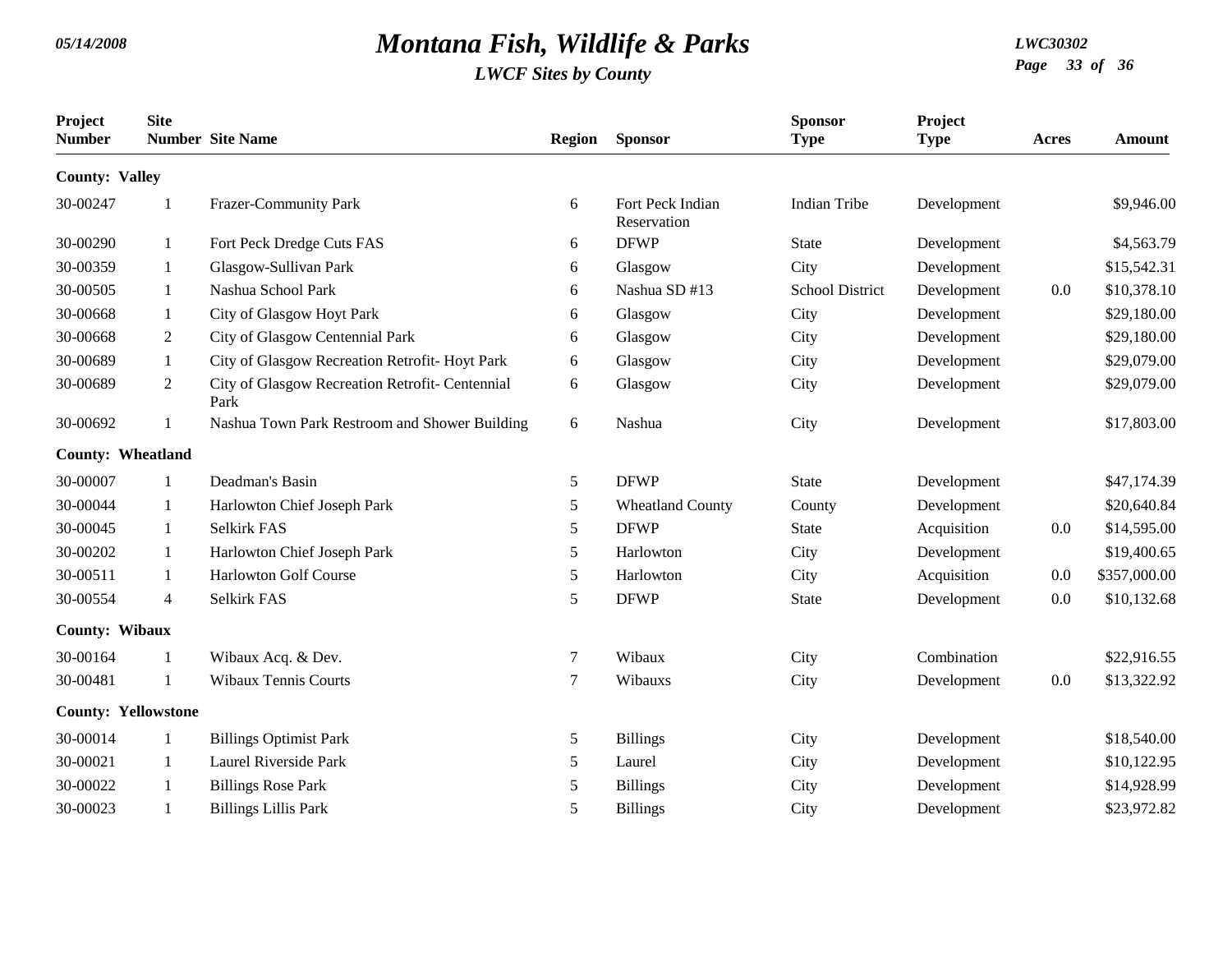| Project<br><b>Number</b>   | <b>Site</b>  | <b>Number</b> Site Name                   | <b>Region</b> | <b>Sponsor</b>            | <b>Sponsor</b><br><b>Type</b> | Project<br><b>Type</b> | Acres | Amount       |
|----------------------------|--------------|-------------------------------------------|---------------|---------------------------|-------------------------------|------------------------|-------|--------------|
| <b>County: Yellowstone</b> |              |                                           |               |                           |                               |                        |       |              |
| 30-00083                   | -1           | Billings Riverfront Acq.                  | 5             | <b>Billings</b>           | City                          | Acquisition            |       | \$37,472.95  |
| 30-00127                   | -1           | <b>Billings Rose Park</b>                 | 5             | <b>Billings</b>           | City                          | Development            | 0.0   | \$75,975.66  |
| 30-00146                   | -1           | <b>Billings Trails End Park</b>           | 5             | <b>Billings</b>           | City                          | Acquisition            | 0.0   | \$821.25     |
| 30-00149                   | 1            | <b>Billings Logan Park</b>                | 5             | <b>Billings</b>           | City                          | Acquisition            | 0.0   | \$4,544.25   |
| 30-00167                   | -1           | Pictograph Cave SP                        | 5             | <b>DFWP</b>               | <b>State</b>                  | Development            |       | \$16,162.62  |
| 30-00170                   | -1           | Billings Parks Add'ns Lillis Park         | 5             | <b>Billings</b>           | City                          | Development            |       | \$9,177.61   |
| 30-00170                   | 2            | <b>Billings Parks Add'ns North Park</b>   | 5             | <b>Billings</b>           | City                          | Development            |       | \$9,177.61   |
| 30-00170                   | 3            | <b>Billings Parks Add'ns Central Park</b> | 5             | <b>Billings</b>           | City                          | Development            |       | \$9,177.61   |
| 30-00172                   | 1            | Billings Wilson Acq.                      | 5             | <b>Billings</b>           | City                          | Acquisition            |       | \$7,950.00   |
| 30-00199                   | 1            | <b>Billings Stewart Park</b>              | 5             | <b>Billings</b>           | City                          | Development            |       | \$55,036.78  |
| 30-00273                   | -1           | <b>Billings-Amend Park</b>                | 5             | <b>Billings</b>           | City                          | Acquisition            |       | \$122,480.00 |
| 30-00288                   | 1            | <b>Billings Ponderosa Park</b>            | 5             | <b>Billings</b>           | City                          | Development            |       | \$10,076.14  |
| 30-00310                   | -1           | <b>Billings Stewart Park</b>              | 5             | <b>Billings</b>           | City                          | Development            |       | \$12,938.58  |
| 30-00311                   | -1           | <b>Billings Pioneer Park</b>              | 5             | <b>Billings</b>           | City                          | Development            |       | \$36,053.78  |
| 30-00312                   | -1           | <b>Billings - South Park</b>              | 5             | <b>Billings</b>           | City                          | Development            |       | \$26,102.60  |
| 30-00335                   | -1           | Yellowstone County Two Moon Park          | 5             | <b>Yellowstone County</b> | County                        | Acquisition            |       | \$39,267.79  |
| 30-00339                   | -1           | <b>Billings Stewart Park</b>              | 5             | <b>Billings</b>           | City                          | Development            |       | \$22,984.78  |
| 30-00341                   | -1           | Billings - Par 3 Golf Course              | 5             | <b>Billings</b>           | City                          | Development            |       | \$277,819.98 |
| 30-00361                   | 1            | <b>Thompson Park</b>                      | 5             | Laurel                    | City                          | Development            |       | \$4,629.38   |
| 30-00361                   | 2            | Riverside Park                            | 5             | Laurel                    | City                          | Development            |       | \$4,629.38   |
| 30-00361                   | 3            | Kiwanis Park                              | 5             | Laurel                    | City                          | Development            |       | \$4,629.38   |
| 30-00363                   | 1            | <b>Billings Stewart Park</b>              | 5             | <b>Billings</b>           | City                          | Development            |       | \$2,981.50   |
| 30-00428                   | $\mathbf{1}$ | <b>Billings Edgerton Park</b>             | 5             | <b>Billings</b>           | City                          | Development            | 0.0   | \$16,197.46  |
| 30-00443                   | -1           | Pictograph Cave SP                        | 5             | <b>DFWP</b>               | <b>State</b>                  | Development            | 0.0   | \$6,664.56   |
| 30-00489                   | -1           | Laurel Riverside Park                     | 5             | Laurel                    | City                          | Renovation             | 0.0   | \$2,142.31   |
| 30-00499                   | -1           | <b>Billings Walsh Park</b>                | 5             | <b>Billings</b>           | City                          | Development            | 0.0   | \$15,352.89  |
| 30-00499                   | 2            | <b>Billings Kiwanis Park</b>              | 5             | <b>Billings</b>           | City                          | Development            | 0.0   | \$4,013.04   |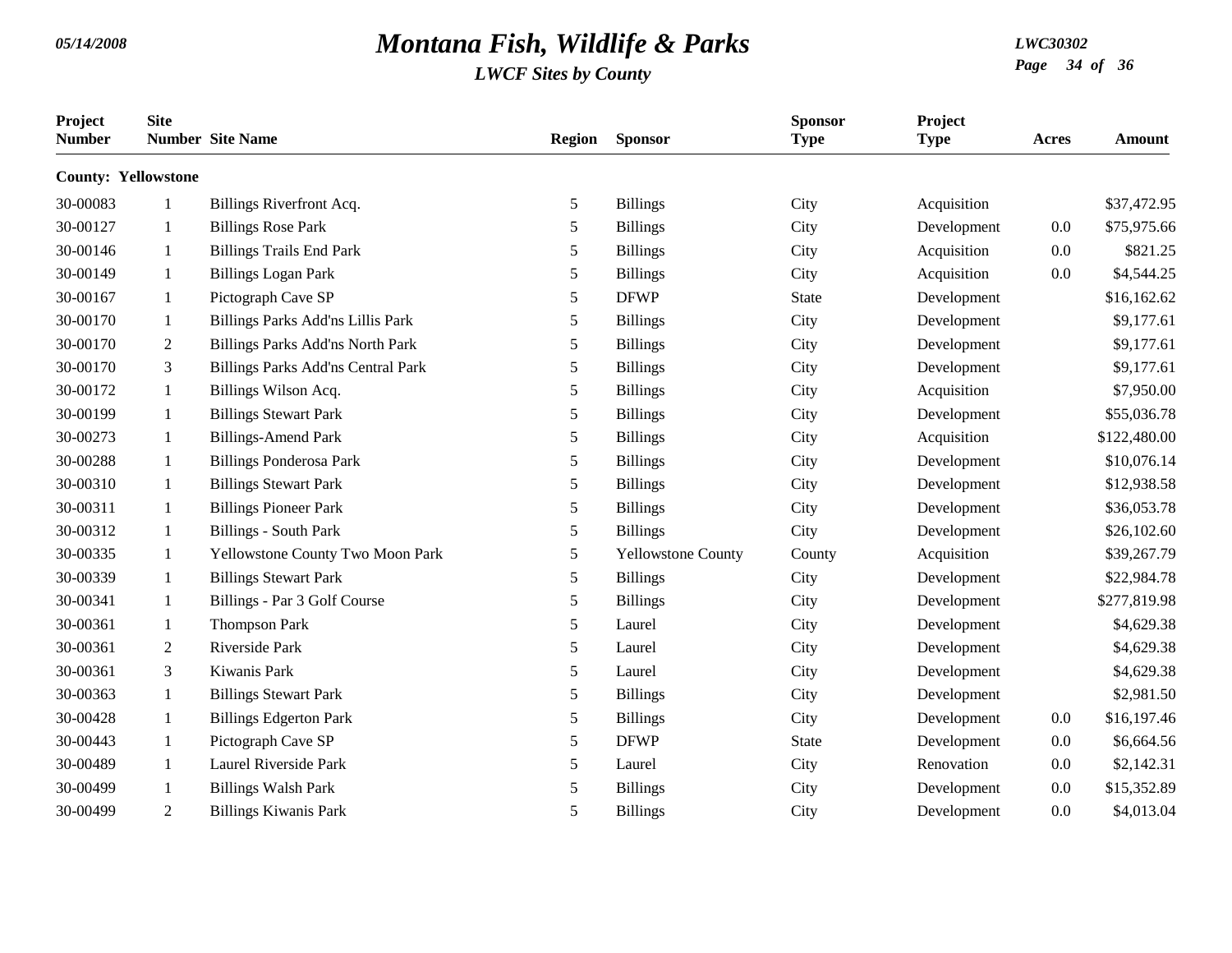| Project<br><b>Number</b>   | <b>Site</b>    | <b>Number</b> Site Name                    | <b>Region</b> | <b>Sponsor</b>            | <b>Sponsor</b><br><b>Type</b> | Project<br><b>Type</b> | Acres | Amount       |
|----------------------------|----------------|--------------------------------------------|---------------|---------------------------|-------------------------------|------------------------|-------|--------------|
| <b>County: Yellowstone</b> |                |                                            |               |                           |                               |                        |       |              |
| 30-00499                   | 3              | Lillis Park                                | 5             | <b>Billings</b>           | City                          | Development            | 0.0   | \$19,374.81  |
| 30-00499                   | $\overline{4}$ | <b>Billings Trails End Park</b>            | 5             | <b>Billings</b>           | City                          | Development            | 0.0   | \$7,706.46   |
| 30-00499                   | 5              | <b>Coulson Park</b>                        | 5             | <b>Billings</b>           | City                          | Development            | 0.0   | \$7,827.31   |
| 30-00513                   | $\mathbf{1}$   | Lake Josephine SRA Acq.                    | 5             | <b>DFWP</b>               | <b>State</b>                  | Acquisition            | 0.0   | \$54,932.50  |
| 30-00535                   | 5              | Pictograph Caves SP                        | 5             | <b>DFWP</b>               | <b>State</b>                  | Development            | 0.0   | \$40,203.21  |
| 30-00542                   | $\mathbf{1}$   | <b>Billings Castle Rock Park</b>           | $\mathfrak s$ | <b>Billings</b>           | City                          | Development            | 0.0   | \$17,500.00  |
| 30-00571                   | 1              | <b>Billings Riverfront Park</b>            | 5             | <b>Billings</b>           | City                          | Development            | 0.0   | \$160,044.02 |
| 30-00572                   | 1              | <b>Billings Central Park</b>               | 5             | <b>Billings</b>           | City                          | Development            | 0.0   | \$28,908.03  |
| 30-00573                   | 1              | <b>Billings Highland Park</b>              | 5             | <b>Billings</b>           | City                          | Development            | 0.0   | \$20,000.00  |
| 30-00575                   | 1              | Broadview Multi Purpose Area               | 5             | Broadview SD #21          | <b>School District</b>        | Development            | 0.0   | \$12,185.00  |
| 30-00583                   | 1              | <b>Billings Poly Vista Park</b>            | 5             | <b>Billings</b>           | City                          | Development            | 0.0   | \$8,500.00   |
| 30-00603                   | 10             | <b>Billings Riverfront Park Phase III</b>  | 5             | <b>Billings</b>           | City                          | Development            |       | \$21,072.00  |
| 30-00606                   | 5              | Yellowstone County Harris Park             | 5             | <b>Yellowstone County</b> | County                        | Development            | 0.0   | \$24,974.40  |
| 30-00608                   | 1              | Lake Elmo SP                               | 5             | <b>DFWP</b>               | <b>State</b>                  | Combination            |       | \$296,043.00 |
| 30-00609                   | 1              | <b>Billings Riverfront Park</b>            | 5             | <b>Billings</b>           | City                          | Acquisition            |       | \$42,674.45  |
| 30-00621                   | 1              | Laurel Thompson Park                       | $\mathfrak s$ | Laurel                    | City                          | Development            |       | \$20,160.00  |
| 30-00622                   | 1              | <b>Billings Riverfront Park</b>            | 5             | <b>Billings</b>           | City                          | Development            |       | \$47,033.57  |
| 30-00628                   | 1              | <b>Billings Hawthorne Park</b>             | 5             | <b>Billings</b>           | City                          | Development            |       | \$50,000.00  |
| 30-00629                   | 1              | <b>Billings Stewart Park</b>               | 5             | <b>Billings</b>           | City                          | Development            |       | \$56,789.08  |
| 30-00630                   | 1              | Yellowstone County Two Moon Park           | 5             | <b>Yellowstone County</b> | County                        | Development            |       | \$23,173.74  |
| 30-00632                   | 1              | Pictograph Caves SP                        | 5             | <b>DFWP</b>               | <b>State</b>                  | Development            |       | \$32,452.20  |
| 30-00638                   | 1              | Lake Elmo SP                               | 5             | <b>DFWP</b>               | <b>State</b>                  | Development            |       | \$74,657.02  |
| 30-00651                   | 1              | <b>Billings Descro Park Trail</b>          | 5             | <b>Billings</b>           | City                          | Development            |       | \$75,000.00  |
| 30-00666                   | $\mathbf{1}$   | City of Billings Downtown Skate Park       | 5             | <b>Billings</b>           | City                          | Development            |       | \$75,000.00  |
|                            |                | <b>County: Unknown Or Out-Of-State</b>     |               |                           |                               |                        |       |              |
| 30-00001                   |                | <b>SCORP State Outdoor Recreation Plan</b> | 8             | <b>DFWP</b>               | <b>State</b>                  | Planning               | 0.0   | \$33,523.25  |
| 30-00133                   | 1              | <b>SCORP</b>                               | 8             | <b>DFWP</b>               | <b>State</b>                  | Planning               | 0.0   | \$50,008.82  |